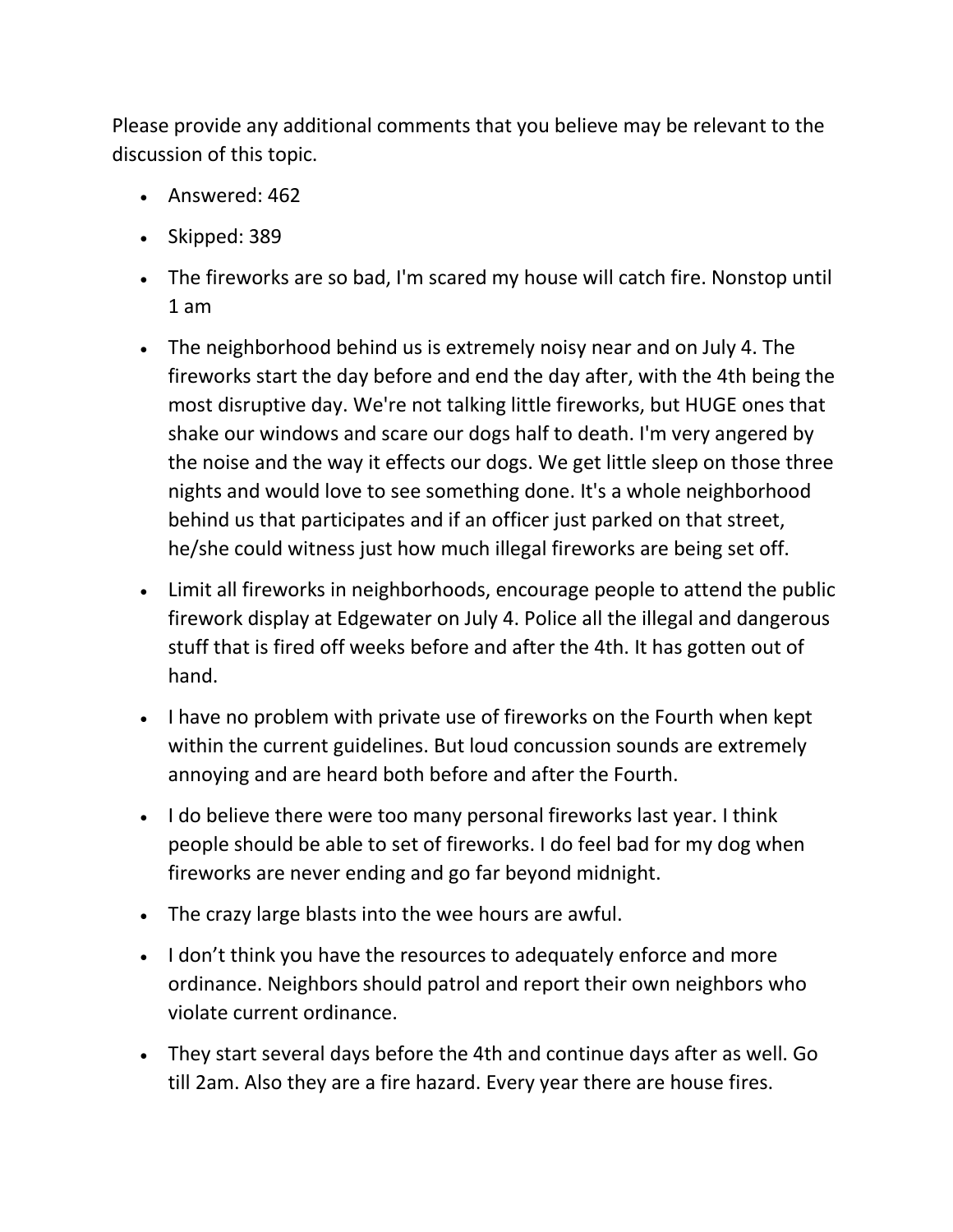- Everyone buys fireworks outside of city limits and lights them at home. There are professional grade fireworks that go off until 2am each year. Please restrict the hours and consider neighborhood enforcement.
- We frequently have fireworks debris in our yard, which is annoying.
- How about an 11a-11p timeframe for fireworks (or 10a-10p)? Everyone always wants to push the envelope, so if the end time is midnight, we are still hearing them at 1:30a.
- I was born & raised in Mount Vernon and have lived in my current home within the city limits for over 23 years. Every year, more and more people are not limiting themselves to the use of safe & sane fireworks within the noon to midnight timeframe as allowed by city rules. Every year it gets worse. The MVPD is not able to police all the people who break the rules. July 4, 2020 was particularly LOUD, FRIGHTENING, and caused me concern about my house catching fire when the errant fireworks landed on my roof. My dog and I were huddled together when the EXCEPTIONALLY LOUD and obviously illegal fireworks were detonated. It's a shame that a few people who are purchasing obviously illegal fireworks spoil it for everyone else. I support the total ban of fireworks within the City of Mount Vernon. Others cities totally BAN fireworks, why can't Mount Vernon.?
- Really hope we can have fireworks at edgewater again.
- I would like to see the Edgewater Park fireworks return for July 4, masks required if we are still needing to wear them
- If people obeyed the law, it might be tolerable, but many go on for  $4-5$ nights. I served during Vietnam but, fortunately, don't suffer from PTSD. I feel sorry for those who do on night sit sounds like a war zone.
- Please do not take away our holiday
- It is one day a year the same folks that want them banned were kids once themselves and i will bet they enjoyed fireworks themselves .
- I believe fireworks should be allowed to set off on the 4th of July. The current rules are fine and should not be changed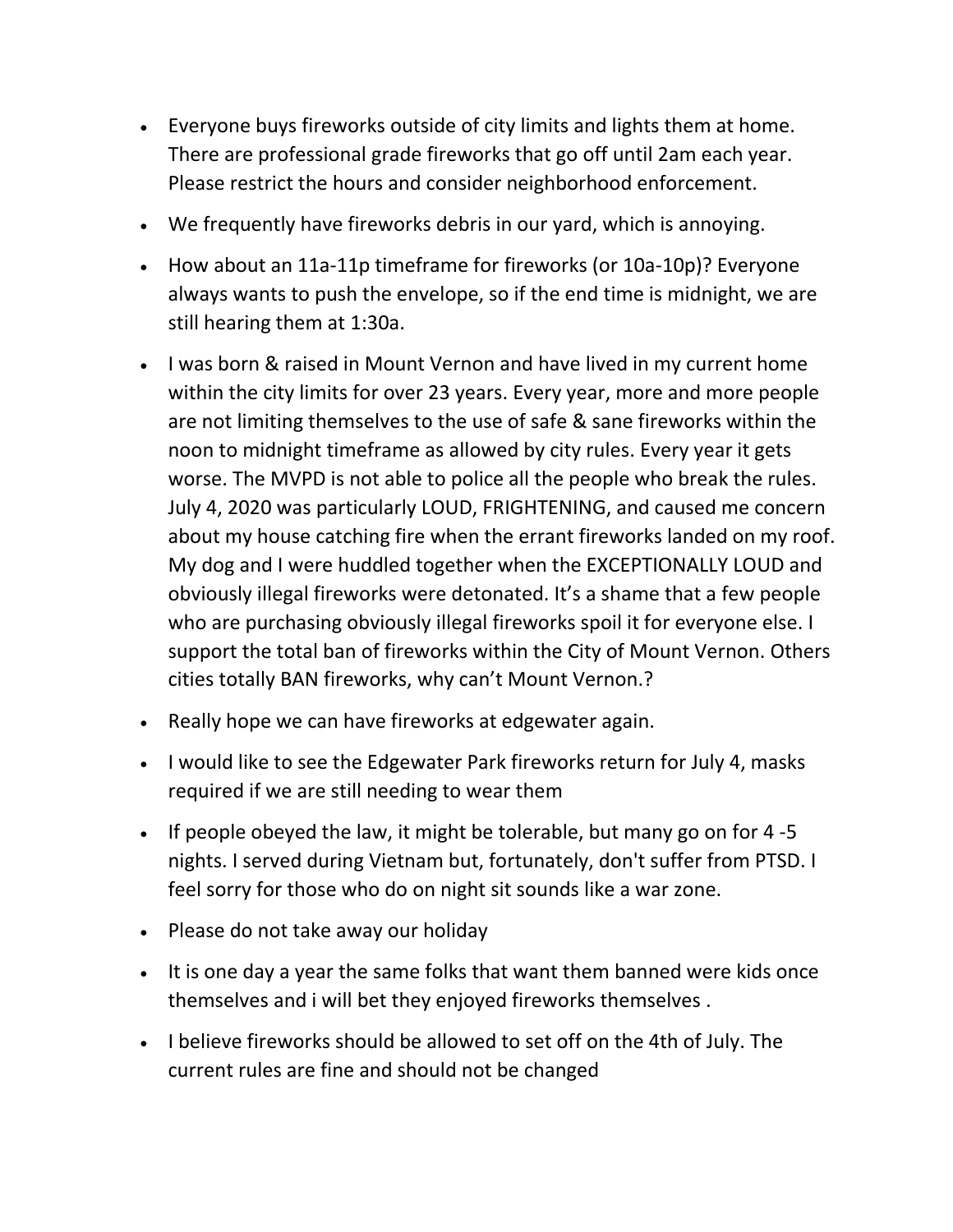- I live in the Hillcrest Park/18th Street neighborhood. Every year I am completely floored by the use of illegal/non-safe and sane fireworks within a 1 mile radius of my home. These are often used outside of the 12 hour timeframe for fireworks and into the early morning hours. It can sound like a war zone! I am often very concerned for debris sparking a house fire, the terrifying noise level and how it might trigger PTSD for some community members or impact animals. However, I don't know how to suggest utilizing law enforcement to handle these outliers who disregard city ordinances. I know LE resources are already stretched with other criminal situations and emergencies. It's definitely a conundrum.
- If we allow them on the fourth of July, I think New Year's Eve should also be allowed - that makes sense with the dates they are allowed to be sold and from my perspective they are shot off then anyway.
- According to the United States Constitution, We The People should have our rights of freedom and liberty. And the hired politicians should stick to ONLY the realms of authority that they are hired to handle and uphold the Oath that They Took.
- The issue that I encounter every year is that the fireworks begin a week before and last a week afterwards. On fourth of July the fireworks don't seize after midnight. Despite all efforts, citizens don't listen or follow the rules. A small percentage, not all folks, but it is hard to work the next day and animals are stressed. Thanks
- It's the people using the illegal fireworks each year that we consider dangerous and scare us.
- We are ok with current rules but are irritated when residents do not stop at midnight, so enforcement after midnight if possible would be appreciated. Thanks!
- Absolute insanity that we allow this siege every year-it is traumatizing for so many people-especially folks with PTDS and for pets-and the threat of fires is a constant. The personal use of fireworks within the city is absolute negligence on the city's part.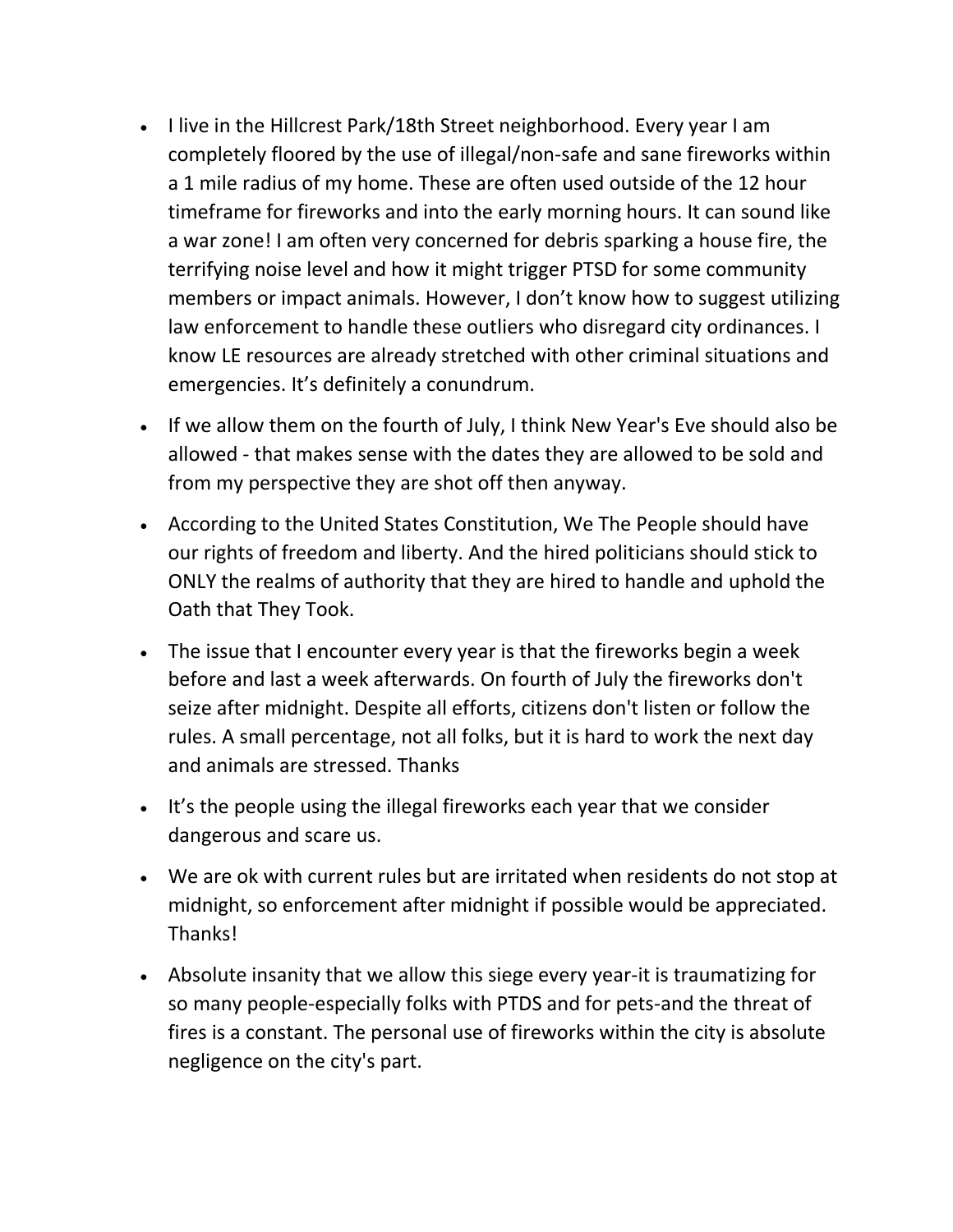- Some are not careful or mindful of other people in their neighborhoods when they use fireworks and do not clean up.
- It's just one day out of the year and I feel like the City Ordinance in place about it are fine. I am fine with how it is currently.
- Individual use of fireworks creates garbage, frightens pets, and risk injuries
- We have neighbors that fire guns on July 4th and New Years and this should also be forbidden. Thanks for conducting this survey.
- ban fireworks please
- Although I don't shoot fireworks myself, I love hearing/seeing those of my neighbors.
- Extremely stressful for our pets.
- Legal fireworks sales do provide income for many charitable organizations. Those types of fireworks do not bother me but I don't particularly like the loud and high in the air exploding ones. And they leave a mess on the ground.
- The weather makes a big difference. Would out law personal fireworks in high fire danger times.
- The civil penalty should be increased significantly for anyone found to be using illegal fireworks in our City. Fireworks are expensive. The civil penalty should reflect that - \$500. The sliding yearly scale should be removed. Is the City actually keeping track from year to year? Seems time consuming in a time of limited capacity.
- I'm a new resident. This will be my first 4th in Mount Vernon. I've moved from a community that outlawed all fireworks on all days of the year. I'm good with that. I'll take peace and quiet anytime. I'm a proud patriotic American.
- Like many things that come and go, it's time for personal fireworks to GO. They are needlessly noisy, a GREAT fire hazard, and have outlived ANY usefulness. BAN THEM!!!!!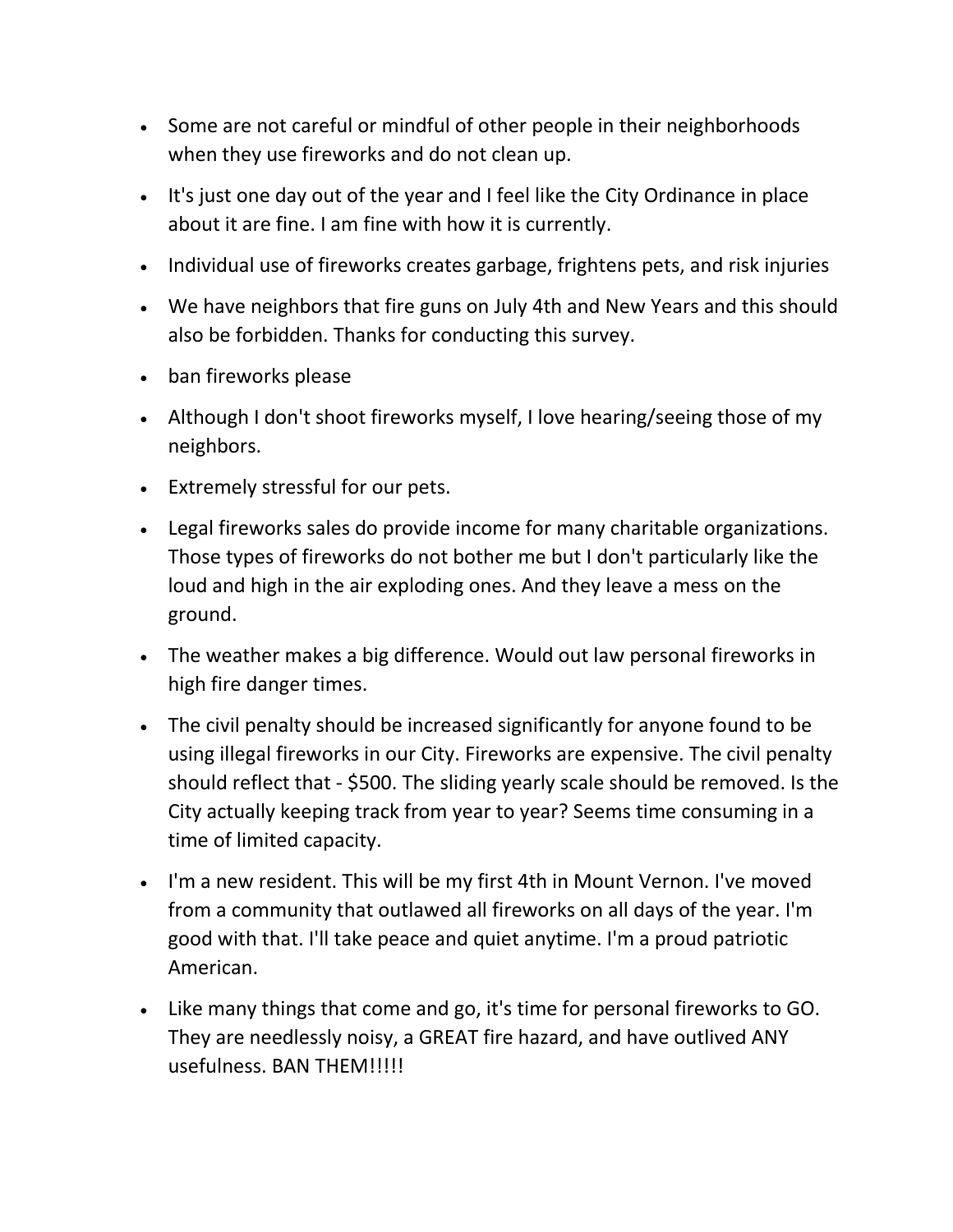- Homeowners setting off fireworks should be more responsible for cleaning up the mess their fireworks make on city streets.
- I have pets and fireworks are terrible for animals. If we have to have them, the time limit should be short and laws that limit their use should be enforced.
- It gets dark so late in July, that of course neighbors fireworks wake up and scare my children. Also fireworks are the leading cause of dogs running away from home and I worry about my scared dog doing so.
- We would like to see fireworks banned totally within the City limits. There are just too many people setting off fireworks on the days and nights leading up to the 4th of July (AND New Year's Eve). Not only is our dog terrified of the loud noises, but it is cruel to people suffering from PTSD or other similar conditions. Another reason is that the debris we find around and on top of our house from rockets and other air-borne fireworks poses a great fire risk. We realize legal enforcement against illegal fireworks is a difficult task but wish there was something that can be done. Thank you.
- I have had to endure fireworks going off more than the times stated to be and it is annoying to myself, my veteran husband (PTSD), and our dog. Not and never happy.
- What about possible fires caused by fireworks?
- the current rules are ok, one day of fireworks is ok, but outside of the current rules, anyone caught lighting fireworks should face a stiff fine.
- Na
- I don't live in Mt Vernon, but have the same opinions of fireworks in general: allow small safe and sane ones for a three day time period.
- Mount Vernon is one of the very few northwest cities who still allow people to purchase and blow off fireworks in a neighborhood. Stopping the sales and use of fireworks will not stop those who are willing to break the law and set off illegal fireworks. However it will be obvious who the law breakers are and possibly easier to enforce. The penalty for use of illegal fireworks should be steep enough to deter their use in the city.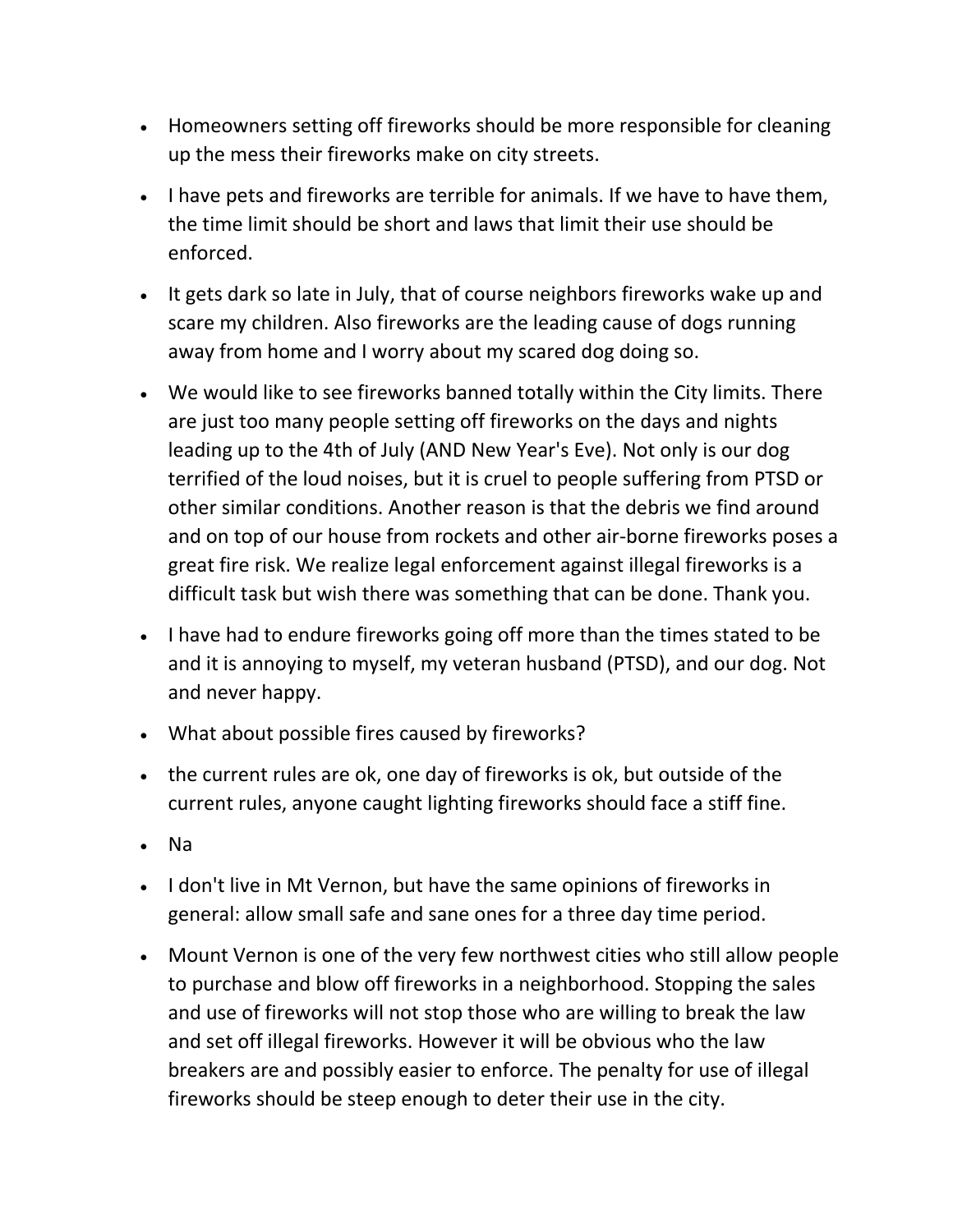- Most people are safe with fireworks. A few are scary.
- Fireworks are meant to sound like guns/munitions. Not fun or festive for some people and their pets.
- While living in Renton, my next door neighbor set the roof of the house next to him, beyond my home, on fire with no residents home. An elderly man lived with this family and was often home alone. When my neighbor realized the house was on fire and no-one answered the doorbell, he broke in to verify that the house was empty. The house was not habitable for several months. This, plus other fires and accidental tragedies are not worth the general risk. While fun is fun, those who violate the law deserve to be held accountable.
- I would like to see a "Fair" at edgewood park the whole day of the 4th with city fireworks at the end. I would love to eat at the stands, mingle with friends, play games, buy things at booths, etc.
- The danger of fire is real at that time of the year. Control of dangerous fireworks is important.
- I don't think fireworks are necessary for enjoyment of the 4th of July children can be taken to a public fireworks display.
- Years of abuse of fireworks has lead me to want a complete ban of them for a few years, at which time a review can be made again.
- If citizens followed the safe and sane guidelines, I wouldn't object but unfortunately some set off bombs and very loud rocket fireworks.....they also leave the trash/litter on the streets or waterways.
- I am in favor of more strict fireworks restrictions for various reasons including personal safety, fire safety, noise impacts to people and animals, and significant air pollution that occurs on the 4th. The problem is enforcement. If more restriction cannot be supported and enforced by the city and its police department, then I don't know what a good solution looks like and I realize I may just have to live with my inconsiderate fellow Mount Vernonites.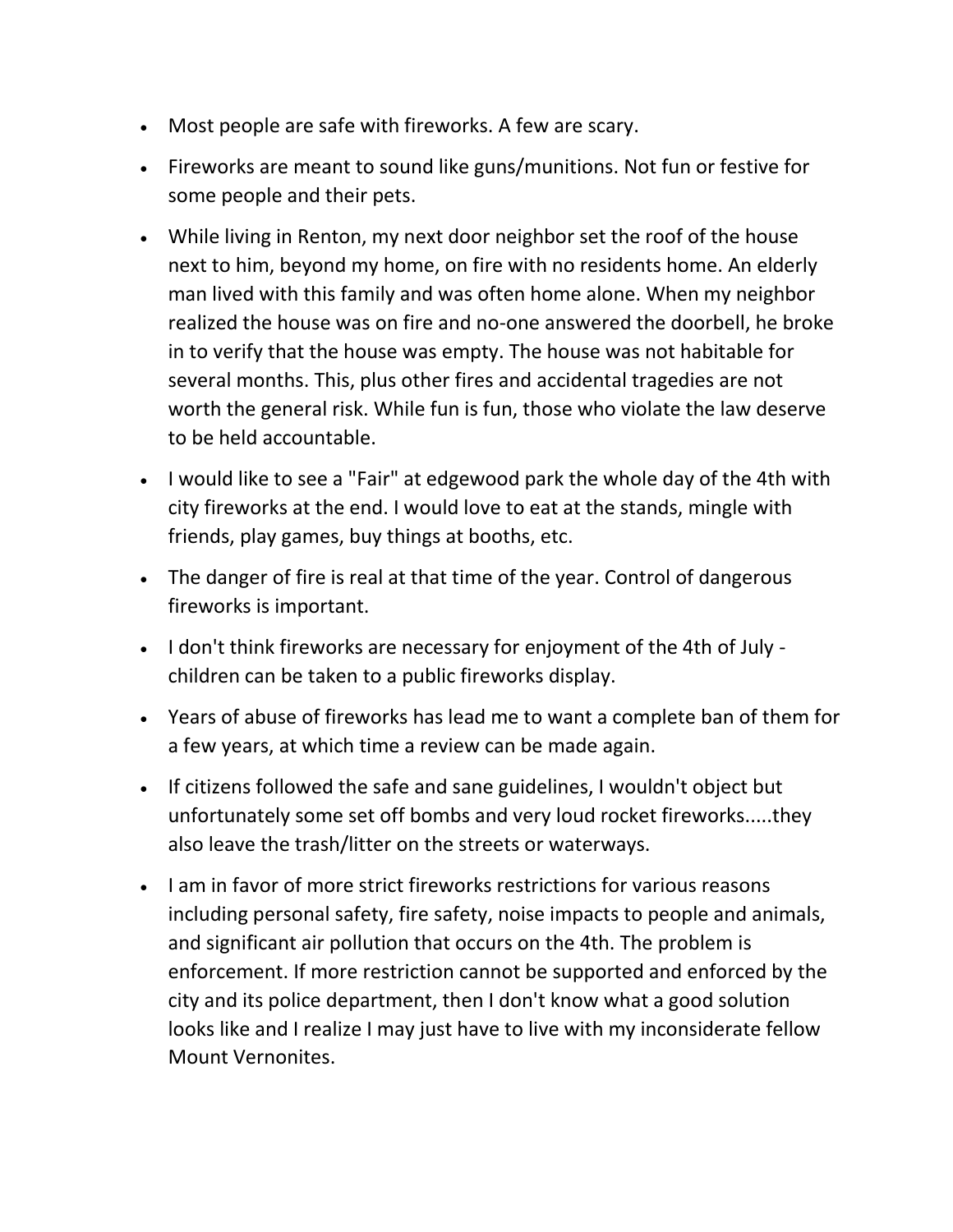- our neighborhood (near Hoag and Laventure) becomes a war zone until after midnight. very large and loud fireworks are set off almost continuously and there has been no response from police. it is 'anything goes' from dark until they run out of fireworks.
- $\cdot$  N/A
- fireworks are not confined to day/time restrictions now. Multiple days of fireworks in residential areas.
- The environmental conditions should also be taken into account. We have had some very dry July 4ths in the past, which made it extremely dangerous to light fireworks within city limits.
- $\bullet$  I like the rule as it stands.
- I live in a wooded area near Jefferson Elementary School. One of our neighbors typically begins "testing" his fireworks on July 3. He sets off huge, loud fireworks on July 4th, often continuing well past midnight. The next morning there is garbage from the explosives all over our gravel driveway and into our yard. Additionally, the neighbors across Maddox Creek fire what sounds like cannons at about midnight. I would prefer to see fireworks ONLY as part of a City of Mount Vernon event staged from Edgewater Park and visible from the Riverwalk/revetment. I find the noise obnoxious, it terrifies our pets and I can only imagine how traumatic it must be for any in our community suffering with PTSD from combat situations.
- It's like a war zone on July 4th. I can't express firmly enough how much it disturbs me. It's unsafe and frightening.
- There are a lot of obviously illegal fireworks regularly near my residence. I feel these represent a fire danger, danger to people, and they terrorize pets.
- I don't feel unsafe with everyone doing fireworks. I do with reckless users and bottle rockets types in dense neighborhoods. I like community displays like MV and LaConnor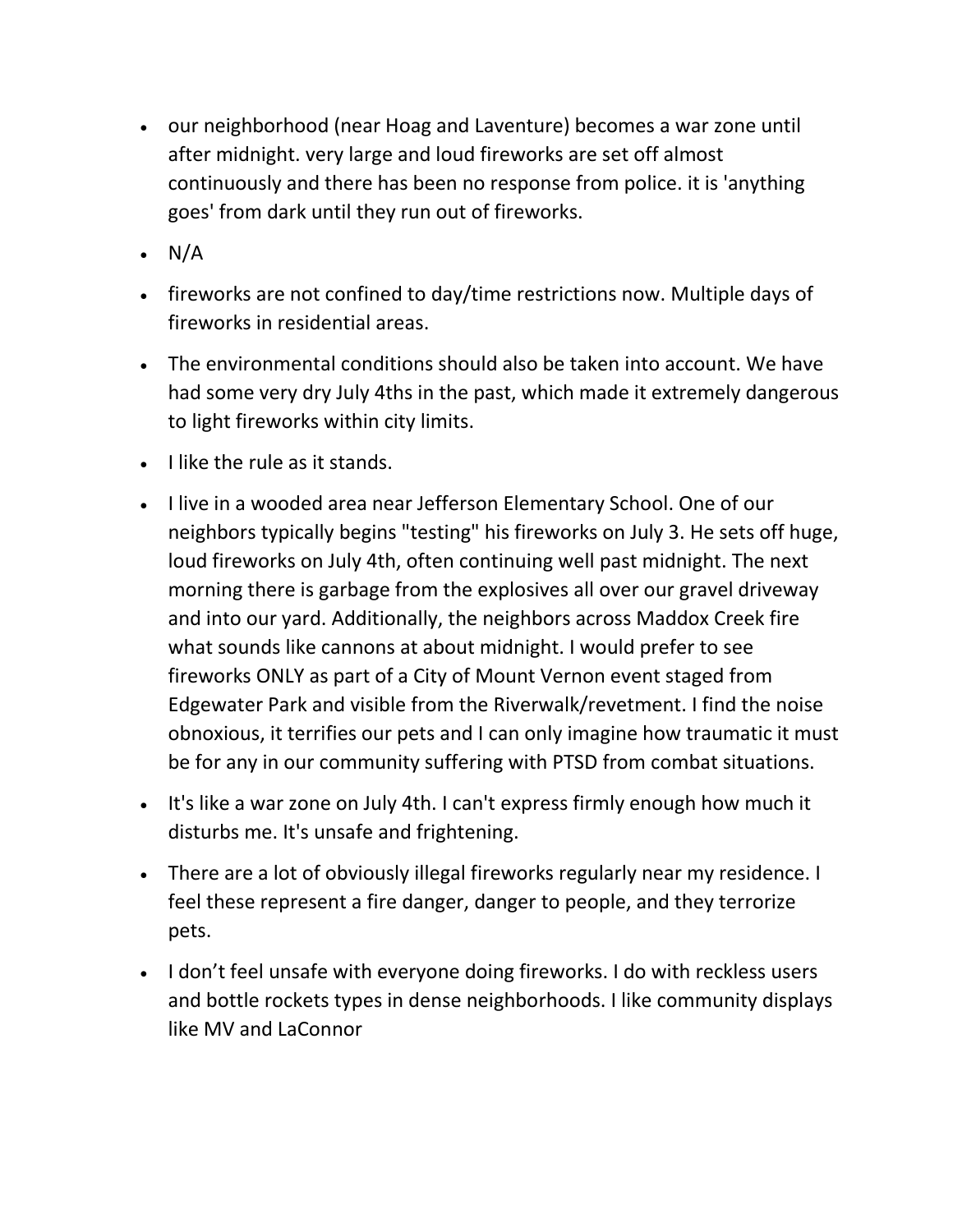- Firework stands are also a huge help to our church . We also enjoy them safely. It's a tradition that we do every year. That I would hate to see leave. It's a highlight of a important day
- Fireworks regardless of time limitations scare animals, military veterans and other humans big and small. Not really a fan, except for when it's one lovely show put on by the city :)
- I also resent having to go pick up firework waste that is left in my yard and roof. I'm scared every year that my house, yard, or greenbelt behind my house will catch on fire. I try every year to water down as much as possible surrounding areas and my fence. Please ban fireworks. It's not worth the stress and potential dangers when there are plenty of places you can see professionals that are free
- Please consider including regulation of open flame flying lanterns. We have watched them self-ignite and fall on rooftops and consider them a hazard.
- I do not feel unsafe, but as a dog owner who watches two animals nothing short of suffer through fireworks season I would support a ban. I understand the are fun..., but they do infringe on the rights of others so would be inclined to wish they are banned. If not, it is not a huge deal, but my preference is for more peace and quiet.
- See comments above. Division street and all of 20th street are a nightmare. I have vestibular disorders and the illegal fireworks hurt my ears like they would a cat or dog. If people want to hear and see fireworks give them a safe place to go. Someplace where they cannot set people's property and homes on fire.
- More concerned about safe usage than type of fire works. Our neighborhood is pretty conscientious about there use of fireworks and we enjoy the shows they put on.
- Every year, there are physical injuries, loss of fingers, hands, eyes and face from fireworks, homes have been burnt and surrounding shrubs set on fire, pets go missing as they are terrified, and wild animals are spooked. Please put an end to the legal and illegal fireworks, 12 months a year, nothing on July 4th or New Years Eve.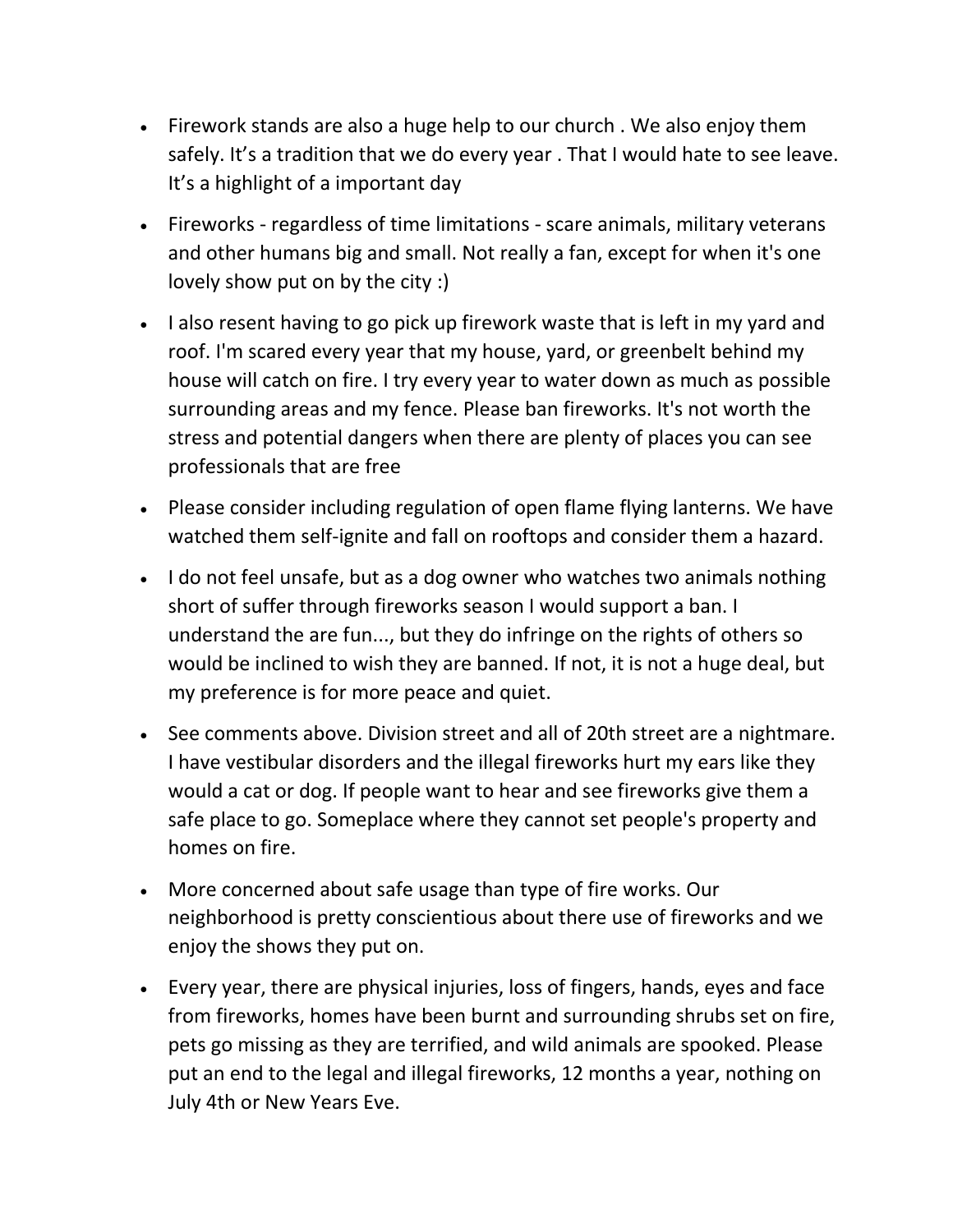- I feel the fireworks are dangerous because the residents on La Venture and circle off of La Venture have illegal fireworks. My home is below these homes and these fireworks send parts onto my property that could start a firel.
- I would like to see enforcement of present rules that are meant to limit size of fireworks. That enforcement to me means "penalties" for illegal fireworks and that also no fireworks to be tolerated for the day or days after the 4th. I'm actually concerned that the illegality is out of control and cannot be controlled by our MVPD
- Last 4th was way out of hand in my neighborhood. Please enforce the law on illegal fireworks and midnight cutoff!!
- Personally I'm not a big fan of lighting off fireworks, I've had pets dogs that are terrified from all the explosions. What the City is doing by limiting the hours to on July 4th isn't working. Seems like a lot of our 1st responders are over whelmed with complaints of illegal fireworks complaints I feel it gets out of control to where its not controllable. The aftermath in some neighborhoods is a horrendous mess discarded mortars etc. A lot of irresponsible individuals ruin it for the rest.
- We live up on the hill near Eaglemont. It sounds like a war zone every July 4, and it goes on far into the night. People are using all sorts of illegal fireworks and if it is dry we worry about fire damage to our home and the greenbelt behind our house. We would support much stronger emphasis on making sure people follow the current regulations.
- My neighbors shoot off fireworks all year, causing things to fall off my walls. They are illegal fireworks and when the cops are called, they just resume once they leave because nothing is enforced. If the law changes, it would be great to see enforcement also.
- My concerns are a house starting on fire because of fireworks.
- I believe there should be a balance of reasonable personal use of fireworks for a day that's meant to raise unity/patriotism and not over use (such as adding more days) in consideration for people who dislike or have reactions to fireworks.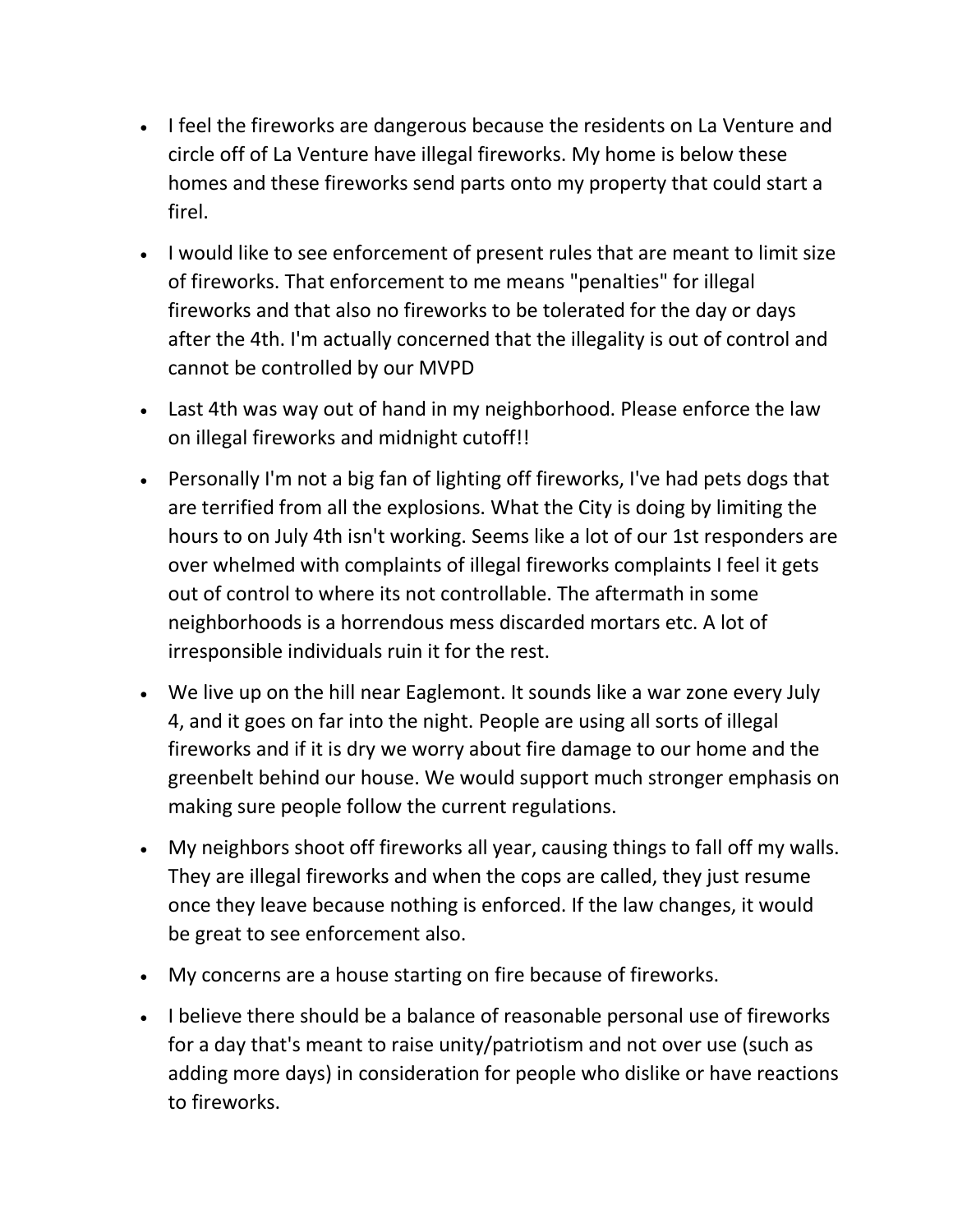- I feel the people should have freedom when it comes to 4th of July fireworks!! That's a time friends and family come together once a year for this tradition it's unfair to take this away or restrict the type of fireworks they want to light off!
- A shutdown of safe & sane fireworks will only drive more illegal fireworks into the city. Most of the problems I observe are with the current illegal works. The tribes would need to be part of a larger solution and is that possible???
- fire works cause noise and physical pollution along with the risk of structure damage......a senseless distraction that needs to end
- the type of fireworks that are allowed should be listed. the stand sells motars in the city limits and the neighbor's apparently think they are illegal fireworks
- Please stop the fireworks. I spend all night with my dog on drugs and scared out of his mind. Let's be real nobody sticks to the legal safe and sane it's like a war zone out there!!! I love my city but I hate what happens on this day please make it stop
- I think sales should be limited to just a few days before the 4th and stiffer penalties for people not obeying the guidelines for times and date of use.
- Fireworks are a family and American tradition. Keep in mind, that it is one day out of the year... the old people who are the majority of the type that would fill out a survey like this will be a bunch Kill-Joys... they don't represent the majority. Keep Firework Fun! This has been a hard year... we need some joy in the years to come... light some sparklers and live a little!
- In our neighborhood, fireworks begin in moderate way before July 4th. We don't mind your firecracker, sparklers fountains, etc., but when they start the big stuff it is really irritating. I mean it sounds like bombs going off. Also I always thought fireworks were legal in city limits on New Year's Eve because we have them in our neighborhood every year. We do wish there was a ban on them. There are plenty of fireworks displays that can be attended in the area. We live in Park Village, adjacent to 30th and Bakerview Park and there are plenty of fireworks going on here.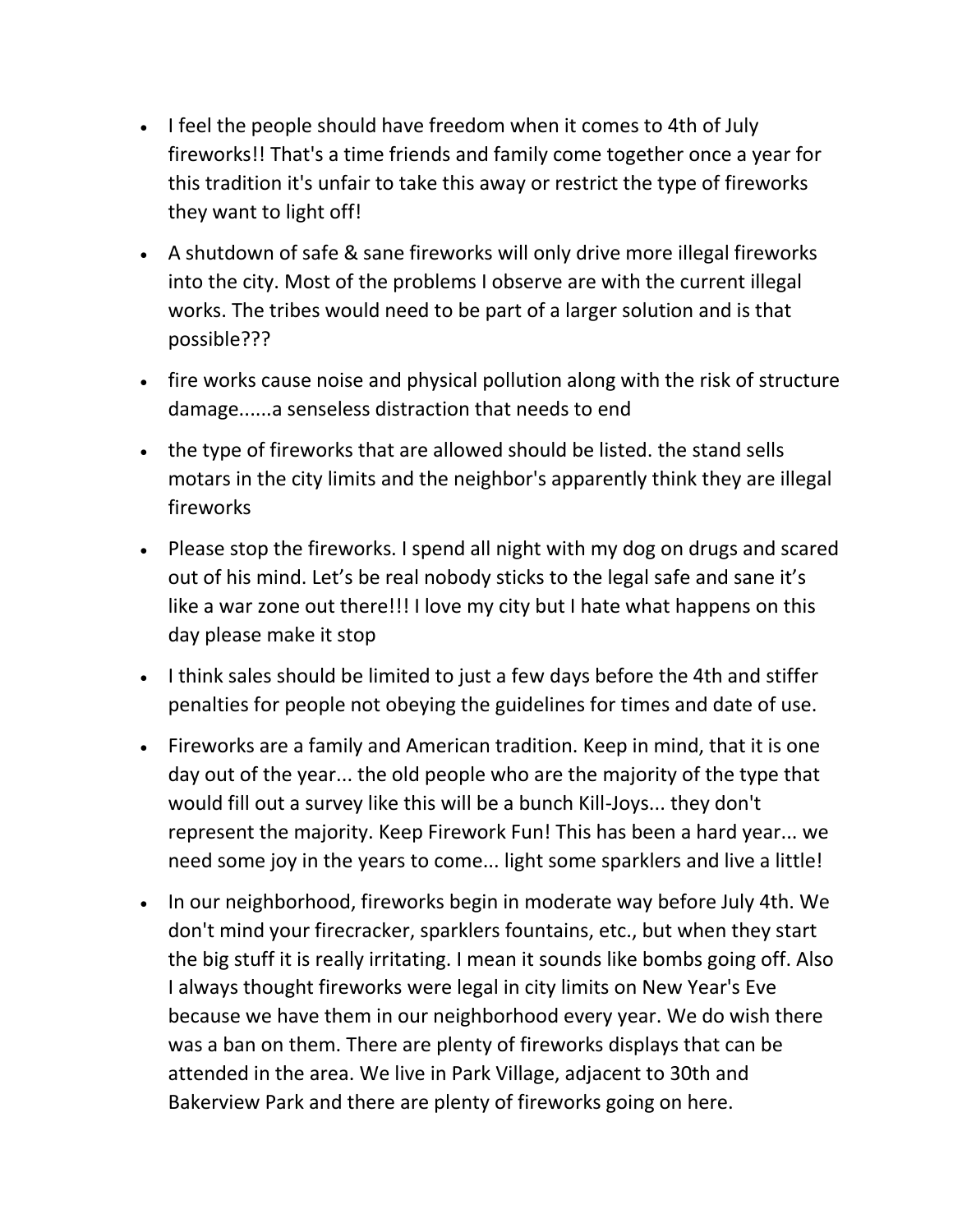- 1. If fireworks or any type are not allowed except on July 4, why the the ordinance allow sells in December? Removing that sentence shouldn't meet too much resistance. 2. Enforcement of the current chapter is is exceptionally difficult. Consider banning possession of all fireworks to a) reduce the confusion about what is and is not allowed and b) perhaps make enforcement easier because the offender's defense cannot be that someone else actually fired the unit if they have the fireworks in their possession. 3. This is an issue with lots of opinion but not very much public education. Without a better informed public, it will be a difficult issue for the City to change.
- I feel I have to stay at home to watch for bottle rockets and other types of airborne fireworks that might fall onto the roof of my home or in the big fir and pine trees in my yard. I'm terrified of loosing my home to fireworks. That should not happen to anyone. It's not an "accident". It's a completely preventable act. Most users of fireworks are not using the so called "safe and sane" fireworks. They buy them at nearby reservations and illegally discharge them wherever they like in all neighborhoods. Pets are left shaking, hiding under beds or need to be medicated. Loud booming explosions go on for hours well into the early morning hours. For those like me who need to be at work at 6:00 am, it's a useless night of trying to sleep. I'm sick and tired of being held a hostage in my home, watching for errant rockets with a hose ready to put out a fire. Please ban them all, enforce the law and stop the madness of people being injured and loosing their homes to such a petty a silly tradition.
- $\cdot$  nig
- Fireworks are fun, but the noise and pollution make it harmful. No Fireworks in Mount Vernon WA please. Thank you .
- A total ban of all fireworks must be enacted immediately!
- Thanks
- For us, it seems like a freedom that we do NOT wish to be taken away.
- Unfortunately its the reservation fireworks that make it stressful for all and they are already illegal. It hasn't stopped anyone.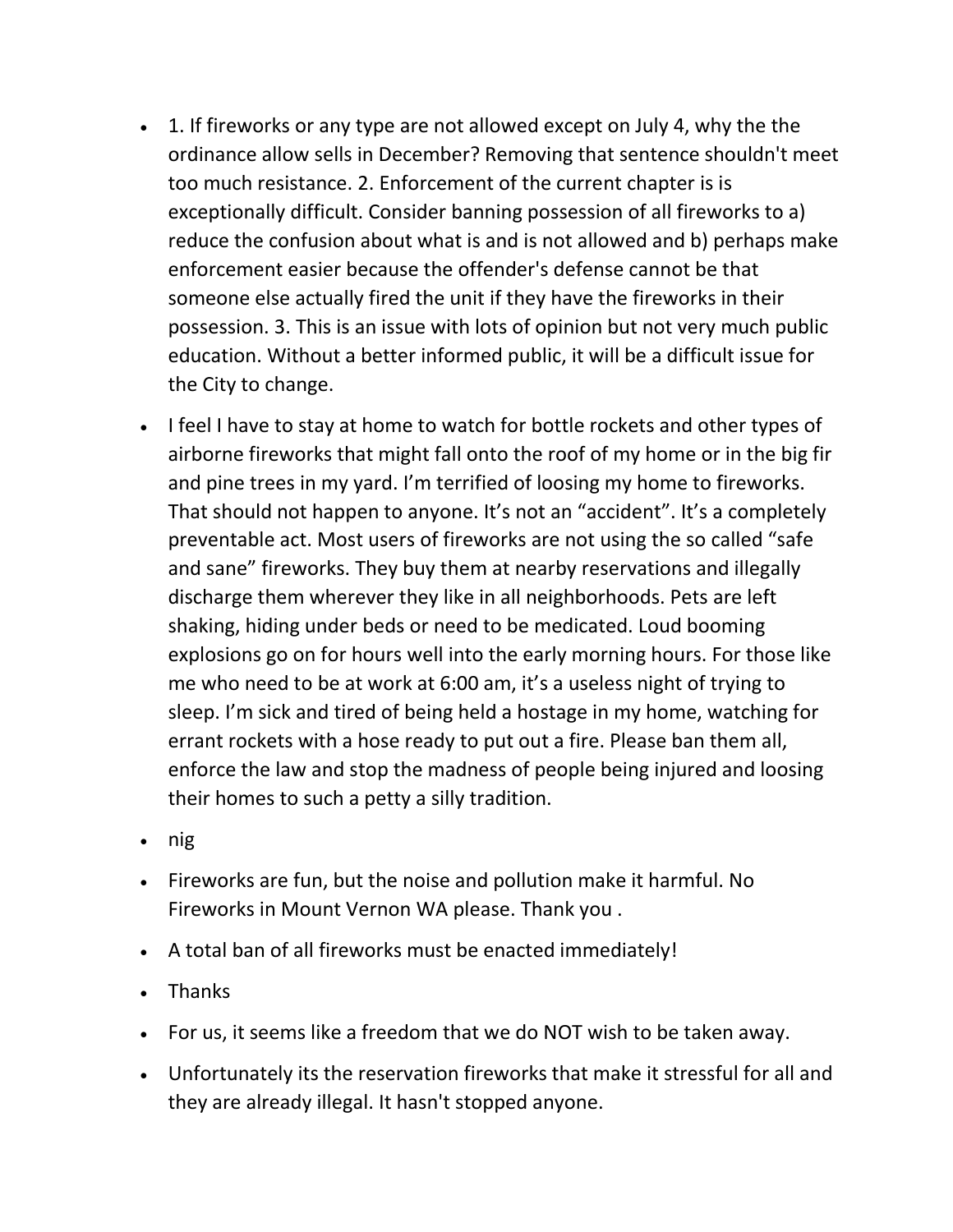- I believe that banning fireworks would make more people use them perhaps outside the safe and sane law, so I think Mt Vernon should keep fireworks legal but i would like to limit the legal time from 3pm to 11pm.
- Continuing to deteriorate the celebration of our independence by restricting freedoms is not celebrating independence
- We are one of the few cities that still allow legal fireworks to be let off on 4th of July. Please keep it thos way. My family and I look forward to celebrating every year and truly enjoy being in our backyard watching the various fireworks light up the summer sky.
- I think that the way the city has allowed fireworks (between certain hours and certain types) has worked well to have a balance between those who are not in full support and those who like to use them. I think that enforcement is a difficult thing to manage. You can hear the illegal fireworks go off all throughout the day (and even for days after), yet you have no idea where they are located even if you wanted to call in a complaint. I think enforcement is difficult, but I don't think there should be a ban all together. It is a very short timeframe to have to deal with the inconvenience of the noise. Not only that, but those who let off illegal fireworks will do it anyway. There is no way you can stop people who live so close to a reservation from buying illegal fireworks and letting them off within city limits. All you end up doing is punishing the law abiding families who light off legal fireworks with their families.
- It sounds like a war zone. Please make it stop
- While I recognize the negative economic to those selling fireworks, I am concerned about starting fires and the impact the noise has on young children and pets. I believe controlled firework shows put on by the city to create communal celebration should be sufficient.
- Maybe it was because of covid and people not traveling as much as previous years but the personal fireworks displays have been out of control, not only on the 4th of July but other holidays as well.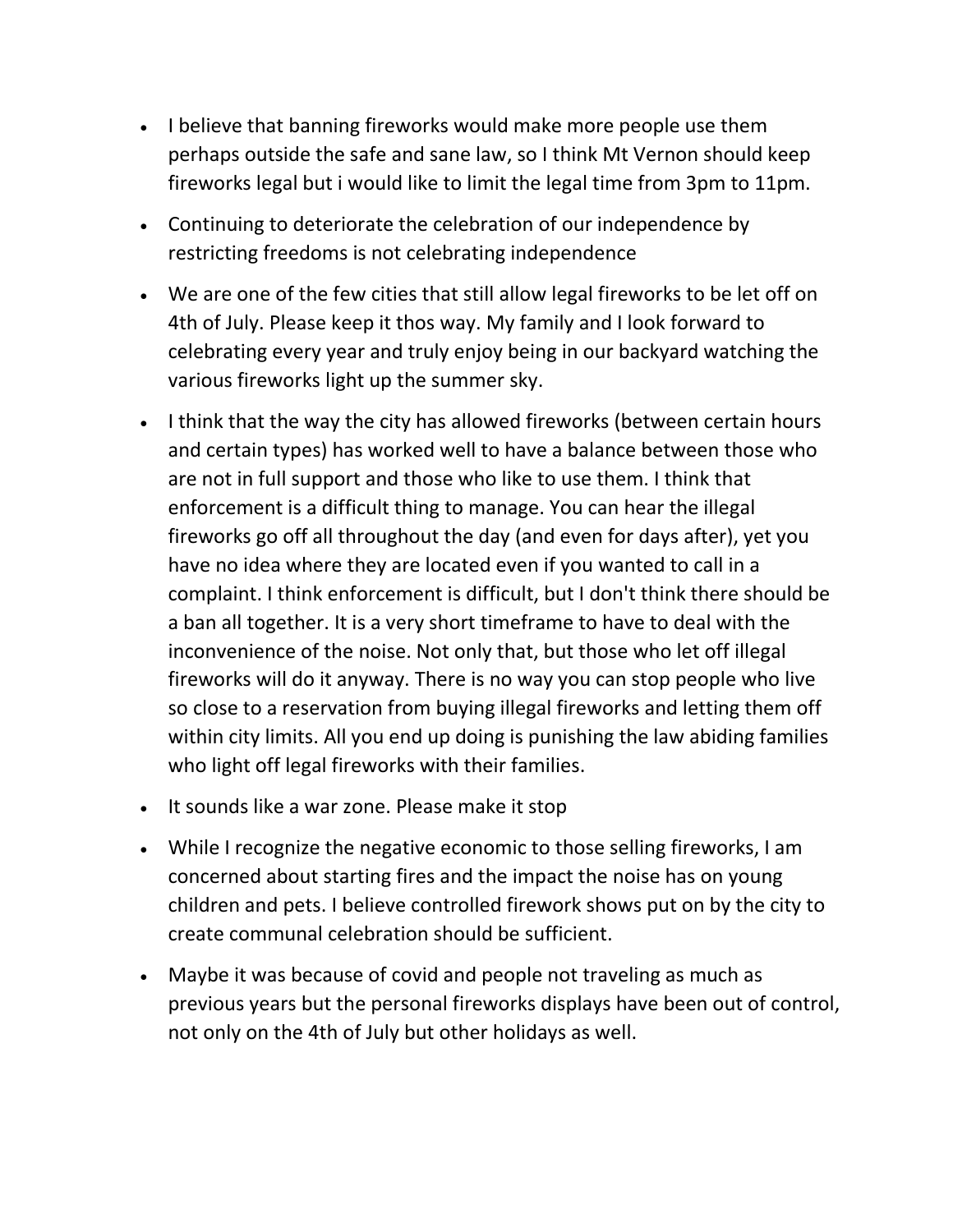- They are dangerous around dwellings because of fire danger. Users do not follow the rules and set them off regardless of time limits and use prohibited fireworks. Aerials are a particular fire problem and danger.
- I'm concerned about increasing fire risk in dry and windy weather, and I'm also concerned about the stress faced by veterans as well as pets, wild birds and other animals in our environment, and other people with posttraumatic stress. Thank you for being considerate to these issues. Here are some easy (but science-based) reading links to the wildlife impacts: 1. https://www.animal-ethics.org/how-fireworks-harm-nonhuman-animals/ 2. https://www.fws.gov/midwest/news/IndependenceDay.html 3. https://www.forbes.com/sites/grrlscientist/2017/12/30/how-do-fireworksharm-wild-birds/?sh=78129662118c 4. https://natlands.org/fireworkswildlife/ 5. https://www.npr.org/2019/06/29/737001802/this-4th-of-julythink-of-your-feathered-friends-as-you-plan-for-fireworks 6. https://www.thelandbetween.ca/fireworks/ 7. https://www.theweathernetwork.com/ca/news/article/how-fireworks-canaffect-your-health-and-the-ecosystem.
- I have seen 2 devastating fires caused by fireworks....even the safe and sane fireworks are dangerous.....Please consider banning all fireworks other than Edgewater Park for families and the MV city display...PLEASE!!
- I think timing is everything and right now is not the time to take away home activities or outside public gatherings. Please delay any actions until the COVID "Great Pause" has left our area a little more. People need people no matter what they say :)
- Fireworks are a great tradition that brings families together. Other types of fireworks are already being purchased outside the city and then shot within the city limits, so not much would change if the types of fireworks permitted were to be expanded. Thanks for your consideration!
- I don't know how widespread this issue is, but residents within a few blocks of my home, in the area of Fir and Laventure, were lighting off a significant amount of illegal fireworks on the 4th of July, and on many other evenings all throughout the year. This issue definitely needs to be addressed, as it causes undue stress and disruption to residents and their pets.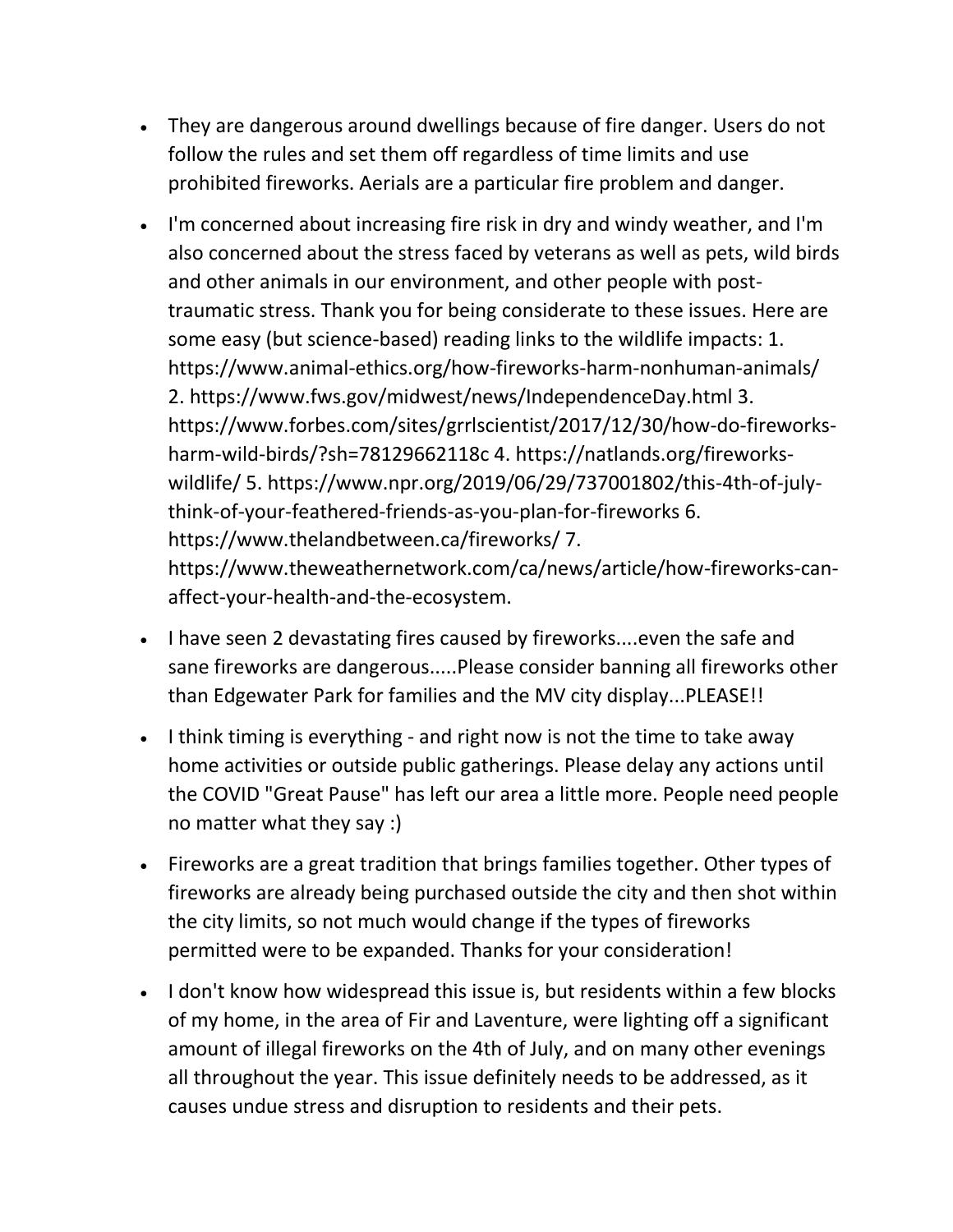- I object to fireworks in the city because too many people get 'unsafe/unsane' types.. I have found debris in my yard every year since I moved here in 2014.. One year I really worried about the fire hazard because they were just too close in the cul de sac. The noise, especially at 2:00 a.m. on July 5 , is not fun either.
- fireworks cause anxiety for my 2 dogs, I consider fireworks cruel for animals
- We need to get rid of fireworks, they scare me and my animals
- I think all personal fireworks should be banned in the city/county, or at least the big boom/flash type. There should be a city fireworks show for people to go and enjoy safely. I know selling fireworks is a big profit, but it's not worth it in my opinion. Everything is dry in July, and I've heard of many cases each year where a neighbor lights someone else's yard on fire. Fireworks terrify animals - many run away or get lost, or they have to suffer in terror for 24 hours. Many veterans have PTSD and the fireworks make them miserable, too. People also buy fireworks in July, but keep them year round and set them off on New Years eve, holidays, or even when the Seahawks win a game, so it's not just for 12 hours, one day a year.
- Fireworks go off all hours day and night. These are not "safe and sane" fireworks.. These are fireworks sold on the reservations. We feel we have to stay at home to make sure our home does not catch on fire. Our animals are scared and shaking all day/night long. Other cities in the county have banned all fireworks. Please ban all fireworks in Mt Vernon. We love watching the fireworks at Riverside or the playfields in Burlington, but feel we have to stay home and make to sure our roof doesn't catch on fire.
- Fireworks on the 4th of July have been part of the national heritage for centuries. Let's not fall into the trap of the sissification of America! We are supposed to be the land of the free!
- Fireworks go on too long into the night. (often past midnight) Some fireworks are too loud resembling those shot off in government sanctioned events. I have often found fireworks on my roof the next day.
- Up here in Skagit Highlands and many other locations around the City the houses are built too close together, and with too many people buying the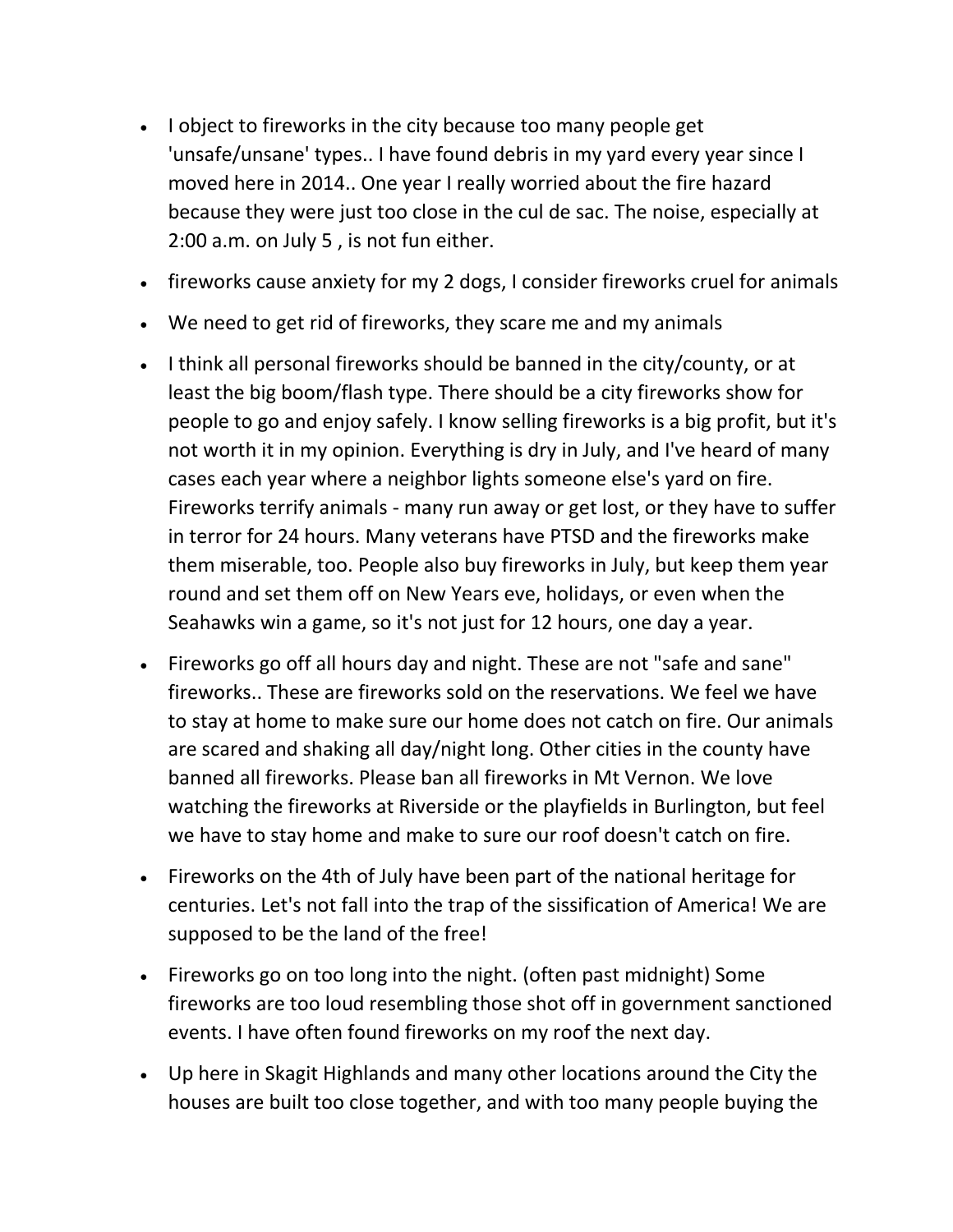illegal fireworks, along with legal ones, it will only be a matter of time before we experience a large fire and multiple homes are burned down and lives could be lost by the senseless, thoughtless acts of those getting their cheap thrills at our expense. My vote - ban all fireworks, issue large fines for infractions and enforce it.

- I'm not a fireworks fan but I can prepare myself, my dog and at one time my husband who was a war vet for the hours that are provided but that seems to only be a suggestion.
- Life has been hard enough with Covid! Let folks enjoy their freedoms!
- Fireworks scare young children and animals. The trauma from the 4th last for days after. My son is staying overnight in a county that doesn't allow fireworks to provide a safe place for his children because they get scared. Fireworks cause fires like brush and forest fires. Given the climate change and more forest fires we need to stop fireworks from potentially creating additional fires.
- The pollution. The noise. The garbage. It's terrible. I would like just the large show at edge water park. And that's it. 30 min and some fun. Then peace for all the animals.
- Fireworks are getting out of control in mount vernon. People don't seem to care about other people's property it's getting worse each year cleaning up other people's messes on Jul 5th. Nobody uses safe and sane fireworks they all go to the reservations for the big stuff and they start setting them off long before and long after Jul 4th.
- I have felt very uncomfortable in my own home these last two years. The neighbors behind me have set off many illegal fireworks. I have a wall of barrier trees that I was incredibly concerned about going up in flames, as well as my own house. The next morning, I woke up to firework garbage all over my backyard and deck. And then I read about the house close to the post office that was on fire because of fireworks. So, so senseless. I don't really know what the answer is to this problem, except to have NO fireworks. I think there is too much in MV for the law to enforce. I am sure they make the rounds on July 4th, but it's impossible to enforce it all.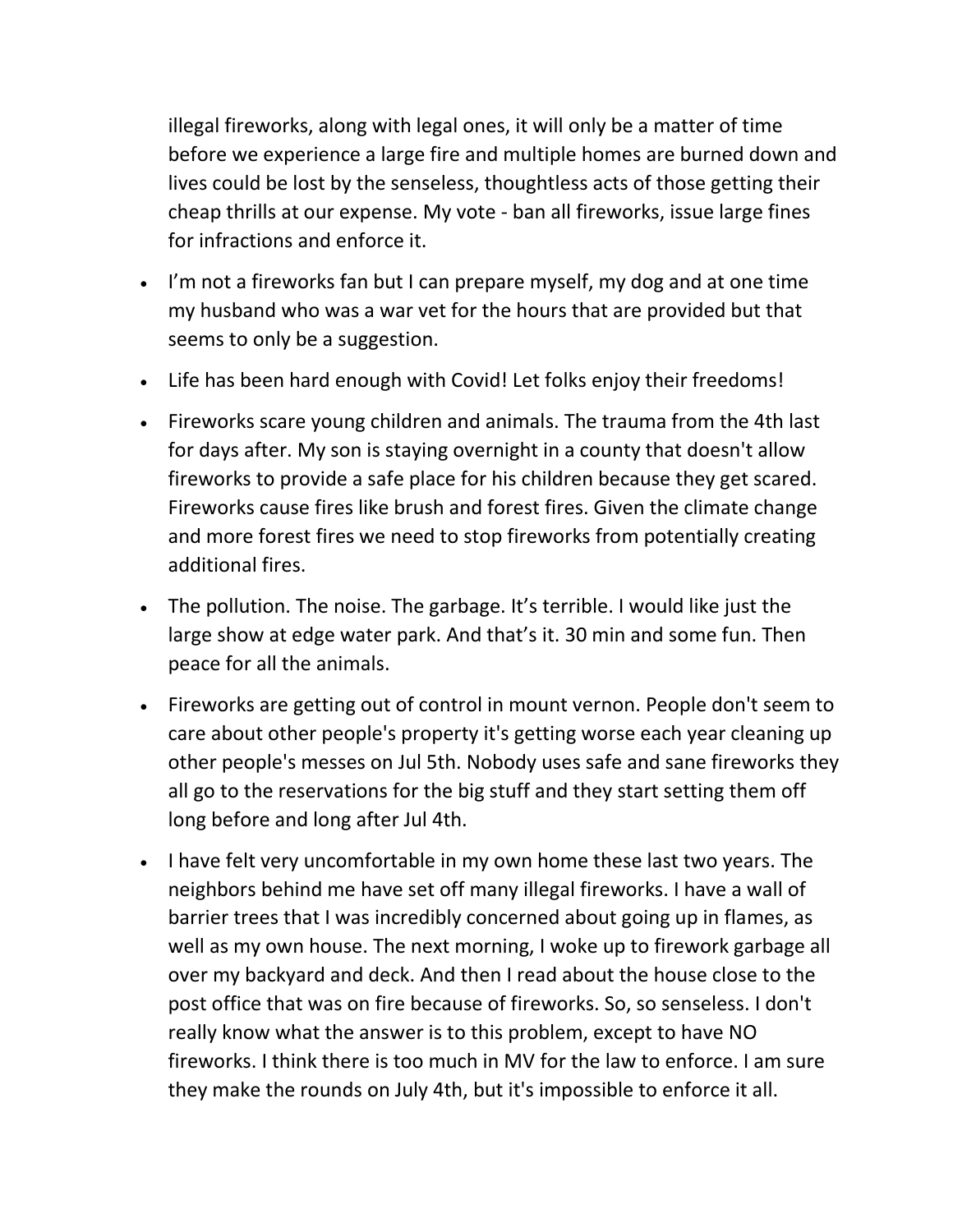Maybe a hotline to call to send police to certain neighborhoods? I don't know...

- I believe all fireworks within city limits should be banned by the Mayor and City Counsel and enforced by our Police Department. No Exceptions!!
- I have found the remnants of fireworks legal and illegal on my cars and all over my yard and property and on my roof at times which terrifies me as I worked evening shift & my house could've burned down and killed my dog while I was gone. I hate any type of fireworks & it terrifies my dog! Is cruelty to animals, so many dogs run away on the Fourth of July it's pitiful. I have to go to the vets and buy tranquilizers for my dog and they barely work. Some people in my neighborhood always shoot off M 80s and M 100s and they don't stay within the time limit that is allowed for firewood either. They do not follow the laws . We have to suffer the noise of fireworks & M 80s and M 100s a month before and the month after! And it's not even just on the Fourth of July!! it goes on around New Year's Eve also. I would love to see them banned forever. It's crazy none of them are really safe and none of them are really sane, even the legal ones. I can't believe they have it legal with all the mass shootings that have gone on. A crazy person could disguise the shooting in with the fireworks. Please ban all fireworks fire crackers and all of that‼️Please please please.⁉️Thank you .
- Fireworks are a part of American 4th of July tradition. I think too many cities have such restrictions that it is hard to even celebrate our traditions. We moved up to Mount Vernon from Snohomish county and were pleasantly surprised on our first 4th in Mount Vernon when us as well as our neighbors were able to safely and responsibility light off fireworks and celebrate the holiday without having to worry about being fined
- Invariably, half the fireworks used each year seem to be illegal.
- A lot of fines should depend on if fireworks are being done in a safe maner. Such as distance from people, tub of water for spent fireworks, garden hose on and ready to go Etc.
- The fireworks in MV have been so loud and goes on for over a week. Has to stop!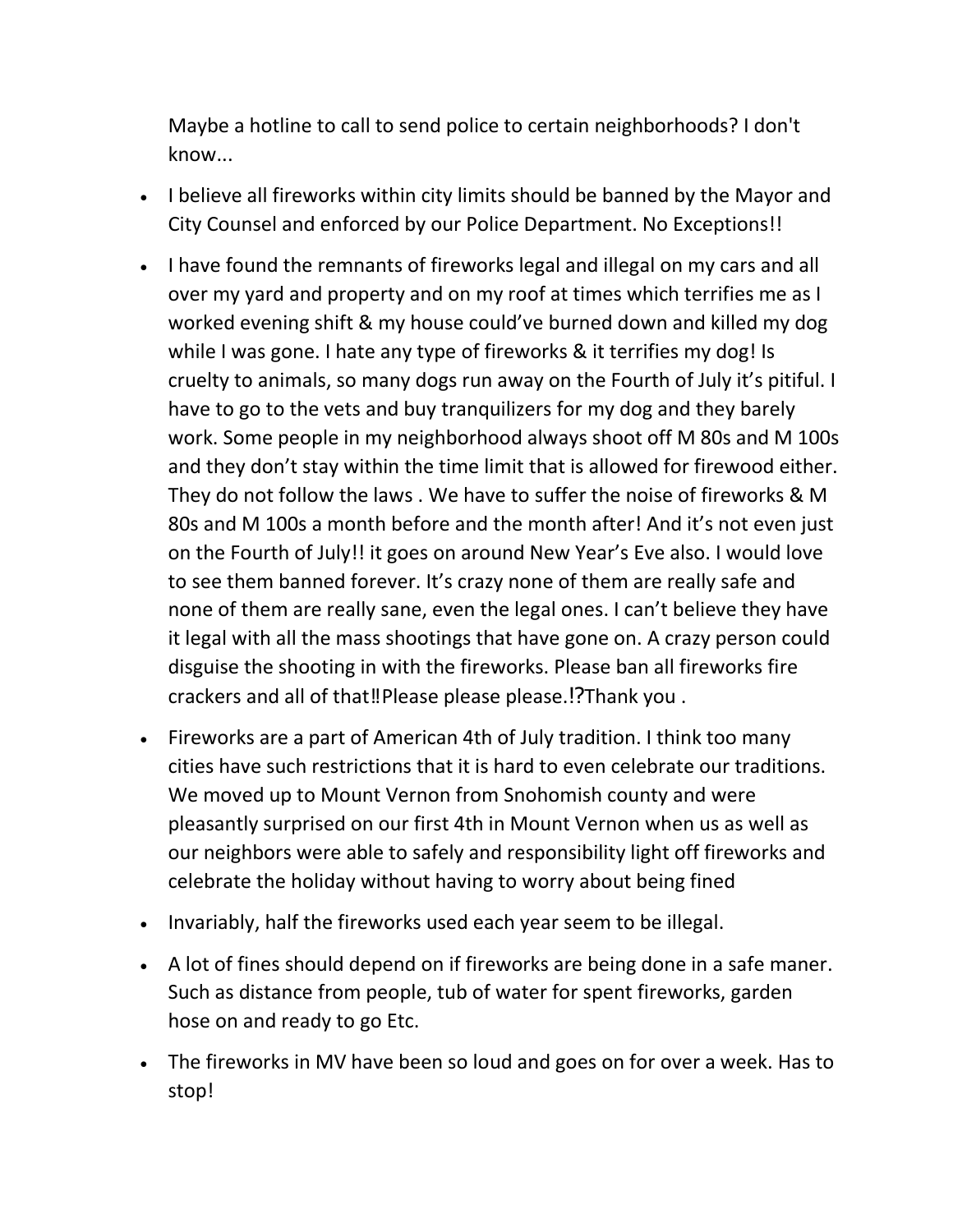- I have had damage to my car and yard do to the firework, rockets and mortars, almost every year. The city needs to crack down on this. I have to stay at home to water down my house and shrubs on the 4th. I'm afraid to leave my home to be with family on the holiday because from the uncontrolled fireworks in Mount Vernon.
- Even though I do not personally set off fireworks I fully support others legally being able to do so. The only enhanced enforcement I would support would be stricter enforcement after midnight (if people are still going at around 11pm a friendly reminder of "come on Guys it is getting late"
- For one day I can tolerate reasonable fireworks. Being so close to the reservations that really is a joke. And does the city have the ability to enforce the restrictions in place now. How about \$1000 fine for illegal fireworks?
- I've never seen enforcement of existing laws. For two or three days afterwards dullards are still lighting fireworks!
- Thanks for getting community input.
- Good ,traditional way to celebrate the "birth" of our nation.
- I do not live in the city limits. I live in the county farmland flats. The fireworks set off by people out here are the incredibly LOUD kind that terrify people, dogs, horses, etc...all farm animals and wildlife. How can we say we are a green eco-conscious family friendly and pro wildlife conservation and habitat, farm to table, organically growing etc etc....when we continue to condone, accept, and perpetuate old ways of thinking and doing things.
- There is a lot of use of fireworks on days other than 4th of July. There have been a few occasions where my family has heard fireworks go off in a circle around our home, like someone is driving around town shooting them off.
- With summers getting hotter and dryer I am concerned about fires I have had fireworks start a fire on my property in the past too many people around me are shooting those huge bombs and even past the 4 th they need to be identified and stopped. It is too disruptive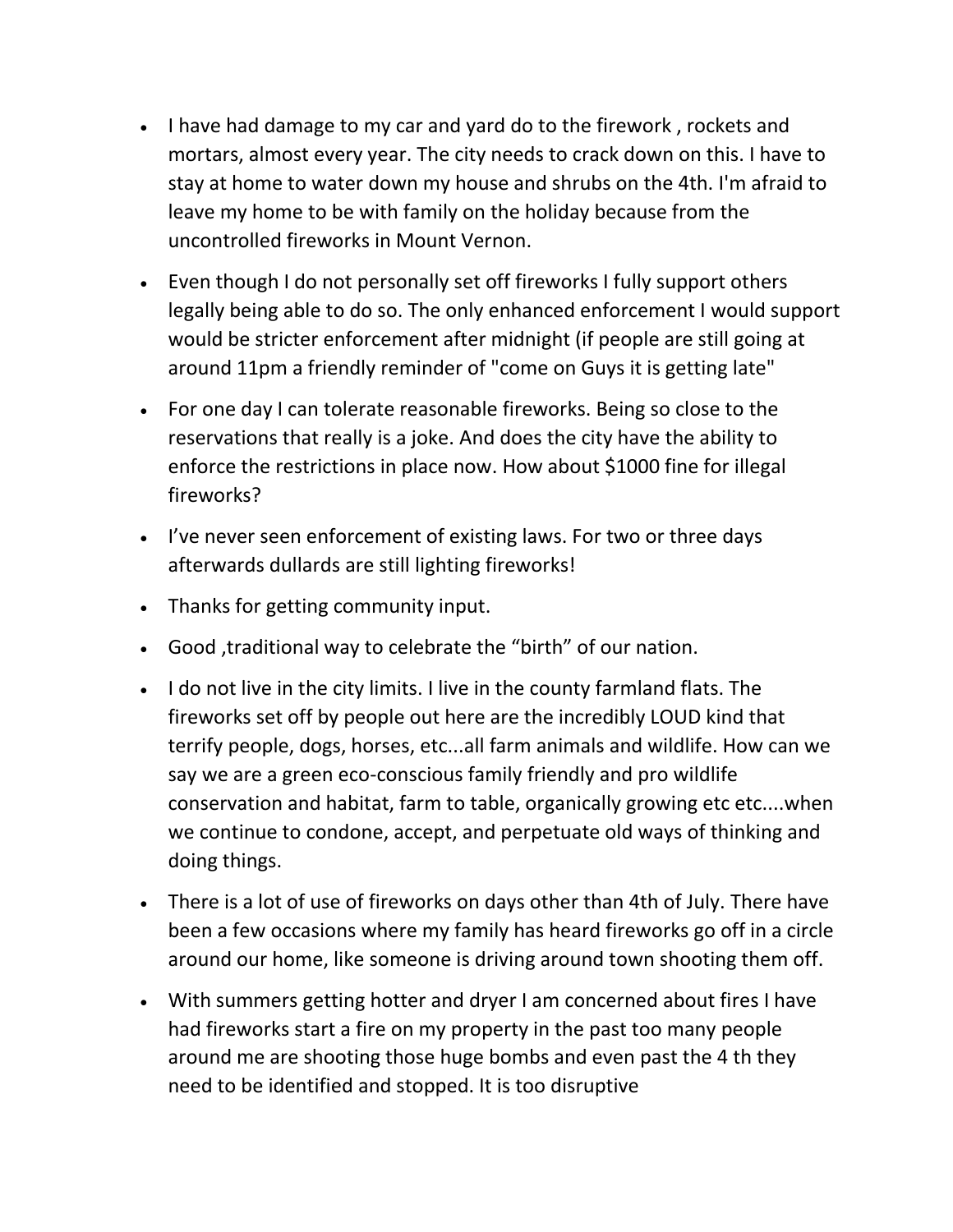- Don't take all the fun traditional celebrations away from our youth and adults alike. there's very little excitement celebrations for families in the Valley. Don't punish everyone for a few bad apples.
- There is little to no upside to the continued allowance of fireworks within our City and significant downsides, including, but not limited to, undue triggering of veterans and others who suffer w/PTSD, structure and wild land fire risk, potential for burns and injury, disturbances to pets and wildlife, and widespread litter. Fireworks need to be banned.
- I think the current rules are perfectly adequate. Perhaps stiffer penalties (not just monetary fines, but community service!) that are enforced would help, to the extent that's even feasible. Big picture, who can really complain about firework on the 4th, even later in evening and early morning hours? They're quintessential! The primary gripe, I think, is the days-on-end (both before and after the 4th) of night time fireworks.
- Too many fireworks in the sky around our community.
- Fireworks purchased on the Indian reservation and somehow being discharged within city limits.
- While I enjoy watching the fireworks from my hillside home, I am more concerned that those people setting them off are at risk of self-injury, or of starting a fire in our increasingly dry summers.
- The noise from fireworks is disruptive to animals and to people with PTSD.
- I would not be against all fireworks in MV if the current law was actually enforced, which it is not. My neighborhood fills with sky rockets and other illegal fireworks on and around the 4th.
- The fireworks that were lit last July 4th were not the safe and sane type. (I grew up in Oregon and we had one of the largest firework shows put on in the Willamette Valley by our local firefighters 2 blocks from our home. I enjoy fireworks immensely.) The ones on my street--S 20th St, were the large unsafe ones. We had debris all over the property, people were in the street lighting off the big ones on pallets and we live across from the back of Kiwanis Park where there is a property with tall grass and vines. This is a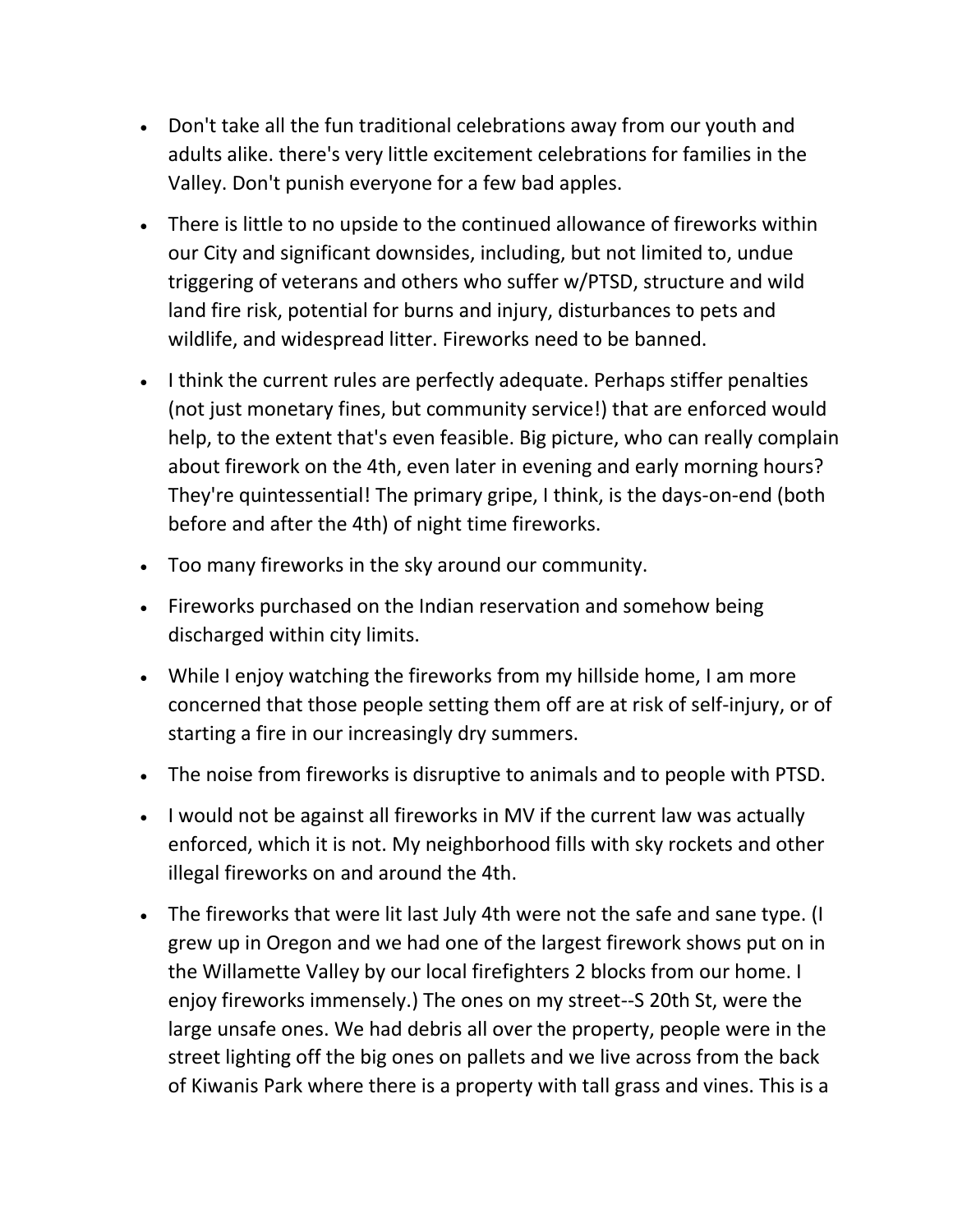fire waiting to happen, especially with all the drinking that was going on. No one cleaned up their mess either. I have video I made and it was a great show---just not suitable for a residential area, especially not with tall dry grass, trees and multifamily residents so close to each other. My husband, an ex-firefighter from NY agrees with me. Aside from the fire danger, we all had to go to work the next day, and fireworks were set off well after midnight.

- It is one day a year that families can gather and celebrate our independence with fireworks. I understand and agree with the current restrictions on place and see no valid reason to change them to increase the restrictions.
- Every year we worry about the danger to individuals. Beyond that, many pets and small children are traumatized.
- Continue the public displays expanded with help from business.
- folks abuse the rules and set off huge firecrackers and rockets that could start fires by landing on rooftops or dry brush.
- There are many other activities on the 4th that folks can participate in other than shooting off any fireworks, possibly causing fires, injuries and scared/lost pets, birds and other wildlife.
- People with PTSD and pets are terrified of them. Unless I sedate my dog for the week before and after it is not a fun time of year.
- There are many, many illegal fireworks in our neighborhood before, on and after July 4th. Don't think they are policed enough.
- n/a
- If the laws will change, please have the resources to enforce the new laws.
- I work early in the morning and oftentimes miss sleep due to people setting off fireworks all hours of the night, especially in non-4th of July holidays such as New Years. They are a public menace.
- 4th of july has always been a favorite holiday of mine! And as long as people are safe and know safety precautions it should be fine. Maybe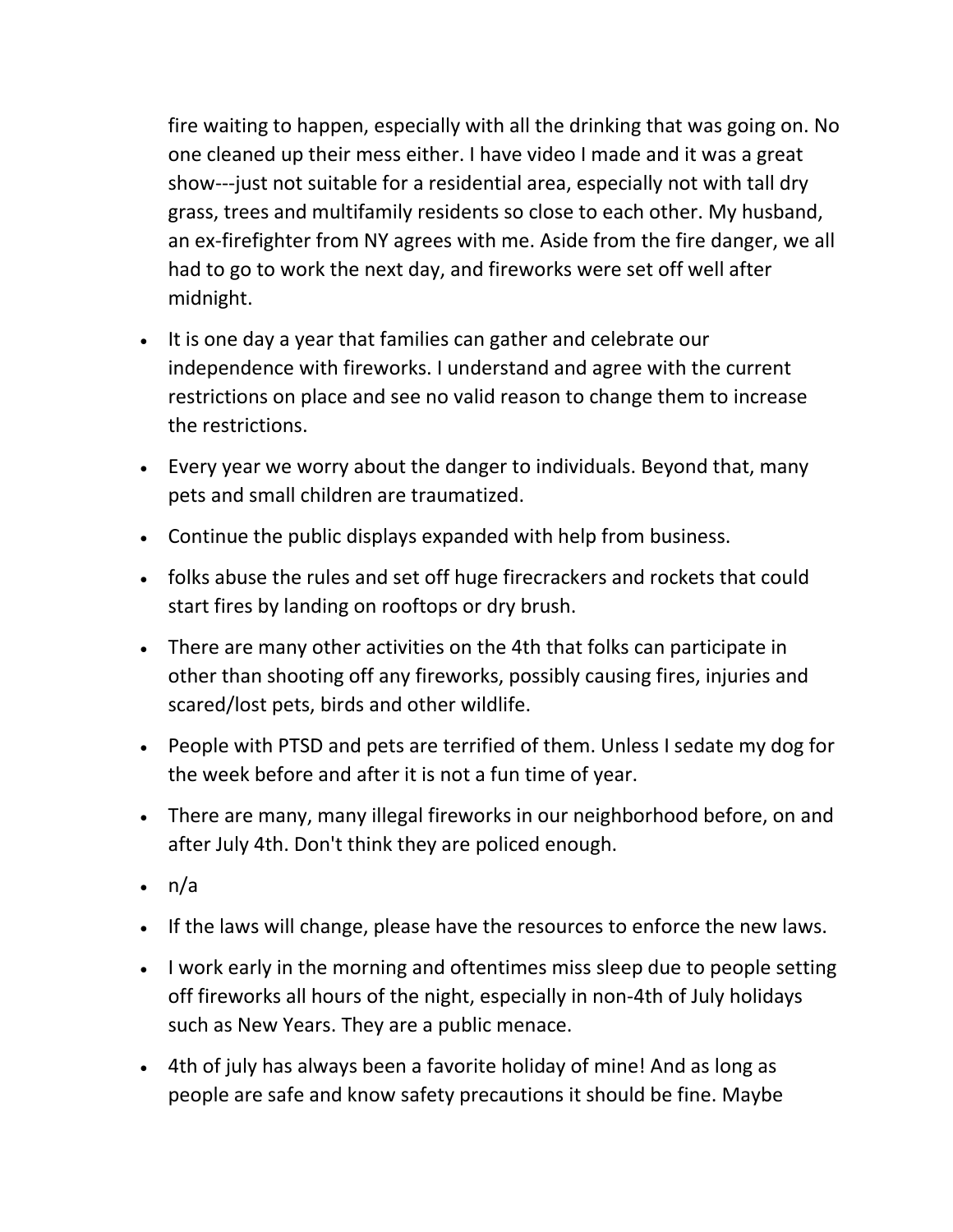before the 4th you guys could do a safety type class or video so people know how to safely enjoy.

- 1. Few people follow the letter of the law regarding fireworks. I've seen and heard professional fireworks used all around my home not only on the 4th but the days leading up to and following the 4th. 2. Spreads our PD too thin to have to follow up on these types of calls. 3. The issues caused for those dealing with PTSD from time in the military. 4. The trash left behind from debris when people don't clean up after themselves.
- Expanding legal times around the 4th of July as well as allowing legal fireworks for New Years and other culturally important dates would allow more opportunities for celebration and cross-cultural community engagement.
- The 4th of July is about celebrating freedom, and fireworks are a perfect way to do that. Adding more restrictions on fireworks is simply a restriction on freedom. Part of living in a free society means allowing those around you to do something you may not like or agree with. I fully support expanding the types of fireworks allowed to be sold in the city. These types of fireworks are already being purchased outside the city and then brought in. The city might as well allow them and capture the additional taxes from moving these sales back into the city.
- Most cities in NW WA have prohibited fireworks. They can be unsafe for people, pets, and property. My dogs tremble and cry for the 2-3 days around July 4th when people set-off what sound like bombs. We may resort to leaving our home during those days. There is no adherence to the current rules. One public display should be adequate for those who must see/hear fireworks.
- We are so excited for the 4th of July. Can't wait to see the City Fireworks, and all the other displays in the surrounding neighborhoods!
- It appears that too many people are not following the current laws and are simply ignoring the current restrictions. Just make it simple... no fireworks within the city limits.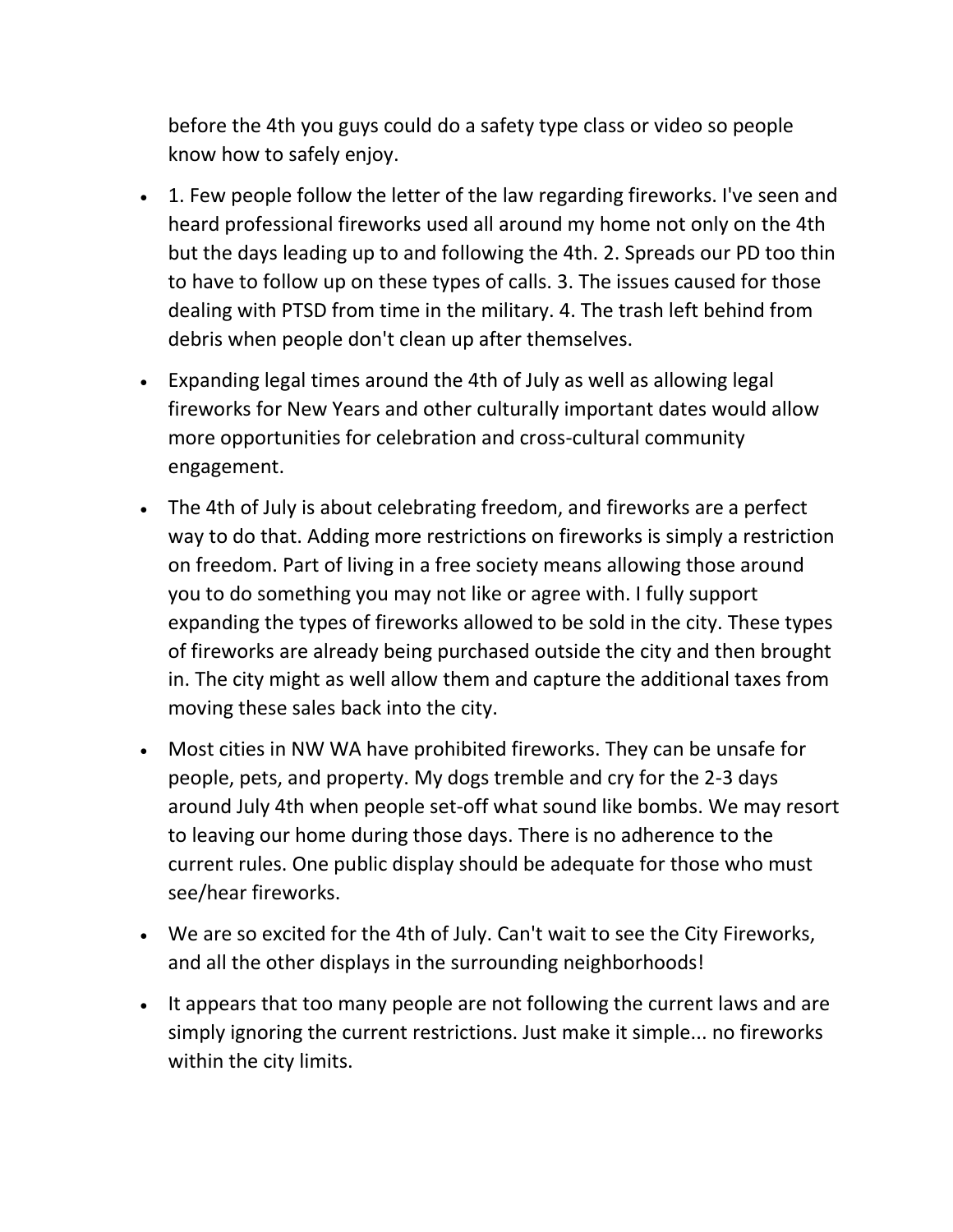- My wife and I are horrified at the use of fireworks in Mount Vernon. It's as if we are in a war zone during that part of July.
- Since a lot of people pay no attention to the firework restrictions and have no respect for their neighbors, I vote to eliminate in city fireworks. We've come home from the fireworks display to find burnt out bottle rockets on our roof and all over in our yard and street. No one ever takes responsibility for cleaning up the mess they make!!
- I know the city laws and county laws differ but I think all fireworks in both the city and county should be banned due to fire hazards, and the lack of concern people have for their neighbors when setting off fireworks. If it was possible for the police and sheriffs dept. to stop/fine everyone that is shooting off illegal fireworks, and shooting off fireworks outside of the legal hours maybe it would be manageable - but they just don't have enough staff to do this. So every year I dread this holiday. I thought my ponies were going to break a leg racing around in a panic from the arsenal going off last year. I really wish all personal use fireworks were banned in the city and the county, and only organized county or city fireworks displays were allowed.
- We are extremely worried each year about the fire hazards involved with fireworks. We begin seeing and hearing them a week or two prior to the fourth, and it is a great cause of concern given the dry summers we have been experiencing.
- The current rules allow for so much noise that pets are affected, as well as humans.
- Illegal fireworks are shot off in the narrow streets on all sides of me in the Skagit Highlands Mount Baker Loop area. The police are called, not much happens.... illegal fireworks continue from before dark until 1 am. It is a danger for cars, people, houses.
- Fireworks stress out pets and wildlife, in addition to people. I would much rather see communities gather to view public fireworks (COVIDnotwithstanding).
- Typically I go to bed about 10:00 but around the 4th I'm forced to stay awake long after that time because of the noise. I continually worry about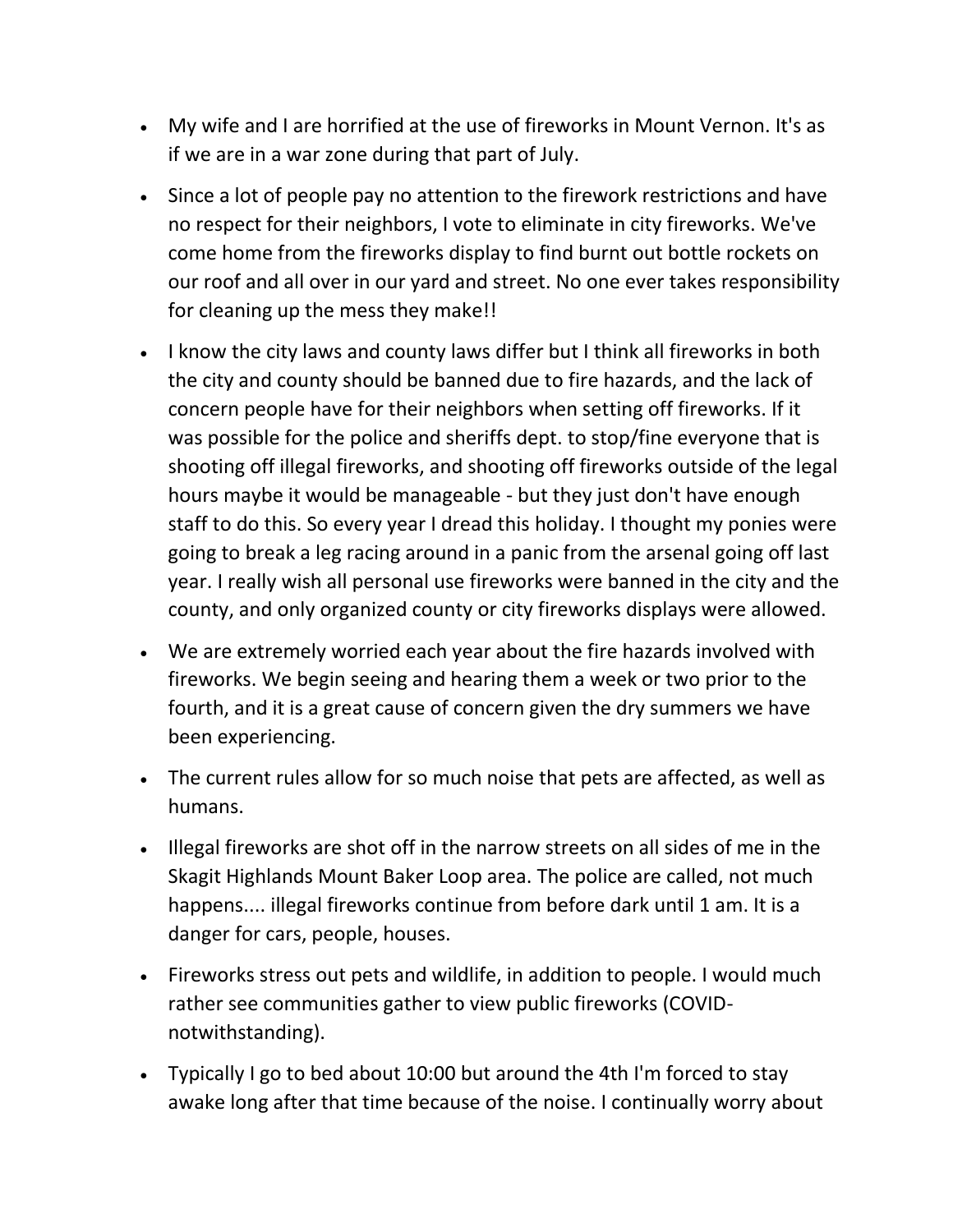the hazards of fire & other damage from the fireworks. I also worry about all the pets & wildlife that are adversely affected. The following day(s) I spend time cleaning up the mess created, apparently the folks know how to set off the fireworks but not clean up after themselves. I simply don't understand why we need to celebrate our freedom with the sights, sounds and smells of war

- $\cdot$  i live out in big lake and the fireworks start 7/2 and don't end until 7/5 wish it was just the fire dept show on 7/3 and all private ones banned. It's like a war zone out here in early July!
- Please don't listen to a small minority of very loud people who are against fireworks. Sadly, most people aren't even aware of this topic being discussed by the City Council. Most of the citizens of this city are law abiding and enjoy fireworks as a once a year event done with their families.
- Neighboring cities have banned fireworks & I have long maintained Mount Vernon should do the same. When my foolish neighbors start setting off large, loud fireworks that land on my roof (and the detritus in my yard), it is time to do something. I lay in bed that night, unable to sleep because of the noise and wonder if my house is going to catch on fire. My dog is trembling in fear from the VERY loud noise which requires a trip to the vet to get antianxiety medication. One can't sleep because of the noise that may well go on until 2:00 a.m or later. After working at the VA Clinic, I also lay there and think about war veterans and imagine the flashbacks & PTSD that the fireworks noise must evoke in them. The whole thing is ridiculous and preventable. Let's leave the fireworks to the professionals! I am all for safe public displays (Downtown Mount Vernon, Big Lake, etc.), but please, let us and the animals sleep in peace!
- My neighborhood is like a war zone around and on the 4th
- Ban fireworks totally. The idea of safe & sane fireworks is naive because enough MV residents who use fireworks do not use them safely & the city lacks sufficient public safety officers to enforce its fireworks code.
- I fEeL uNsAfE because people are lighting fireworks boo hoo. give me a break.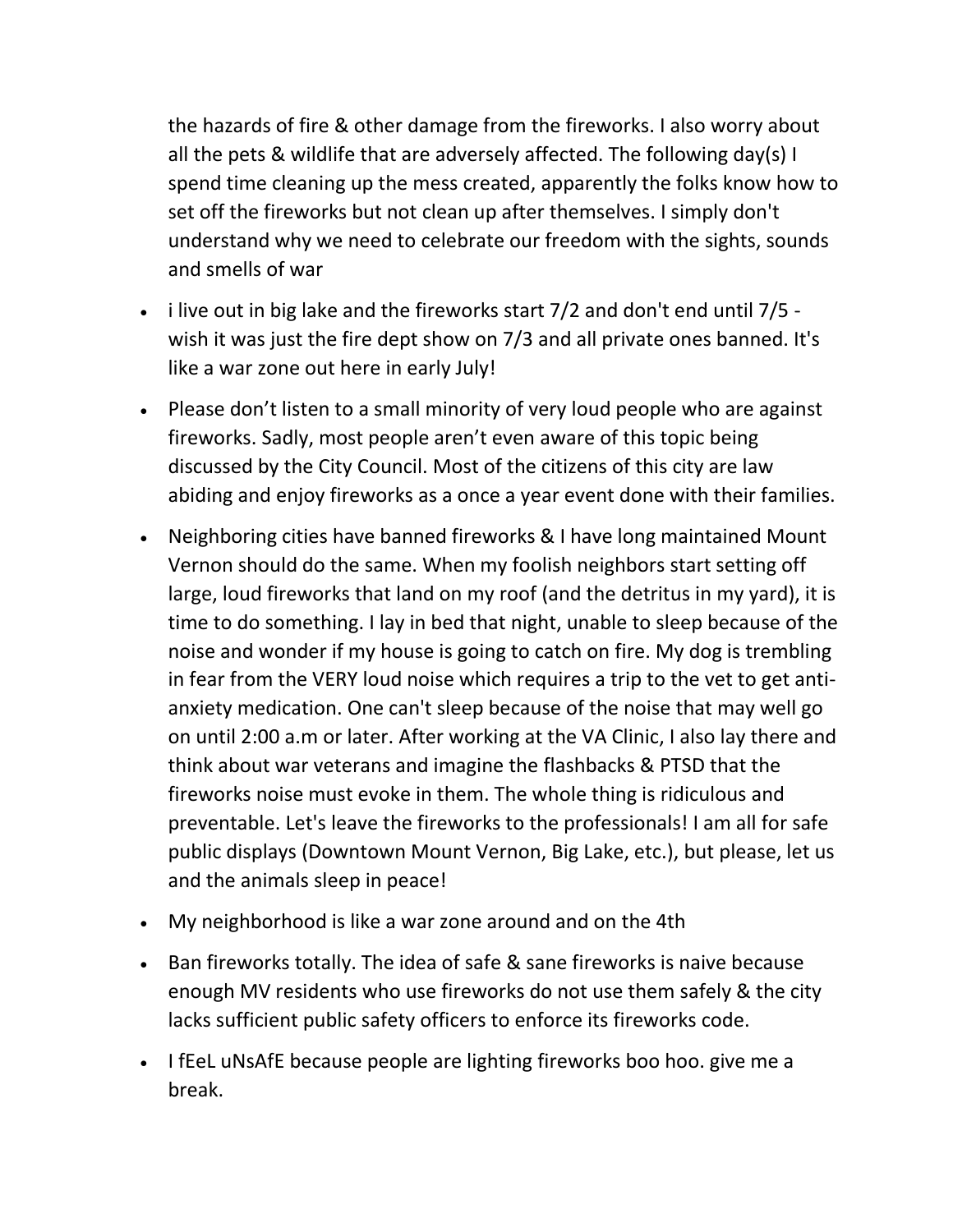- This is an American tradition and a fundamental freedom, We simply cannot allow some bad apples to spoil the whole bunch. We must try to preserve our simple freedoms at all costs. The majority of people follow the rules and regulations we should keep the rules and regulations as they are.
- 1. Noisy-disruptive to sleep patterns. 2. Terrorizing to pets and livestock. 3. Traumatizing to people with PTSD and to people sensitive to loud noises.
- I support fireworks put on by the city of Mount Vernon, but feel that all private fireworks should be banned: great dangers of injuries and fires and trauma to animals!
- People are using fireworks for DAYS!!! Before and after the 4th. It is unnerving and disruptive. BAN THEM!!!
- Fireworks falling on roofs are dangerous. Our dog (and many others) are terrified. We found a quiet place out by the Skagit airport and sat in our vehicle until 1:00 AM so that the dog could stay somewhat calm. We often go out of town on the 4th, but couldn't last year because of covid. I really want a ban on anything more powerful than sparklers.
- Assuming you already understand the threat posed by potential forest & house fires, and for whatever reason you don't care - perhaps you have a financial interest in the stands selling this garbage - you might at least show some mercy to the poor cats & dogs with sensitive ears & anxiety issues this nonsense causes. .
- As other counties have done this around us, pleased take the fireworks out of the city, the M80's and M100's shake the houses! If they are used they need a hefty fine. There should be designated areas to go and see fireworks and celebrate, but not in our neighborhoods. We need to start protecting our neighborhoods and pets.
- My family is always startled and surprised by the magnitude of the fireworks going off in our neighborhood near Hillcrest Park. Seriously, our house shakes with the intensity of the explosions at Edgewater Park. We know this can't be legal, and surprisingly it often continues until well after midnight. I don't know what the penalty for illegal fireworks is, but I feel that many people blatantly ignore the rules.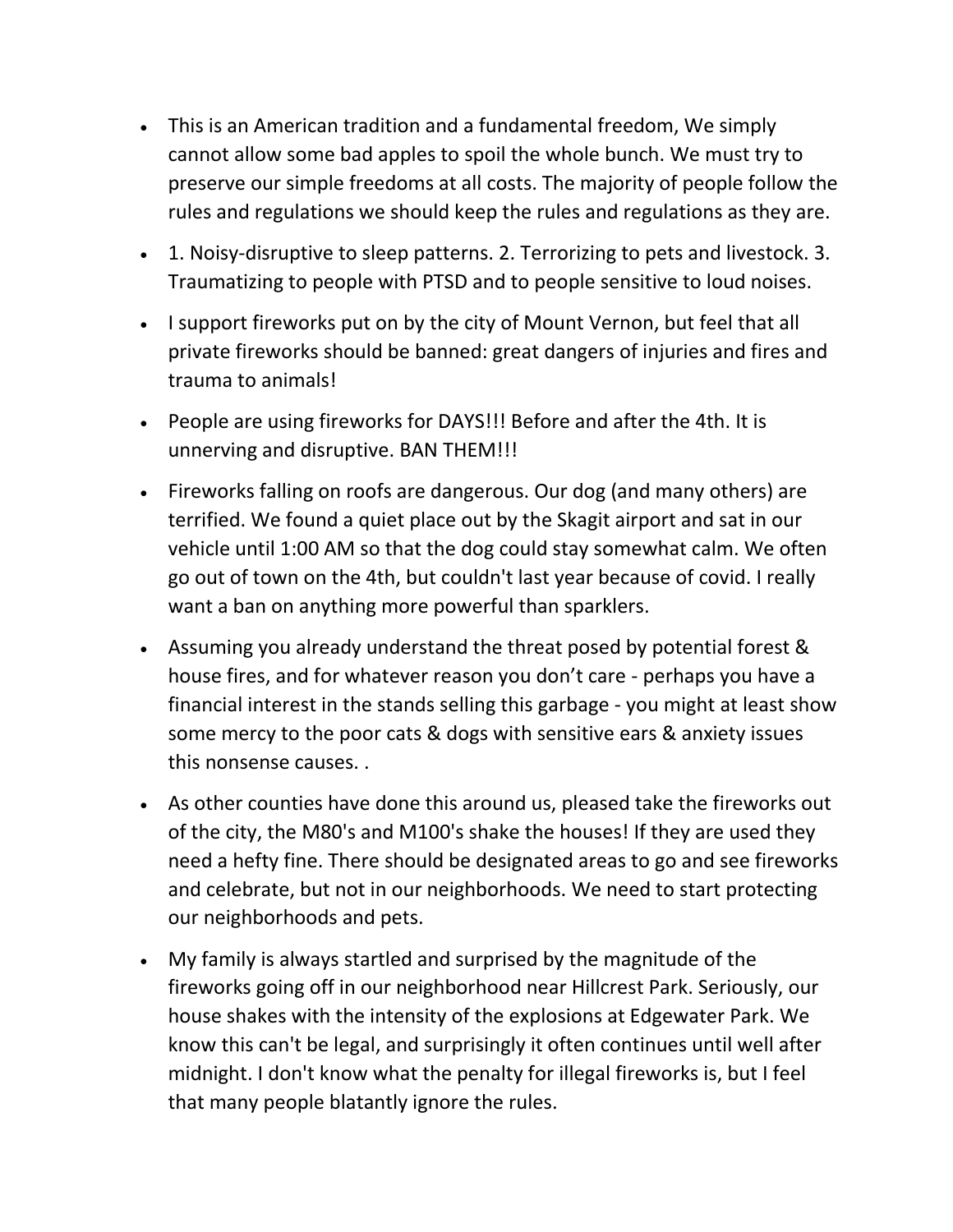- I am supportive of keeping things more or less as they are in regards to Independence Day. I am often frustrated by all the other days (eg. New Years) when illegal fireworks are used. I know it would be difficult, but I would sure like to see some enforcement during those times.
- Some people shooting up rockets and it is very dangerous. Also because of fireworks are permitted I can hear what sounds like gun shots. Please ban on all fireworks. Just watch TV if you really want to watch some fireworks.
- It's only 12 hrs out of the year, let us continue to have our safe fireworks, do what you can to curb the illegal fireworks
- Thank you for allowing us to comment. I have three main issues with fireworks: 1)the first being what they do to wildlife. New mommy squirrels, rabbits, birds, etc are terrified by the noise and will often leave the nest and become disoriented, and not return, leaving the young to die needlessly. 2) the pollution: those fireworks are filled with nasty chemicals that people do NOT clean up afterwards; last year, I had to go out into my street and clean up after other people, even though I did not participate myself. 3)For dogs and people with PTSD, fireworks are terrifying. I have tried everything to calm my dogs, but it just cannot be done with the types of fireworks that are being set off every year here. It is impossible to muffle those booms. I moved up here from California and was shocked that you allow them. Down in California, they only have city displays and all personal fireworks are banned, and they truly enforce it. I live on S 27 near Section St, and can honestly say my area sounds like a war zone on the 4th and New Years Eve. I would recommend you ban fireworks in town and just have a nice citysponsored display. And then give us a way to report violators (a phone number or email form) for the first couple years of the ban, because I am sure people will do it anyways for a while. Anyway, I want to thank you for allowing me to explain my feelings; this has been one of the only downsides of living here and I am happy it is at least being looked at. It really does negatively affect many of us.
- A massive boxed firework was let off on the sidewalk outside my home on Waugh Road the night AFTER the Fourth of July, around 11:00 p.m. I expect that sort of thing the night of the 4th, but the enormous explosion was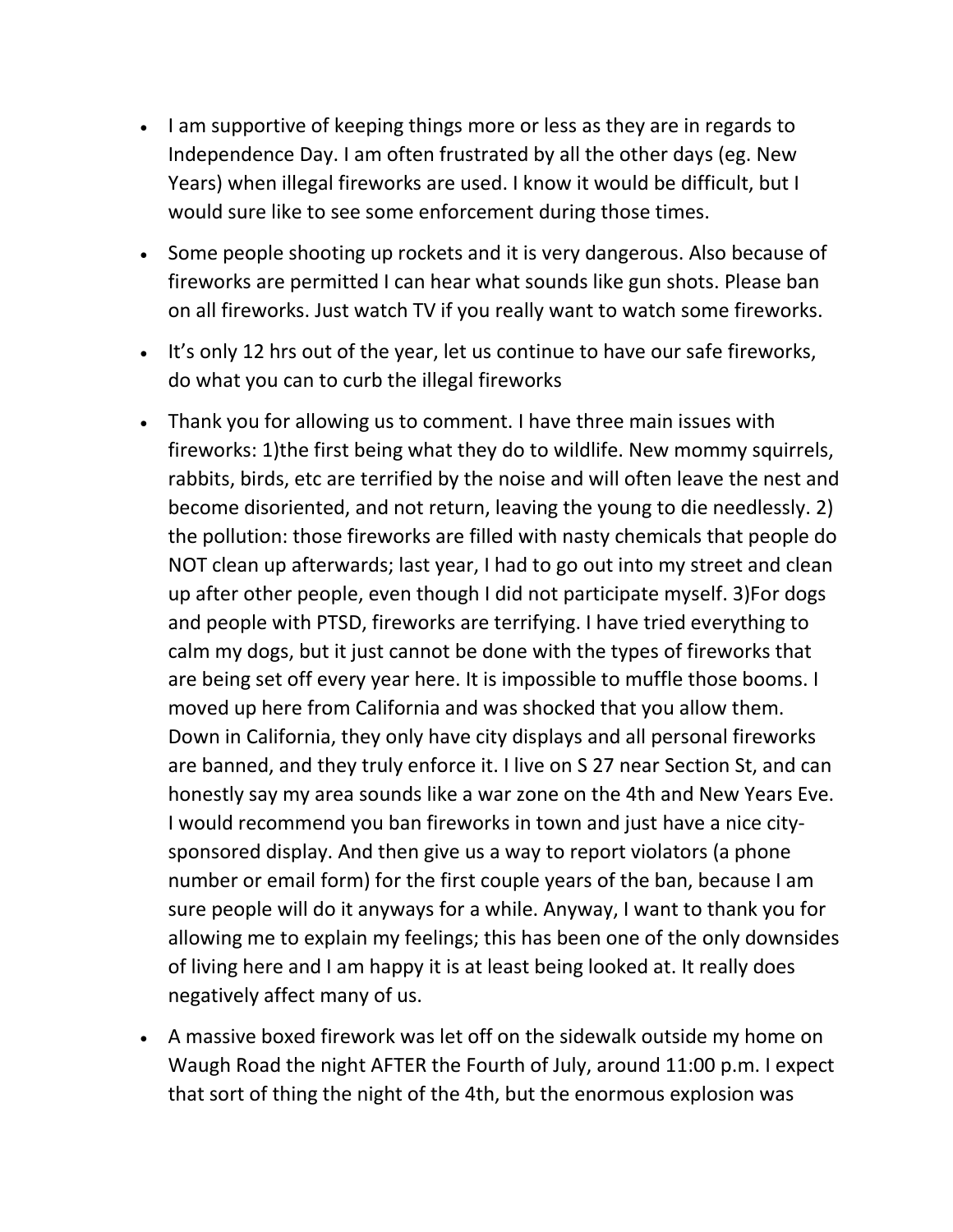terrifying the night afterwards. There's no way to track who lit it off, but stricter enforcement, and perhaps more consistent application of fines, might discourage folks from this sort of bad behaviour.

- Our neighborhood becomes a "war zone" with supposedly illegal fireworks! With the increasing fire danger each summer, it is reckless to allow illegal fireorks! What will it take to put a stop to the out of control madness? Set a neighbors home on fire or start a forest fire in one of our beloved parks? It is not constitutional right to put my family, my home and my neighborhood in danger! It is about time the Council do something to correct this danger before our fire department is called out once again to fight another illegal firework fire.
- The current rules are not being followed, I think this lack of responsibility needs to addressed with a ban on fireworks.
- It is not the safe and sane fireworks that concern me. It is the illegal fireworks obtained from other sources than safe and sane fireworks stands (Tribal sales). I fear for my home and large trees from the barrage that takes place every Fourth of July. My sanity and my pets sanity are definitely threatened during the holiday. We need better enforcement and increased fines. Please do not take this as a criticism of the local law and fire enforcement. Both agencies are overtaxed severely during this period. I do applaud them for all that they do to keep our city safe.
- Last year I saw a neighbor house burn due to someone setting off fireworks. That same person the previous year cause a fire at his own home. I enjoy that Edgewater set off fireworks for the public to enjoy.
- Safe & Sane, didn't use them on the 4 th in the Harbor while Keye penned our anthem. " Rocket's red glare,bombs bursting in air Gave proof to the night That our us Was still there." All kinds of fireworks should be permitted on the fourth. One day only, our nation's birth. Our Son's too. He was born 7-4-75.
- This is stupid, let people celebrate this one day of the year! Keep it as is!
- Please do something about the use of unlawful fireworks. The huge noise that sounds like military grade bombs is not okay. Thankfully my dog has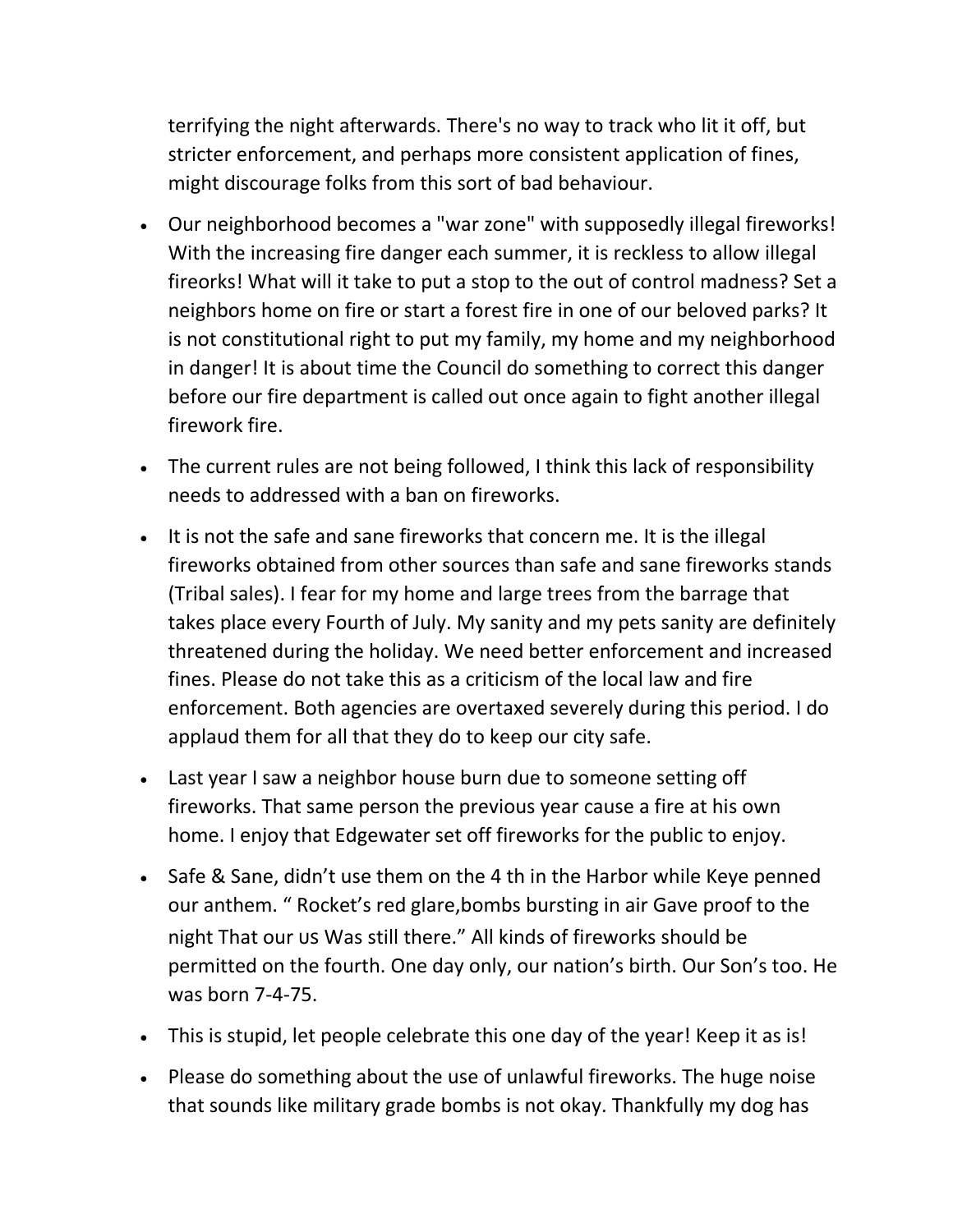died and does not have to be subject to this noise. My Viet Nam survivor husband really has a hard time during the "time". It is noisy not just on the 4th, but a week before and a week after also.

- I live in the hillcrest neighborhood and there were many fireworks all day long and all night, including days before and after the 4th. The fireworks were larger ones that did not fill safe due to the close proximity of homes in the neighborhood. Fireworks are traumatic for people with ptsd as well as for animals and contributes to poor air quality and other environmental degradation. I think banning fireworks and having the one central display in town would be best. Thank you for your consideration!
- Last year I didn't see any signs up that reminded residents of the fireworks laws. I wonder if starting an educational campaign with mailers being sent to each household and more highly visible signage throughout all neighborhoods starting in early June would help. Put the message in the collective eye so maybe even families can self govern themselves. I think we need to have a community dialogue about this so people see the actual costs of illegal fireworks - both the costs to property and public services and to the well-being of our neighbors. At least that way they can't say they "didn't know" if their illegal fireworks start a fire or cause some other kind of negative impact.
- I would like them banned all together. In the neighborhood where I live it is horrible. You know they are setting off the illegal ones. I have to keep all the windows and doors shut during that time because of the noise. My animals are so scared that they hide. If they are banned less accidents and less animals running away.
- Quit being so tight, loosen up a bit jeez
- Fireworks really upset most dogs and who knows what other domestic and wild animals. They pollute the air we breathe. They contribute to hearing loss. They are money gone up in smoke. THe only good thing about fireworks is that some Native Americans can make some decent money selling them. I'd rather see the money spent on celebratory parades.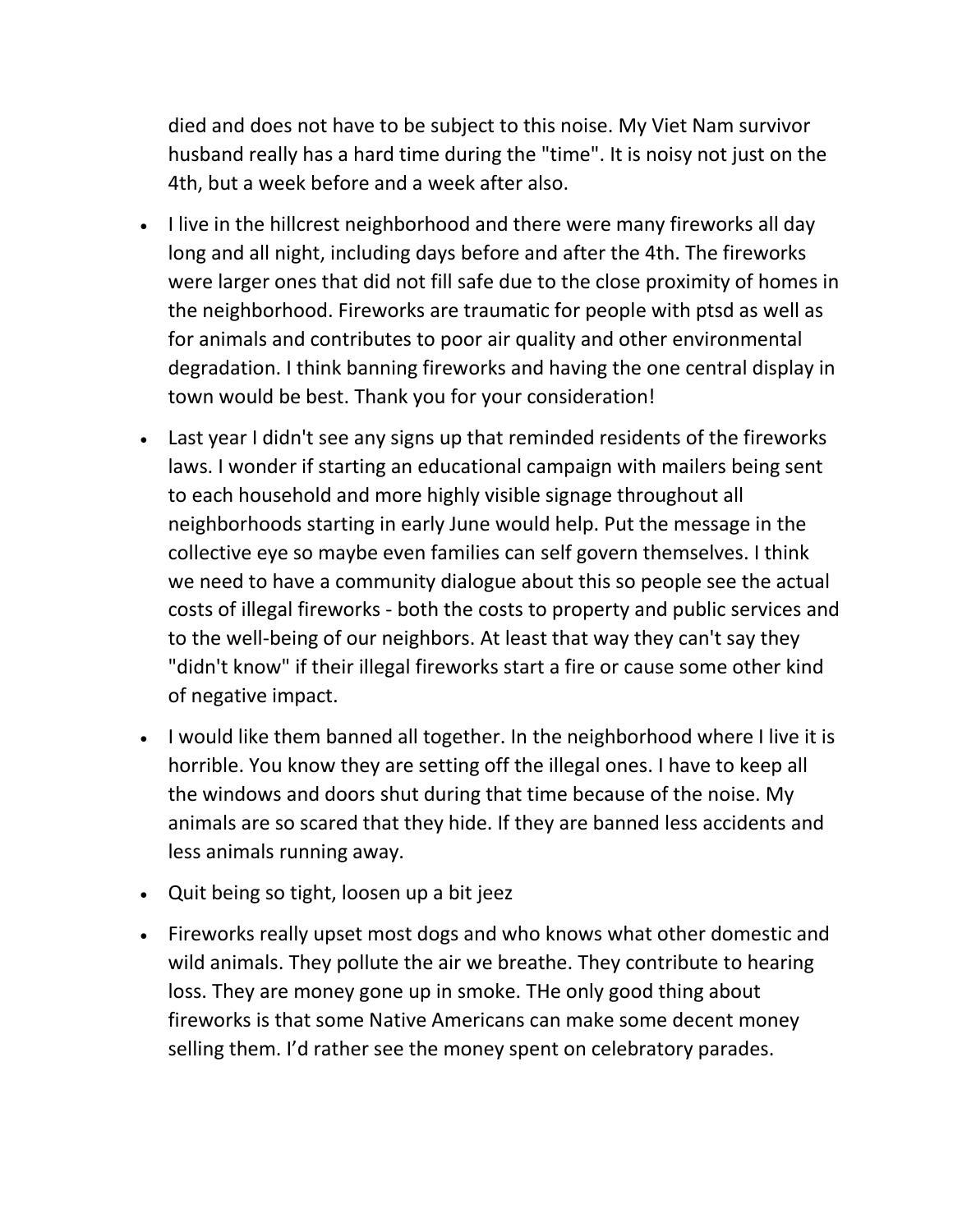- The air pollution from the fireworks in my neighborhood poses a threat to my and my family's health.
- It's only once a year guys, and it's to celebrate a great thing. Come on. Let us have our fun.
- Fireworks are safer than guns and pipe bombs.
- I'm a vet and fireworks are baller, if you think otherwise you're a weak minded coward
- I feel fireworks don't cause much harm as long as they are used properly.
- . It's one day out of the year so I don't see why people can't plan around it.
- Fireworks are set off outside the restrictive hours. We find debris in our yard and the streets are a mess the next morning. The noise upsets my veteran husband and our dog. If people obeyed the rules, it might not be too bad, but they don't. Perhaps a public area (big field) could be used and people could go there and safely set them off with some fire deparment personnel present just in case of a mishap.
- This is America. Built on Freedom. Flourishes on Freedom. Keep America Free. Fireworks bans/restrictions are simply put, UnAmerican.
- My biggest irritant is fireworks AFTER midnight on the 4th.
- I think the widespread use of illegal fireworks is the real issue. I worry every year about my house catching fire due to all of the arial fireworks in the city.
- It is hard to answer all these questions yes or no. I feel the safe and sane use of fireworks, including the ones sold outside city limits is acceptable on the Fourth of July up until midnight and maybe on NYE until 12:30 AM New Year's Day. If people aren't being safe or being stupid that's not ok of course and there should be consequences.
- I really don't care about safe and sane fireworks, but when your neighborhood feels like a war zone and your walls and windows are shaking from an unending succession of aerial bombs through 1 in the morning, it's a bummer. It's horrible for us and the animals.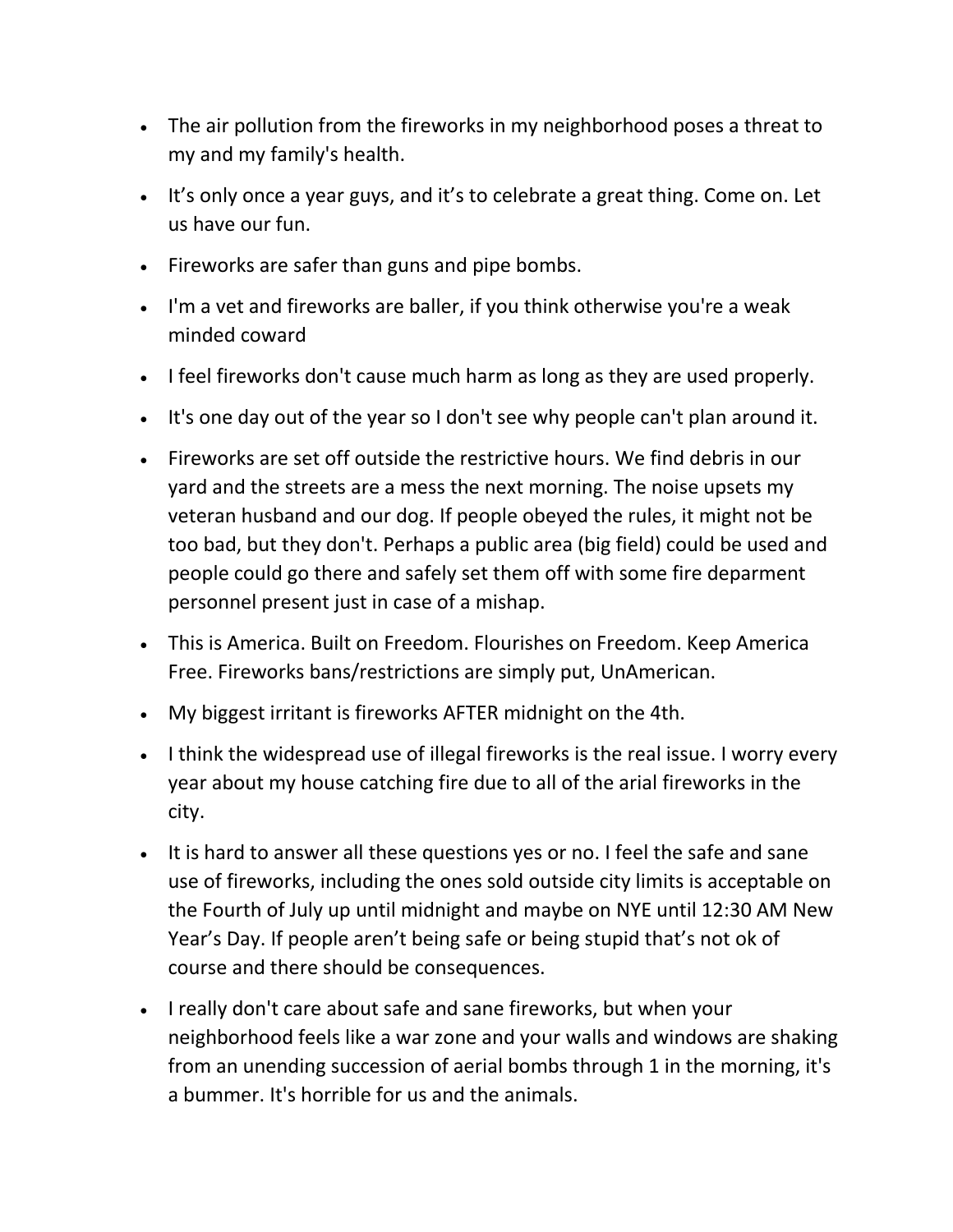- This is America. Act like it.
- Current use is not safe and sane, large (rocket up and explode in a circle) fireworks are used within city limits with little to no enforcement. I might actually go see a fireworks show if fireworks were limited to that venue in the city. Otherwise it's just me and the dog hoping no one shoots out the window with a Roman candle.
- I live in a neighborhood full of kids. I know that they get stuff from boom city, and honestly don't care. They always clean up the next morning and dump water on spent fireworks. Let people show you how safe they can be, then punish the bad actors who cause issues for everyone else.
- My major opposition to yhe fireworks is around the needless stress they cause for family pets and wildlife...if people want to see the fireworks they can go to the public displays
- Generally think Mount Vernon strikes a fair balance between those who want to use fireworks and those harmed by them. More efforts to enforce existing laws would be appreciated but will never cover 100%. Trimming the hours a bit would be appreciated, at least for dense residential neighborhoods - there's no need to be firing off large quantities of loud fireworks at 11.45pm (or later, as people will always push past the stated rules).
- I don't think enough weight is given to the noise and concussive effects on PTSD. Some people are greatly affected, so let's just stop with the whole blowing stuff up
- Do not make this a law enforcement issue. They are already understaffed and busy. Ban fireworks and have fire respond and make reports that can later be charged if warranted
- We have issues with the fireworks every year. They scare the crap out of our pets, but my bigger concern is that many of our immediate neighbors do not follow the rules and they light off massive amounts of arial display type mortars and bottle rockets. This past year, there was so much debris on our roof I had to use a leaf blower to get the stuff off. Frankly, we're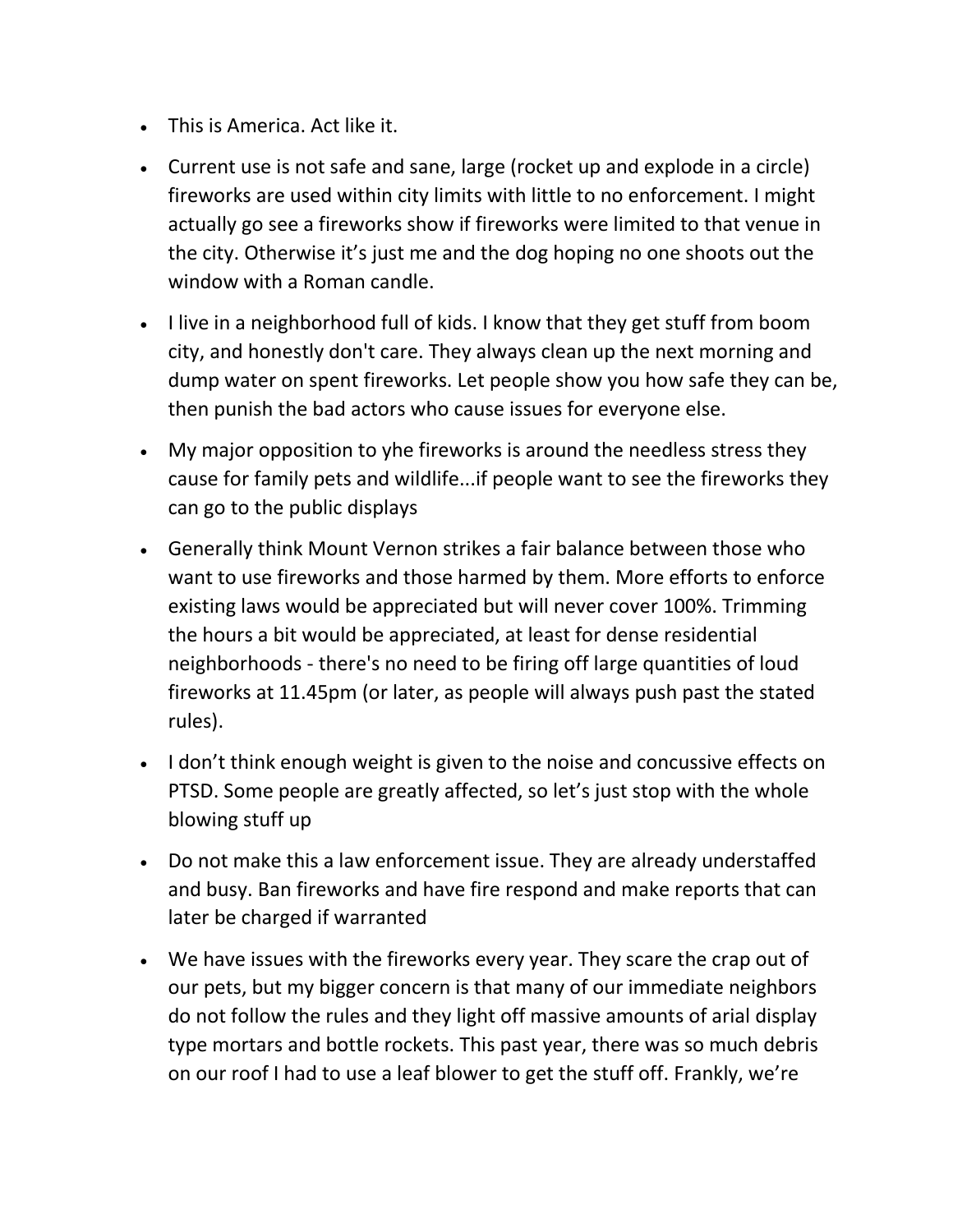scared of the possibility of our house burning down. I totally support the city or municipal type displays.

- Our neighbors light off all kind of fireworks. They are dangerous. We are worried our house is going to catch on fire. Then the next day there is firework derbies everywhere. They never clean up after themselves. It is not safe for our homes and for the environment.
- The amount and type of fireworks heard in our neighborhood vicinity, especially on the 4th, is out of hand and upsetting. I understand small family fireworks, but when it sounds like a war zone for hours and hours and hours during the day and night and into early morning, it causes so much stress for so many of us. The big booms used in and around our neighborhood are not just relegated to the 4th, they start lighting those off usually a week in advance and go for a week after, so it's a PTSD nightmare that is ongoing for those with pets and personal stress disorders. I would be so relieved to see all fireworks completely banned within city limits, unless put on by the city at a specified date/time/location, so our neighborhood can cease to be a stressful and alarming place for the entire 4th of July holiday season, which typically runs for about 3 weeks for our area.
- Quit ignoring the silent majority and towing the line for a small group of incessant whiners. If you don't like 4th of July activities go to Canada for the day like the mayor does all the time
- It's inhumane to domestic pets and wildlife.
- Stop making rules and laws. Enforce the ones one the books and expand liberty and choice
- Every year our house comes within inches of being burned down, this has to end.
- It isn't just the safe and sane. It is all of the illegal fireworks going off all day and all night that should be penalized
- we live in cascade ridge just OUTside citylimits but we are impacted..especially in a dry year...ban them please!!
- Animal sensitivity.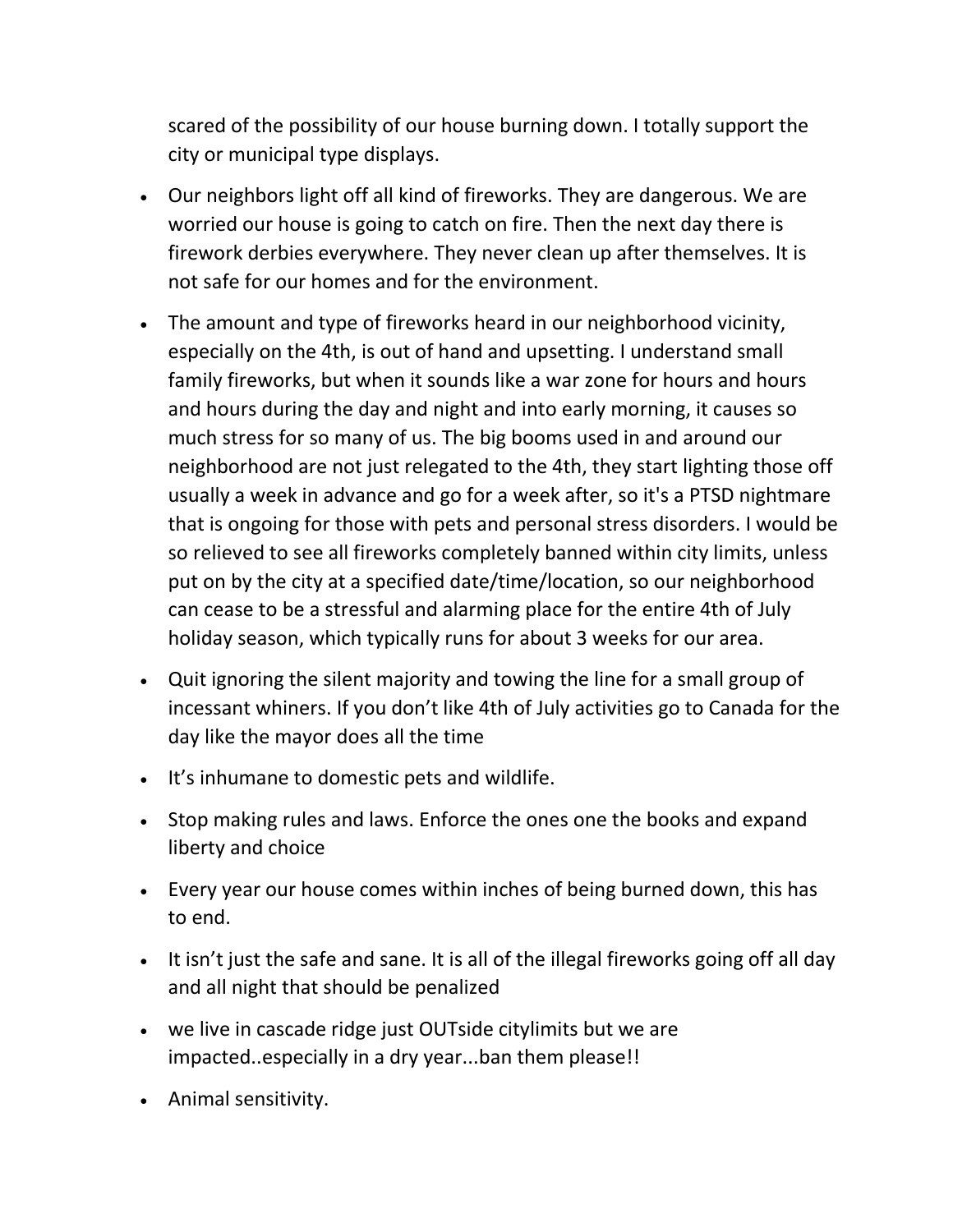- Those in my household are Mount Vernon residents with anxiety issues and PTSD. Safe and sane fireworks at the allowed date and time are fine, but we feel that the allowed widespread use of illegal fireworks (the noise AND the obvious fire risk) needs to be dealt with locally, with fines that are strictly enforced. The fireworks leniency is the only thing I don't like about living here and it's strong enough for us to want to sell our house.
- Not only is it difficult to sleep when they go off through the night, but it is traumatizing for the dog. You can't drug her since it goes on for days.
- My family values the rules and follows them, however, the enforcement needs to be increased. Hilltop was inundated last year with illegal mortar and m-80 blasts that were very disruptive for my family and pets.. I remember thinking that I really hope there are no vulnerable veterans in this neighborhood right now, because the rapid succession of loud booms would have been and unavoidable trigger for them. They also started the day before and continued until around 4am.
- I think with all the Covid restrictions that we have loved through this year, and July 4th looking like the first safe day to actually be able to gather it will be a hard sell for kids to have to give fireworks up also.
- Enforce ban on FW after 10:00 p.m. and the shooting of firearms within City.
- Fireworks burned down my sister's home a few years ago. They are hell on our dog, and I know they are hellish for many of our veterans. They need to be banned altogether.
- Fireworks represent freedom. You can't keep taking our rights away!
- A house burnt down a couple of blocks over from us last year, the entire time fireworks continued to go off. It did not give anyone pause, they just kept at it. The fire was started by that homeowner's neighbors. So it does feel unsafe after last year.
- I live in the Twin Brooks Community. The surrounding residential areas have a LOT of fireworks going off from about 3 days before July 4, until 2 am on July 5 and for a couple of days after that. It does not seem like the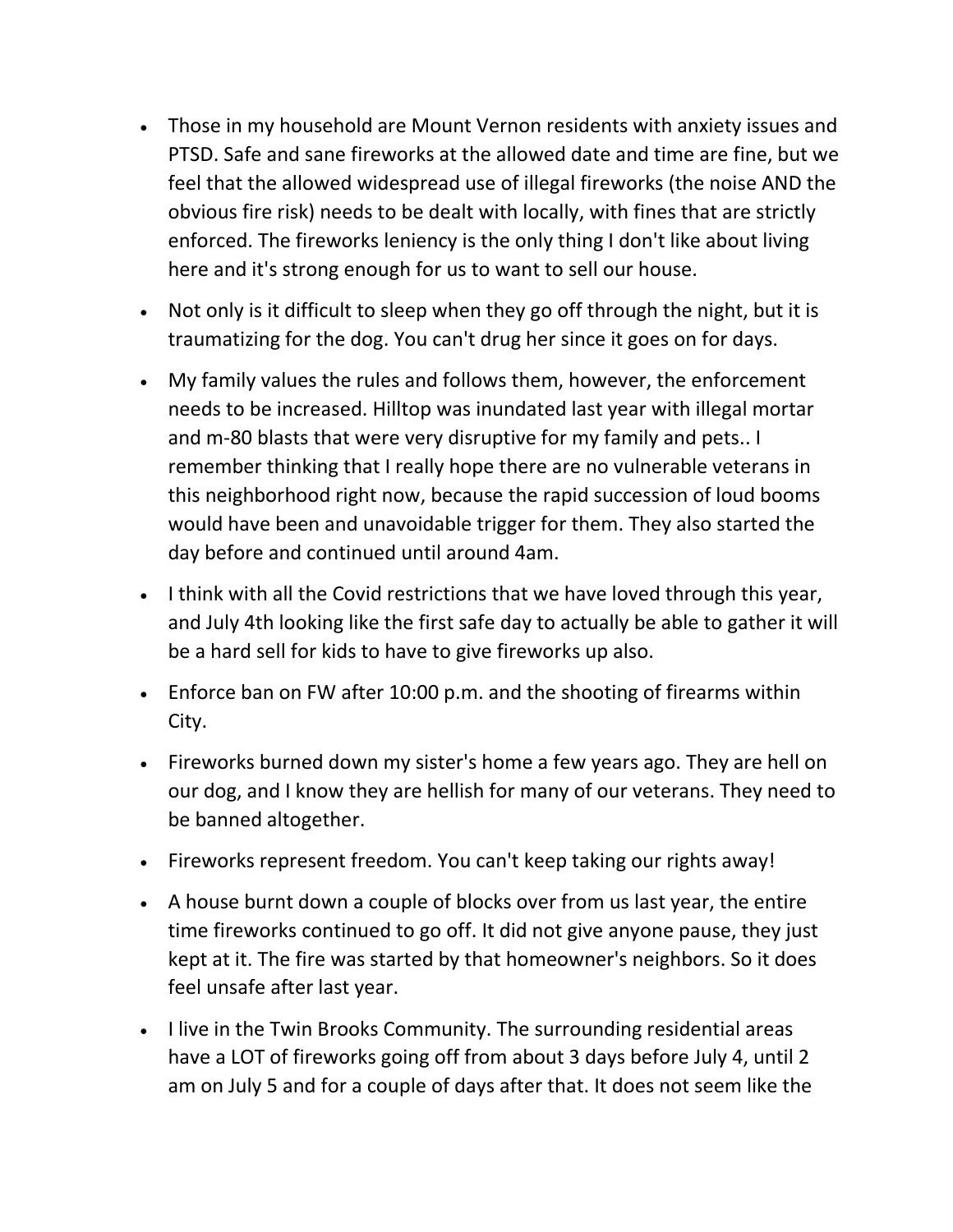City is enforcing any violators at this time. These are not just "safe and sane" fireworks. They are VERY loud and large.

- Leave thing the way they are!
- keep the fireworks to one really good central city display and don't allow personal fireworks, please. The sound is very bad for anyone with PTSD
- Please don't take another one of our freedoms away. Thank you.
- fireworks tend to be hard on pets
- Fireworks are dangerous, dangerous, dangerous. People set off a lot of professional style fireworks in the Skagit Highlands development, where there is very little room to do so. I always find spent fireworks in my yard the after the 4th and don't like it one bit. Mount Vernon is getting more and more congested, which increases the danger of fireworks. Plus, people shoot them off on July 5th, 6th, and before the 4th.
- I think that the current regulations are good, however, it doesn't seem that they are being followed. Firework use starts days before and continues days after the 4th, and on the night they often go much past 12:00. Also, while I know the use of fireworks does not make me feel unsafe, I know that it makes many others feel very unsafe (and for good reason.)
- So excited for the 4th of July. We hope the City does it's usual display, and that all of our great citizens can celebrate at their homes as well!
- quit over regulating. people need their freedom, it is in short supply these days.
- Please don't take away yet another thing that we got to enjoy growing up. My kids love being able to light fireworks off one day a year for a few hours. I'm sure everyone that will vote on this enjoyed fireworks with their family at some point. But now they are just angry and want to cancel something else. Don't let that happen.
- Each year the use of extreme fireworks has gotten out of hand, with the bomb like explosions, legal and illegal and a defiant disregard for the hours permitted to shoot these off. It begins days before, randomly, and for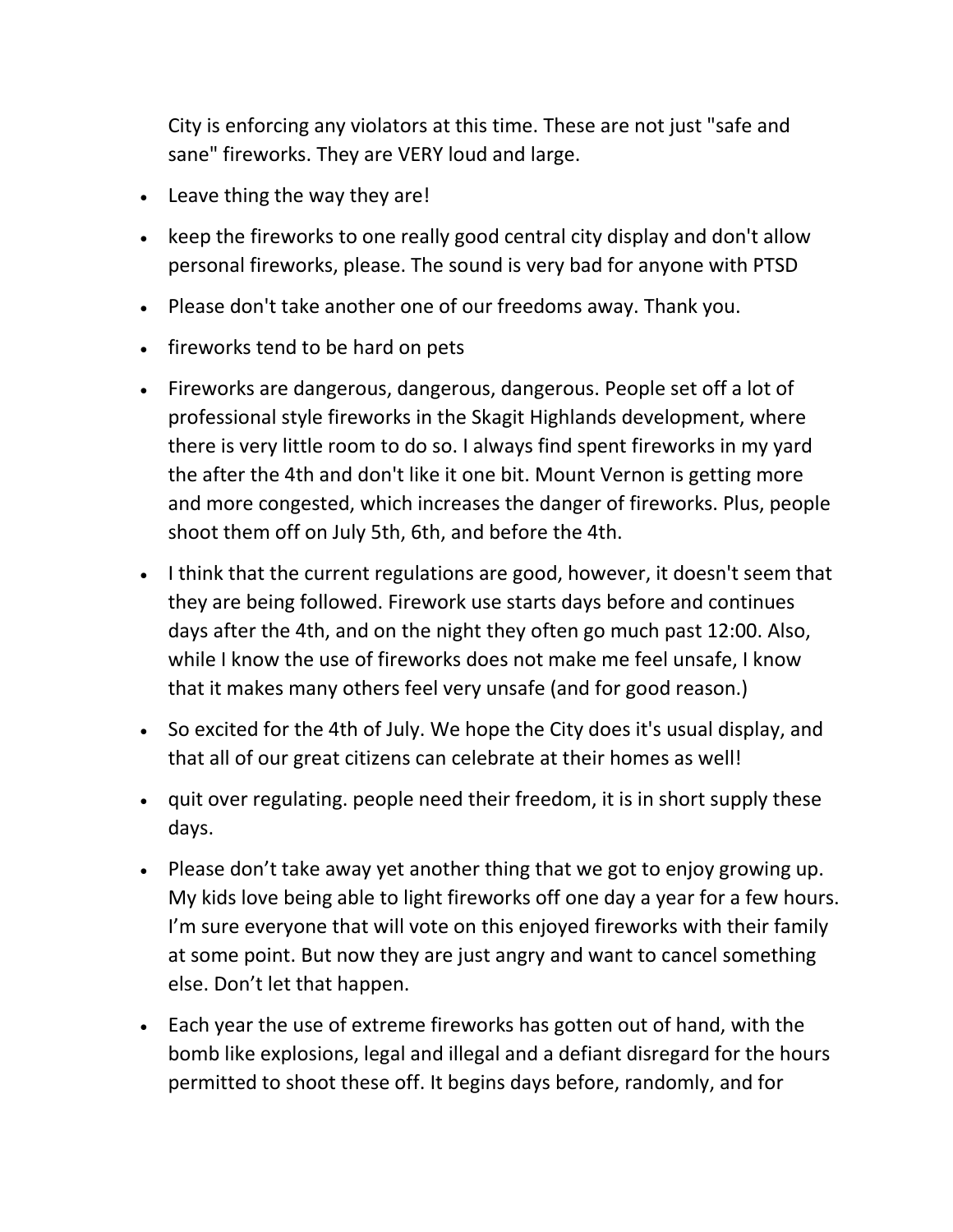days/nights well after the 4th. We feel dread as this holiday approaches, and try to go to remote destinations just to avoid the nuisance. Our animals are struck with fear and confusion and will not go outside to potty while they are traumatized by all the loud bangs. Please find a way to police the neighborhoods, and catch the revelers after hours, at least. Thanks for listening and hopefully making big consequences by fining those who disrespect their neighbors' anxiety.

- It's a fun family tradition for us and we shouldn't be punished just because others buy illegal fireworks. Already we have slim restrictions to use them, please don't our little time that we get away.
- Fireworks cause so much stress to animals, veterans, etc, not to mention home owners who are afraid of having their homes catch on fire (like that house down by the post office last year).
- Fireworks used by amateurs in residential neighborhoods is dangerous, stressful to people and animals and litters debris on roofs and streets.
- I would love to see some teeth in the rules, and more enforcement. It sounds like a war zone in town for weeks before and weeks after, and, with our hotter, drier summers, we are heading for a disastrous fire.
- Our neighbor is a veteran and suffers from PTSD.. we always worry.about him and others with the loud fireworks..,it would be nice if neighbors were thoughtful and wouldn't light fireworks in residential neighborhoods and just enjoy Edgewater parks show and be respectful of others.. I know in a perfect world lol..
- There is very little visible enforcement of the current rules. I see posts from different agencies, but really, PSAs are not effective deterrents in our neighborhood. When it is on a weekday, we go to work early and being awakened at odd hours is very hard on our family.
- I love fireworks because it makes the 4th of July a lot different then any other holiday
- none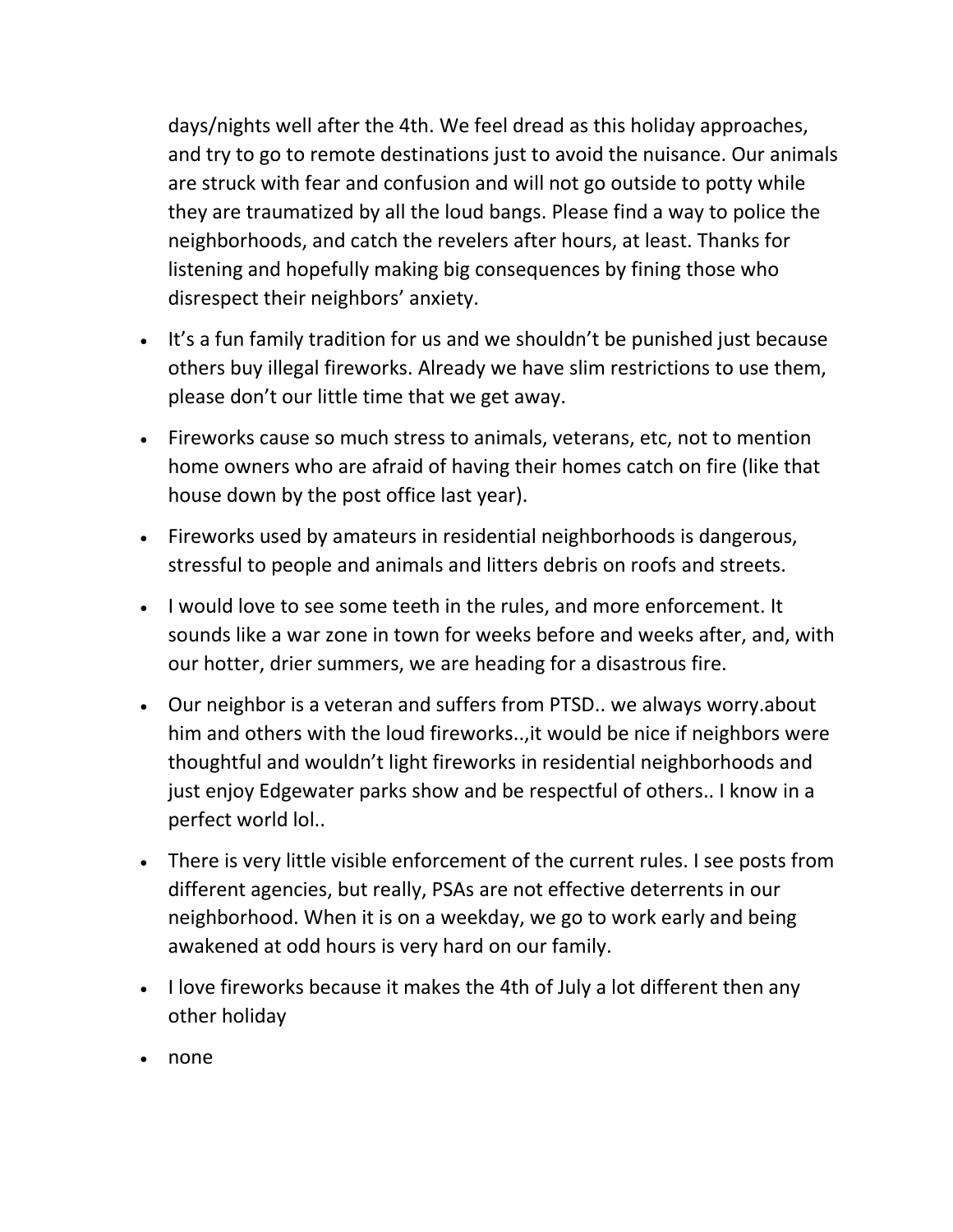- There is complete disregard for the neighborhood from those setting the fireworks. spent fireworks in our yards..some hidden, on the roofs hitting cars paper garbage all over the place. Please make this STOP
- The private use of illegal fireworks in the city of Mount Vernon is out of control and is nearly unenforcible by city police. Stronger penalties could help cut the use of illegal fireworks in the city.
- Fireworks are extremely loud and dangerous the day before and we'll past midnight into the 5th of July. People don't follow the rules and there don't seem to be repercussions for those you don't follow the rules. We have long grass that runs behind our house that is city property and I worry about fires started by fireworks. We have found fireworks In our yard on July 5th that have come from other households. People are irresponsible and are not respecting others.
- The law is adequate but I see a lack of enforcement. Last year fireworks were going off for over a week at all hours of the day. People complained and called 911 but several went without a visit from law enforcement and I'm unaware of any actual arrests or fines. I would love to see the data report for how many fines have actually been collected over the years.
- I don't think there are enough safety regulations for private citizens setting off fireworks.
- Neighbors down the hill from us are consistently breaking the rules and it appears nothing ever happens! Our dog cannot stand fireworks but when we know the 4th of July and NY Eve are close - we give him medication to relax. We love fireworks and would hate for the use to end! Just enforce the rules! Thank you!
- We see reports on the news of houses burning down in Washington State every year due to the use of fireworks. Also reports of serious injuries. It seems that Mount Vernon is one of the last cities in this area that allows fireworks. Why is this?? Fireworks are dangerous and should only be set off by professionals at public fireworks displays. Many of the fireworks set off in neighborhoods are not the "safe and sane" variety, but enforcement of the regulations seems next-to-impossible. Therefore, we feel that all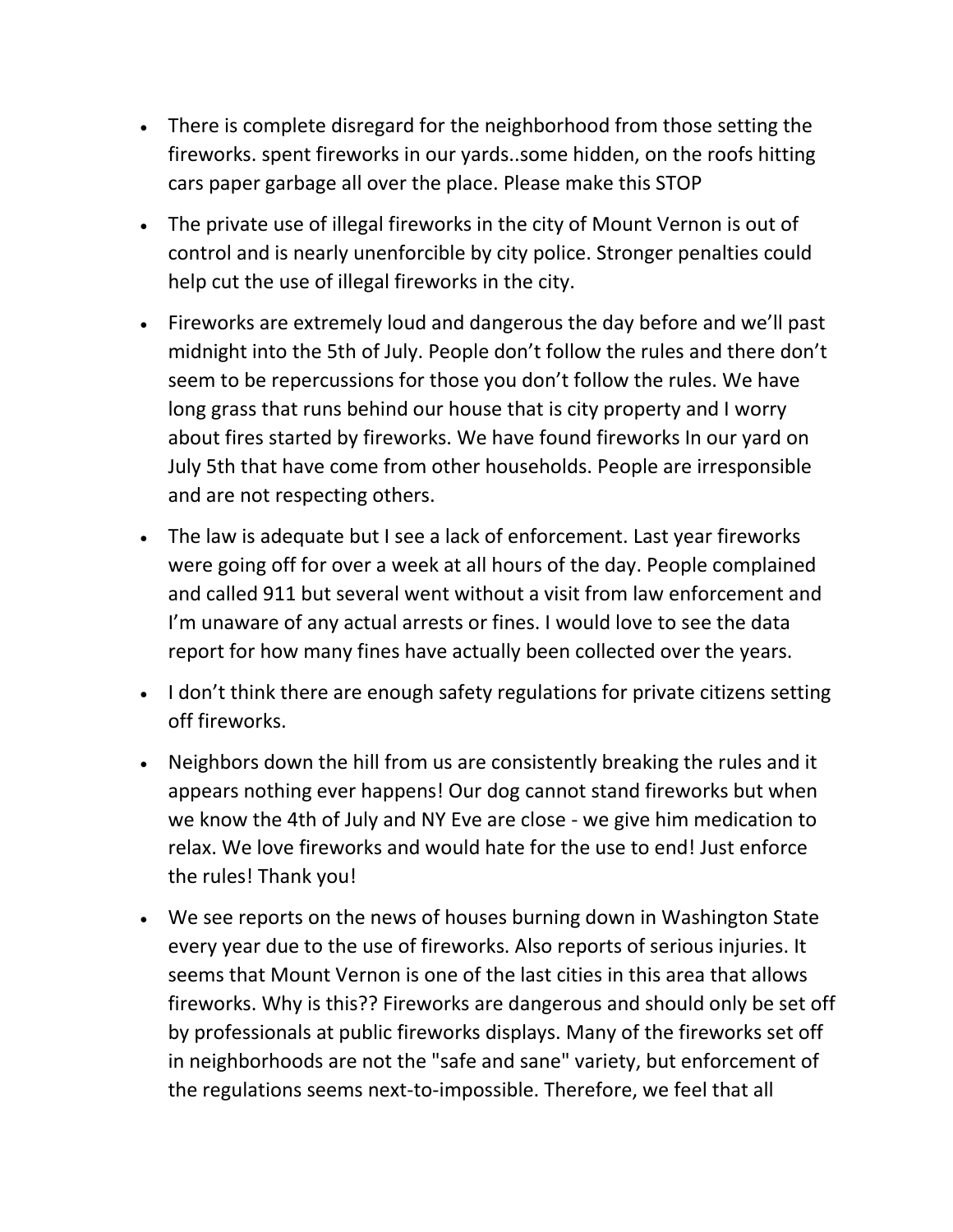fireworks (other than professional displays) should be banned in the City of Mount Vernon! Think about the liability to the City if someone is seriously injured or property is seriously damaged.

- I would like to seen an improvement in enforcement of these fireworks regulations. This past year, in particular, was AWFUL. At least 3 houses on my street were setting off sky rockets, which made it incredibly difficult to enjoy the evening. I called the police at least twice to report this but nothing was done and we had to endure the noise and disruption for more than 2 hours. I felt extremely unsafe, because I live in a residential neighborhood near both parks and wooded areas. I did not appreciate the smoldering remains of fireworks landing on my roof, car, or yard. Additionally, the mess left behind was ridiculous and none of the offending individuals thought it was their job to clean up the debris left behind. I like fireworks displays as much as the next person, but why even bother having these regulations if there is no enforcement? I felt unsafe and was miserable throughout the whole evening and believe that more should be done to enforce the rules.
- Not trying to take away the fun, but if the hours were reduced to a 5-6 hour window, pet owners would have a chance to get their animals outside one last time before it becomes a war zone (although I've yet to see the city assigned dates or hours respected). My 130 lb dog had a massive seizure one 4th of July due to a neighbor lighting illegal fireworks over my back yard. That neighbor's arborvitae hedge behind my house also caught on fire that night from his fireworks, requiring assistance from the Fire Department, so that has always made me a little nervous. After that night, the 4th of July was the worst day of the year, even meds weren't enough to keep my dog from going into full panic mode. My dog is no longer living, but I sure feel for the animals and war vets who have a hard time with this holiday. I know it's difficult to come up with a solution that will please everyone, but thank you for asking for input.
- There is nothing "safe or sane" about fireworks. Pets are terrified when they are allowed in the city--I'm terrified when I see /experience the use of them. Aerial community displays only Please!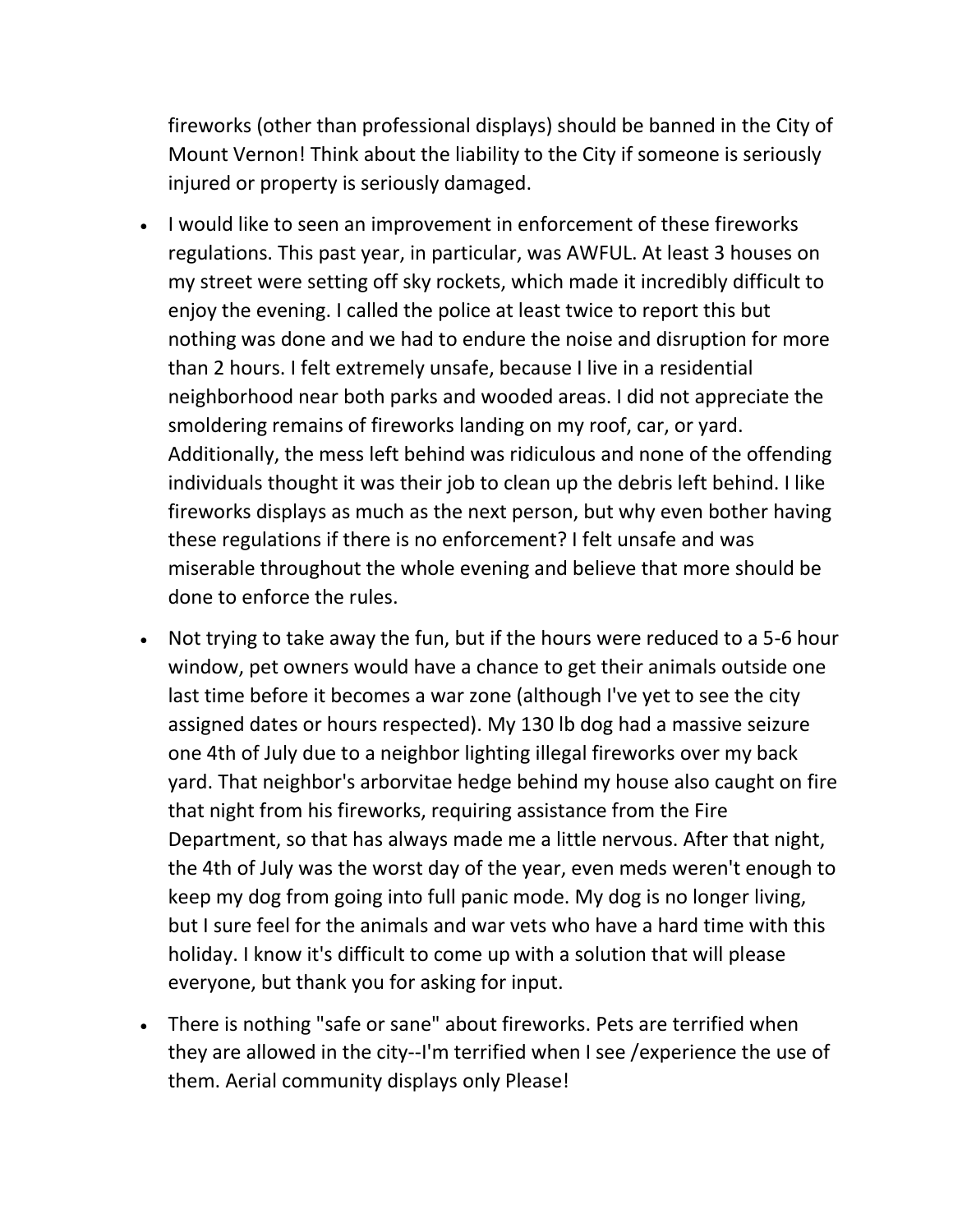- Unfortunately there are people who cannot abide by rules. There are way too many (currently) Illegal fireworks that go on, and for days or weeks before and after certain holidays, not just the 4th of July. It is difficult to tell what was allowed and what was not, making enforcement also difficult. With a complete ban it would be quite clear. Couple that with higher penalties and there will be an impact. I realize enforcement would still be difficult. I realize there are idiots out there who will still put themselves and their neighbors at risk. But I believe only a complete ban will allow any kind of real curtailment of this problem.
- Fireworks tend to terrify animals, so we stay home to help our dog. But, watching my neighbors light fireworks and they land on our roof, singe my grass, if we parked outside, they would be all over our cars. Personally, I would like to see them banned, or the Police be very forceful.
- The public does not use legal fireworks, they are generally dangerous and many injuries occur - not to mention it is a menace. We reside about 100 yards outside of the city limits so things are even worse, and to add insult to injury, they are exploded days before and after - it is never kept to just the 4th. Then there is the garbage all over the place, it is sad.
- I alway wonder if our house will be burned down when we get home. We always h as be to pick up stuff in the yard. I usually find stuff even in the BACK yard.
- Pets and certain people hate this day of the year. PTSD is real and many people choose to live in cities where they know there are rules against fireworks to avoid the day.
- The use of "illegal" fireworks within the City limits is extensive, excessive and does not seem to be enforced. Stop worrying about the "safe and sane" fireworks and focus on the illegal ones.
- Stronger enforcement of illegal fireworks
- No Fireworks!
- Firework ban!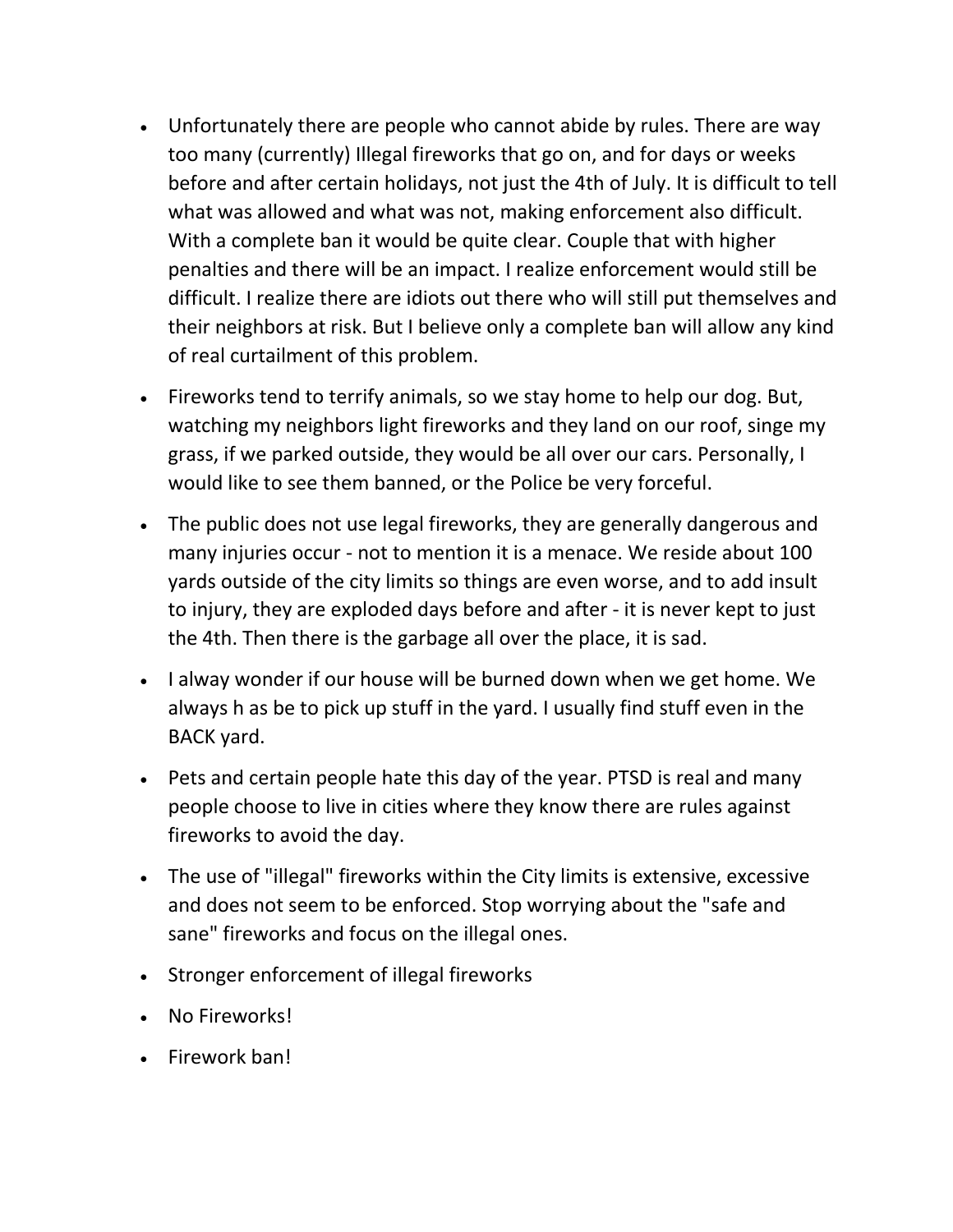- I think that allowing fireworks between 7pm and midnight on July 4th is an appropriate amount of time.
- The fireworks are out of control. All hours of the day and night. People don't care how careless they are with them or the damage to homes they cause. They need to be banned and let the city do a display.
- Please consider veterans and others with PTSD, the loud booming noises terrify and bring us to bad head space. And animals think its the end of the world. Please help us stay sane and enjoy time with family on this important day
- The sound of the fireworks, makes my cat uneasy. It scares him and hurts his ears
- The sounds of the fireworks hurt my pets health, ears, and mental health.
- The sound of the "boom" makes me feel unsafe. Also makes my dogs go insane and feel like they're being attacked
- It'd unhealthy for my dogs ears, all around unhealthy for my pets.
- I feel it is inconsiderate that loud fire works after 10 pm disturb my family's sleep and frighten my family members.
- My dogs freak out from the sound of the fireworks, which is unsafe for their ears, and health.
- I really don't mind "safe and sane" fireworks but unfortunately that's not what goes off around here. The giant ones went off from private parties for at least a week last July 4th. It terrified my pets and me. I worry about what it does for other pets, others with PTSD, kids, homeless people, etc. it's just not safe. It's not safe or kind and no one does anything about it. Some are so big and loud they explode right over my house or what feels like it anyway. And then they go off other times of the year too. I'd like to see fireworks fully banned.
- I personally don't mind fireworks for limited times. But, I sympathize with people who have very young children and dogs and would like them outlawed for them.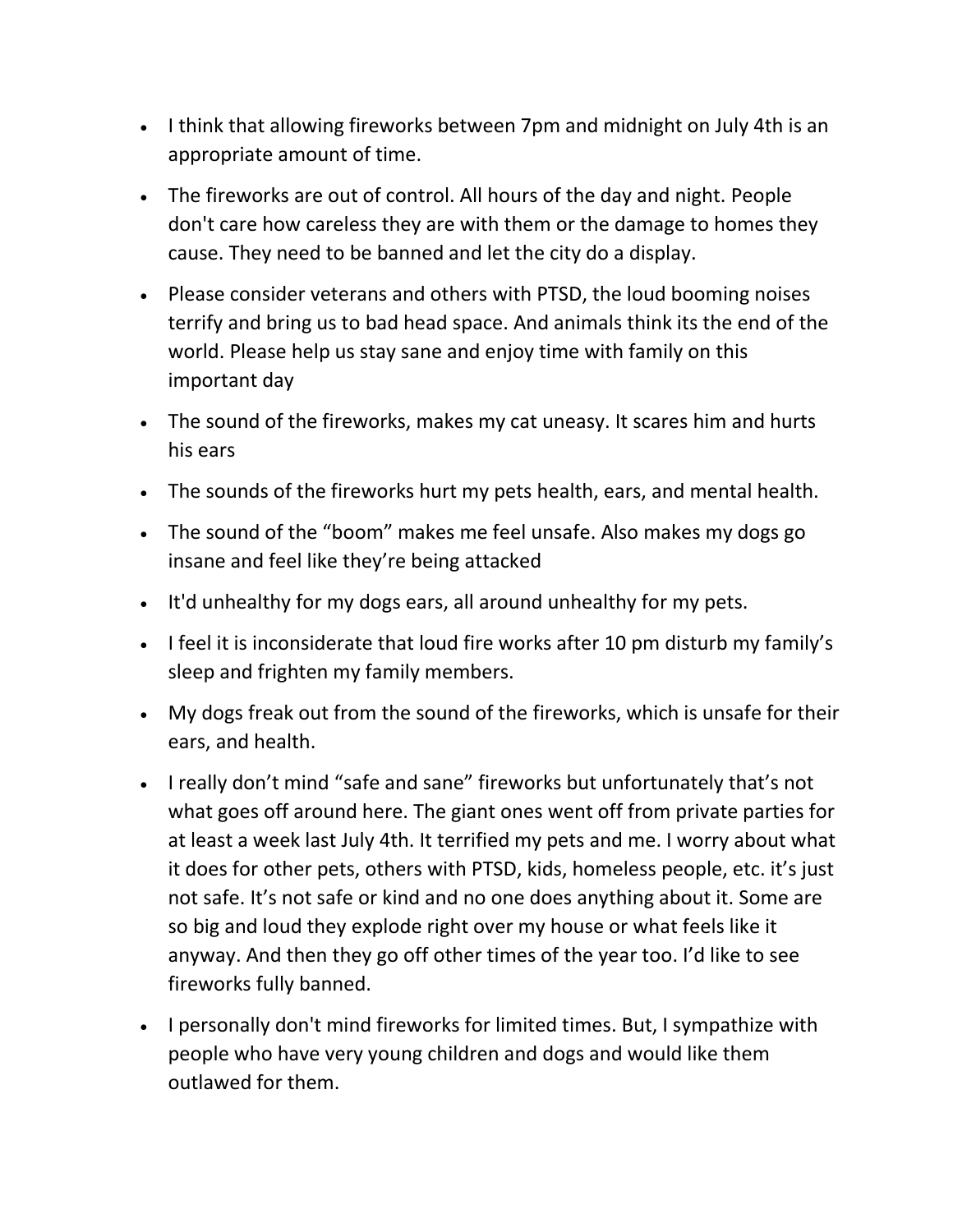- It is very loud, goes too late at night when trying to put kids to bed and bad for the birds/air. That being said, I do think kids and families should be allowed to have personal fire works and have some fun as a family at home.
- No personal fireworks! On the other hand, I support using tax dollars to fund spectacular, professionally staged fireworks for the Fourth.
- When we have NOT had rain for many days and the grasses are dry, I do worry about the threat of fire. Often times, fireworks are going off until 1- 2am. I get it , that it doesn't get dark until later in the evening, but fireworks should stop at midnight (or earlier).
- It is never just one day that people shoot off the loud fireworks. How much damage or injury needs to occur before you totally ban them ???
- The loud fireworks make us need to sedate our dogs!!
- We have pets that become extremely stressed, fortunately our neighborhood is over 55. However, the neighborhoods around us are not, and my concerns are the noise, and the effect such noise is stressful for folks with PTSD, especially with Veterans, folks with sensory issues and the elderly.
- The illegal fireworks is what annoys me the most.
- Our house butts up to a greenbelt with mostly dead trees. These dry dead trees and foliage are extremely vulnerable to a major forest fire!!! We live on 47th street just south of Division behind the retention pond.
- During extremely dry periods, private vise of fireworks should be prohibited.
- I moved here from an area where personal fire work displays were illegal...period. For the last 3 years I have enjoyed small sparkling displays on my block. But when they go on pass 10pm and are load like gun fire, I do get afraid. There are often fire works outside the approved day and time. I think the rule should be enforced and violations should be punished. First offense a warning, subsequent violations, a monetary fine.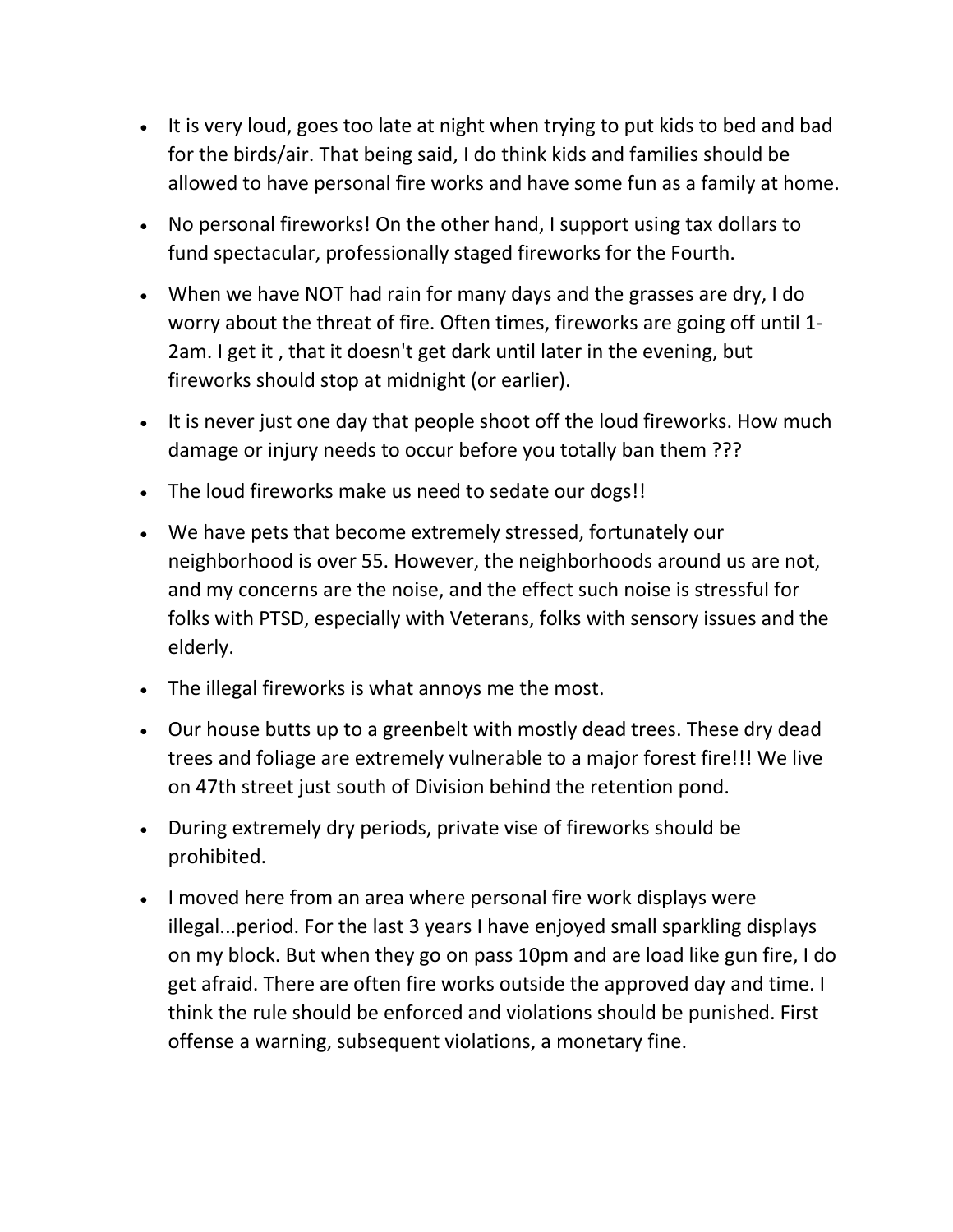- Residents explode fireworks before noon on July 4 as well as after midnight. Noon to 10p will be preferred.
- Do not like the noise and worry about fire usually dry and neighbors fireworks end up in my yard!
- Many other communities have banned fireworks. Every year I worry about my house catching on fire. Although you say only legal fireworks are allowed, many of the fireworks are the illegal kind and it can get quite scary. I would like to see Mount Vernon ban fireworks. I know the fire department responds to many calls during July because of fireworks.
- Not unsafe but certainly has a huge impact on our life. Dogs are frightened, loud sounds all day long....and days prior and after. We have to pick up debris. Fire hazard. Would really encourage the city to enhance their program for the community.
- My family lost everything in the Paradise fire in California and barely made it out alive. It takes nothing to spark a wild fire and they are no joke. I prefer to have a public fire works display and ban all others.
- 1 I feel that only a fireworks show put on by the City of Mount Vernon should be allowed - No private possession or use of fireworks. 2 - Pretending that only fireworks purchased in Mount Vernon are ignited in Mount Vernon on July 4th is ridiculous. Tribal Reservations are the preferred source for firework aficionados. 3 - Lastly, the shooting of firearms into the air to celebrate July 4th should be banned. Where do the bullets come down?
- Last year was like a war zone. It was frightening
- Fireworks are unsafe causing damage to property and people while terrifying pets. Please ban all fireworks at all times and strictly enforce the law
- Many people do not just buy fireworks from within the city limits. There are a lot being set off that I'm sure come from one of the reservations. Also, fireworks are not only being set off during the "restricted times". I hear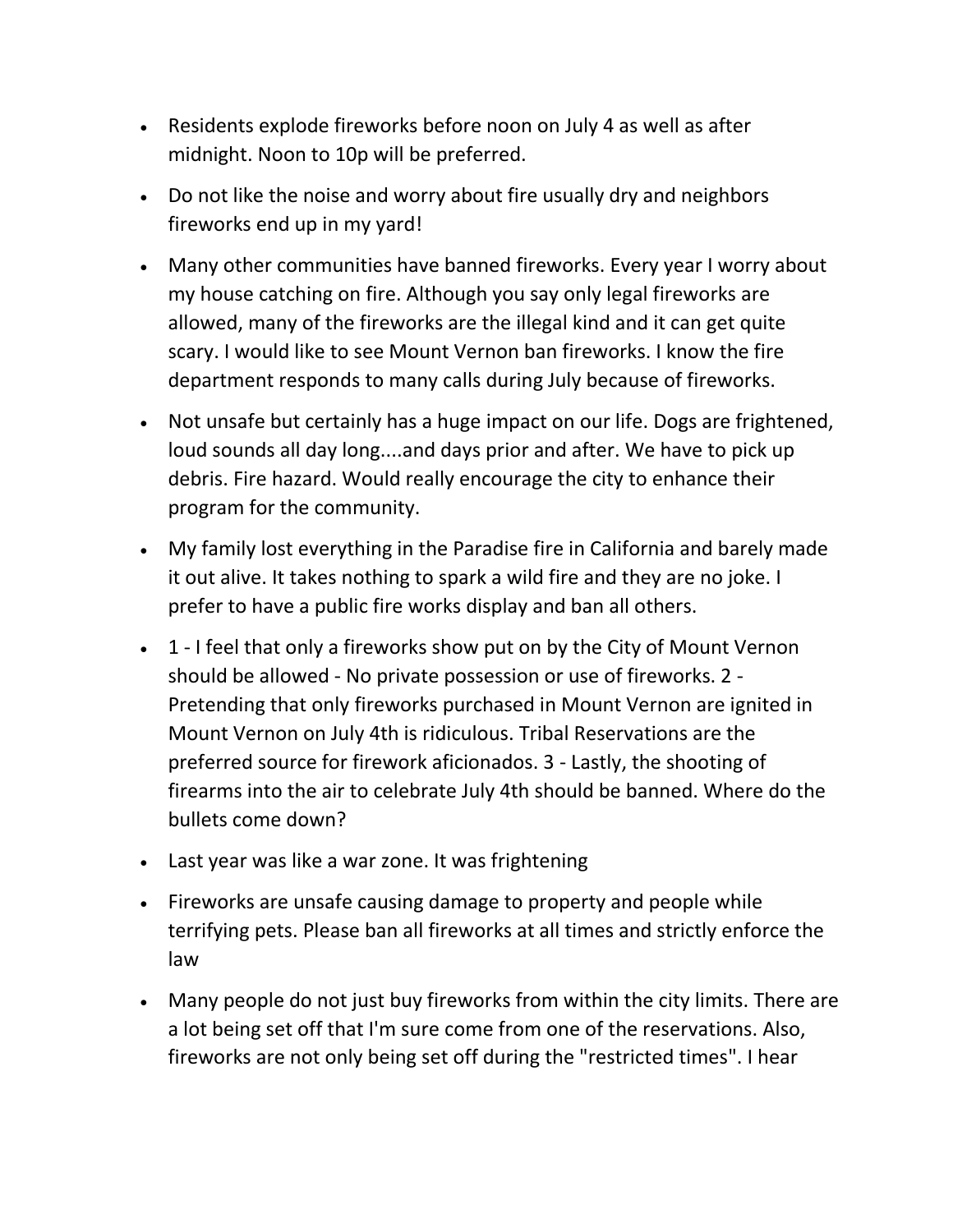them for days & nights before and after the 4th. People don't seem to have any respect for the pets that it scares.

- hours of firework usage by private parties should be limited from 6PM to midnight on July 4.
- People by me are using mortar type fire works and being by a green belt, poses a fire hazard
- none
- They go on too late into the night and domestic animals have a terrible time with the noise. I go to bed early and can't sleep due to the noise!!
- Fireworks are extremely detrimental to the well-being of pets and wild life. I would like to see more consideration for the animals who must endure this stressful and insensitive human pastime.
- We live directly next to the forested buffer zone and must keep hoses handy during these dates in order to protect against fires.
- It was extremely loud last year and at times I thought I might be in a war zone
- Would support the idea of having a safe area for people who wish to discharge fireworks to do so. The current rules are not adhered to and create dangerous situations in residential neighborhoods.
- I am in favor of a full ban on fireworks. Mostly because of the life safety/property risks but also due to the large amount of trash in streets and cul de sac's around town the next morning.
- I believe we (humans) need to find another way to celebrate these events. Not only are fireworks stressful for war vets, pets and nature, but it's another contributor to carbon in the atmosphere. We really need to take a look at all aspects of our lives and see where we can make a change. This, in my mind, is a no brainer. Let's ban all fireworks around the world, but let's first start locally and ban them here please and thank you.
- People do not follow the guidelines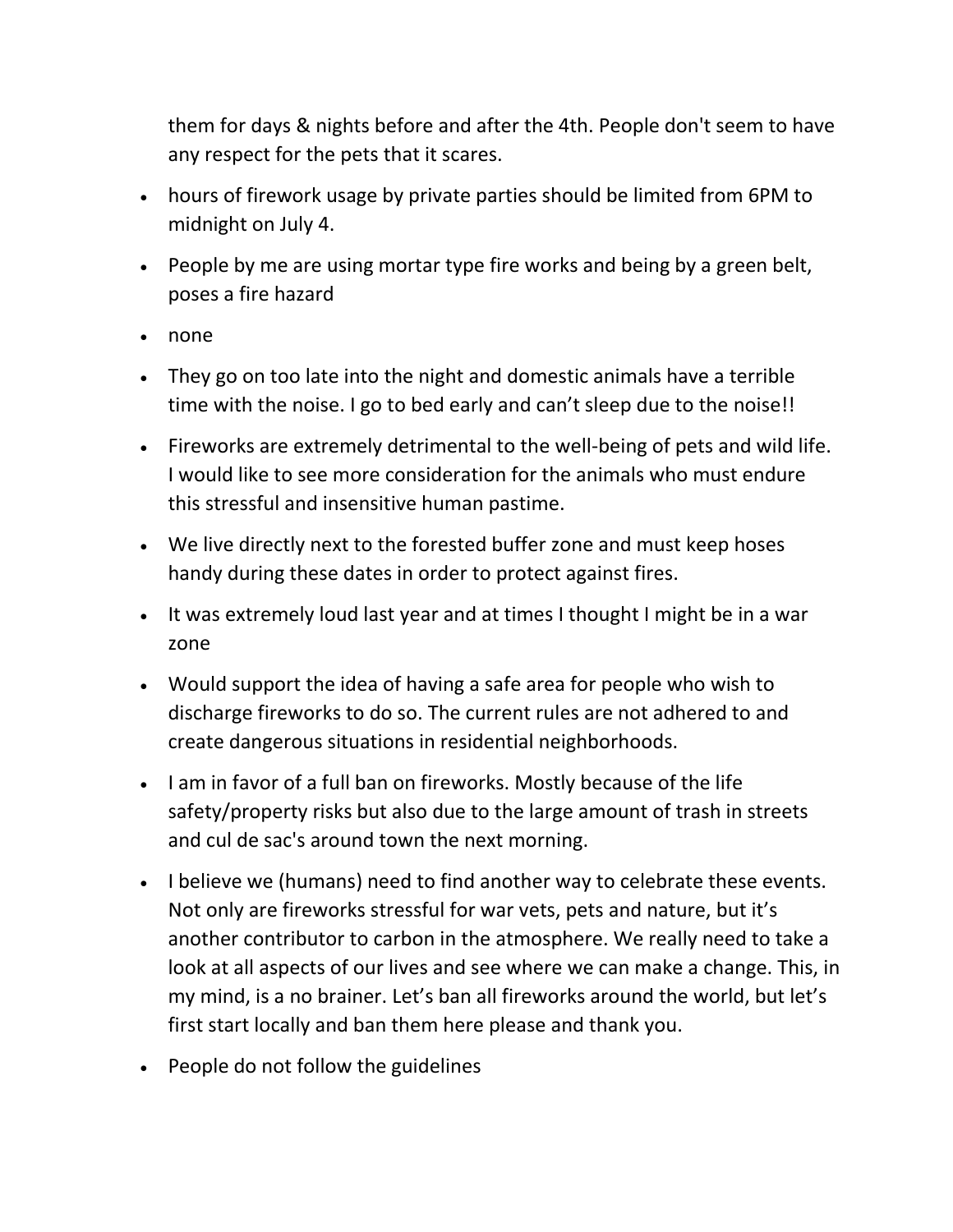- It is terrible to what it does to pets. So many lost pets and our dog is ill for 3 days.neighbors below us fire them off for hours. They should be banned. Only a city event allowed.
- My neighborhood in Mount Vernon s like a war zone on the 4th of July. Illegal skyrockets, cherry bombs go off all day. After dark nearby homeowners fire commercial shells out of mortar tubes. Elderly people are very stressed.
- In my neighborhood, it sounds like a war zone and many of the people setting off the fireworks do not follow the rules of when it is okay to do so. This is annoying to us and our dog is affected by it as well. We make sure that the dog is taken care of us properly during that time.
- On the 4th of July every year it gets out of control in the city. The clean up from neighbors is rediculous and i should not have to clean up after my neighbors every year. The city does a wounderful job at edgewater every year and the local vendors are amazing. Wehave had small to medium fires started by fireworks from the rezervation in our neighborhood and every year have to stand outside with the garden hose to prevent the trees or roof from ashes and firework embers. Please ban all fireworks MV!
- Hiding in my closet under my stairs in the middle of my house with my service dog listening to music vary loudly with a fan on to avoid a PTSD attack, should not have to happening the city. We live in the city because of these restrictions and every year our neighbors block off and close down the streets and never have consequences! We have reported it several times to the police department on the 4th and had no results do to dispatchers and officer being bombarded and overwhelmed with calls. The city should do like Burlington and continue the big city sponsored show and ban all fireworks within the city with heavier fines for those who do not comply!
- The idea that it is okay for people in neighborhoods to disrupt their neighbors and terrorize animals with loud fireworks is ridiculous not patriotic. The Mount Vernon fireworks should be enough.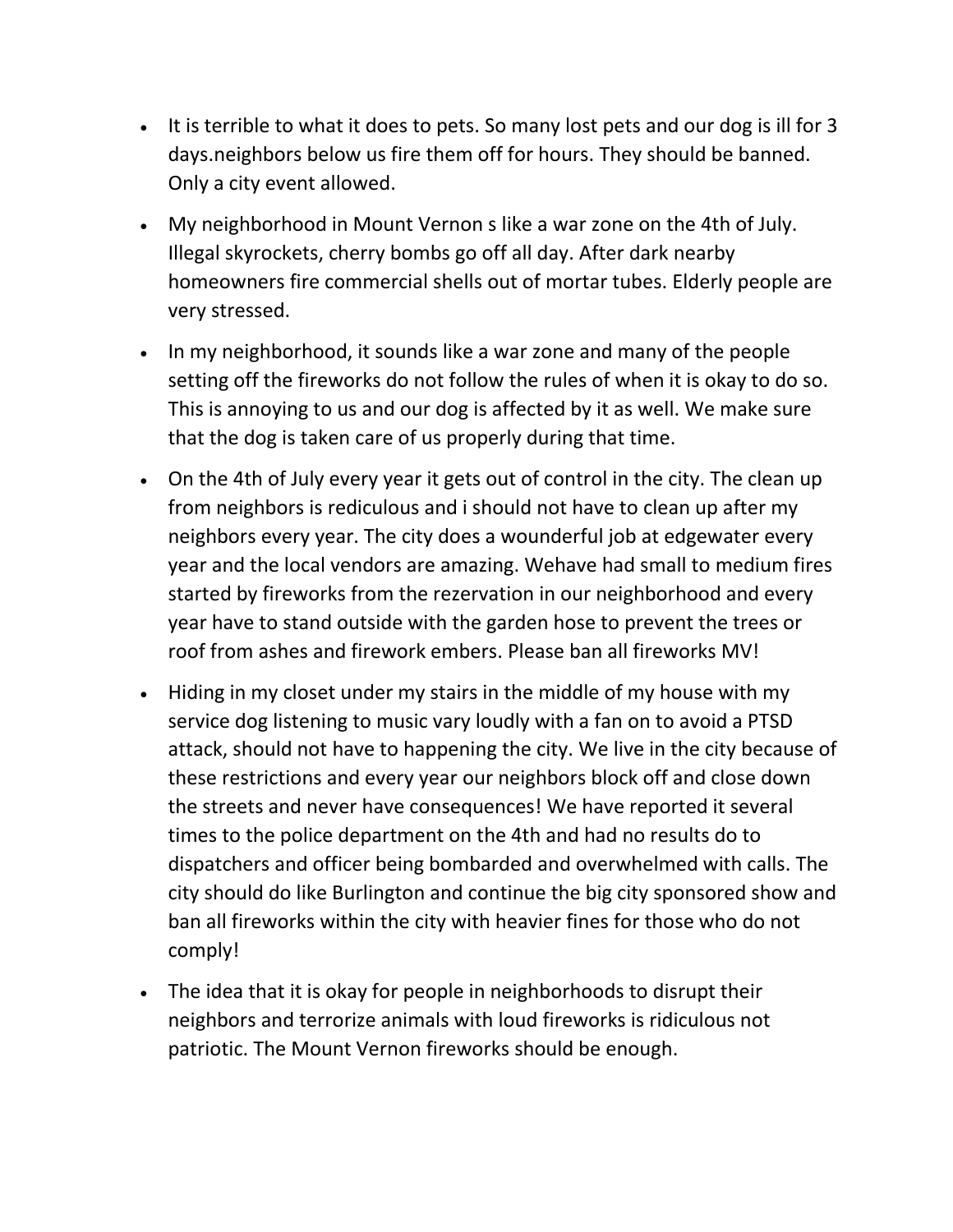- I'm fine with the safe and sane fireworks, but I have several in my neighborhood who set off the M80s that rattle the windows, set off car alarms, panic my dog, and gave my dad chest pains last 4th of July. Those are the fines I'd like to see raised! Some of my neighbors also continue to light them off until. 2:00am. :-(
- Please crack down on illegal fireworks. Plus a law that states til midnight means fireworks go off til 2am and most people usually have to work the next day.
- It's one day per year, everyone knows it's coming. If it creates a problem for anyone they need to take whatever measures they need to mitigate its impact on their lives.
- I believe it is unsafe to allow residential fireworks in the city limits. I would like to follow the lead of Burlington and have them banned in the city. My neighborhood near the hospital, where there are lots of trees and homes are close together, feels absolutely unsafe on the 4th.
- Surrounding streets sound and look like a war zone, as a USMC vet it is highly disturbing
- Don't put limits on current restrictions. Stand for freedom not control
- I used to enjoy the city's fireworks display at Edgewater Pk. Now the city sounds like a war zone, and I leave town. A total ban on private fireworks will hopefully refocus attention on the safe, city-run show.
- New Year's Eve is another time that would be great to light off fireworks to ring in the new year with family and friends!
- The current restrictions would be adequate if they were enforced. Illegal fireworks are ignited at all hours for the two weeks prior to July 4th and two weeks following. If there was enforcement, this would likely decrease.
- We no longer look forward to this holiday. We either have to leave (impossible in 2020) or suffer through hours of illegal fireworks shaking our house and terrifying our animals. We can plan on no sleep to well after midnight.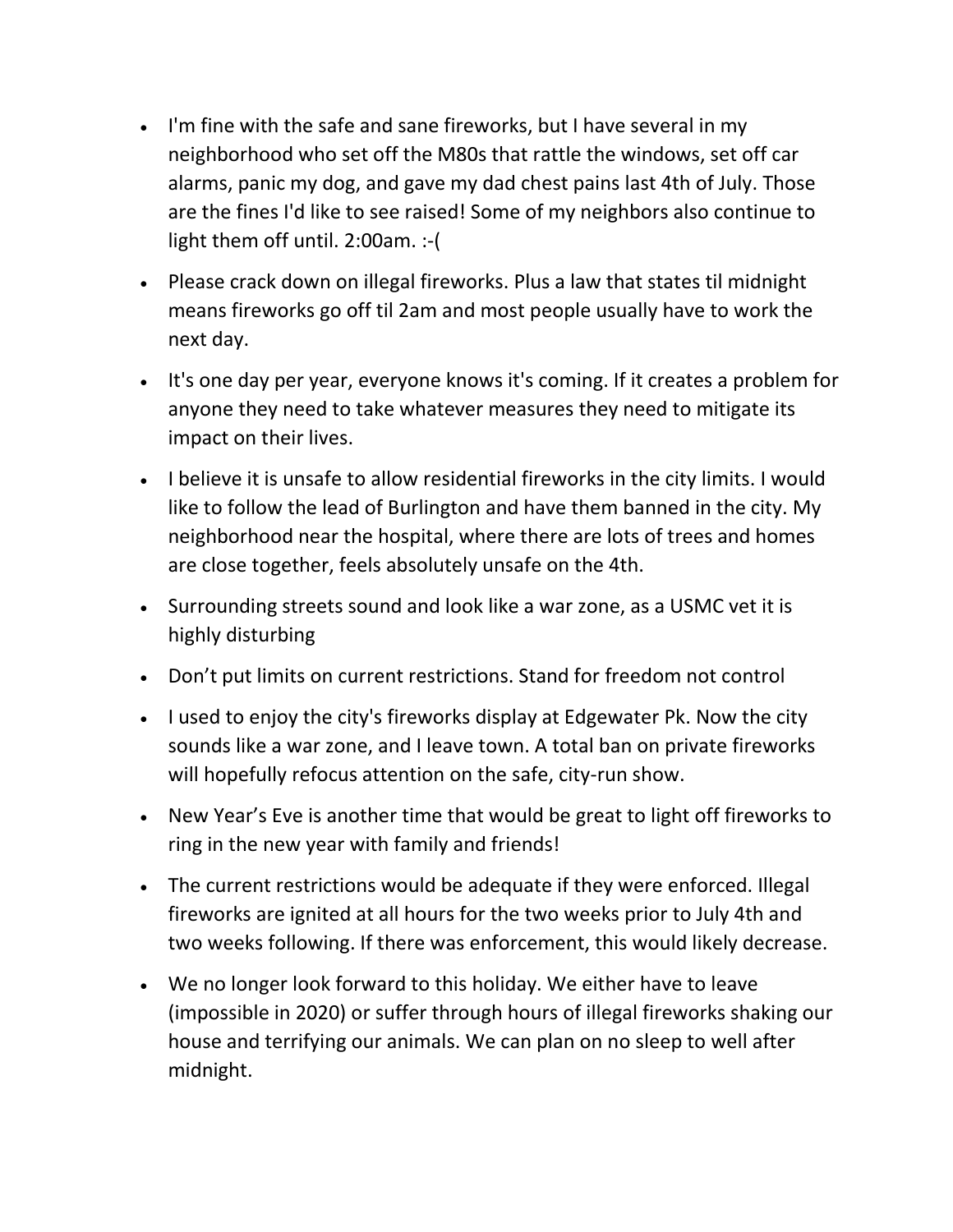- NA
- While the current rules limit the time fireworks can be set off, those rules are not followed in the 4 years we have lived in Mt Vernon.
- In all my years living here, Ihave never seen the "letter of the law" followed on the type and timing of fireworks. They are always started the week before and continue through the week after and on July 4th way into the wee hours of 3-4 am AND the type are more than not some minor kind of explosive that shakes my home.
- Living in downtown mount Vernon it is like a war zone on the 4th. Our pets and toddler are terrified. We have lived here for 6 years and have experienced multiple years in which neighbors lit very explosive fireworks close to our house. We feel completely unsafe leaving our home, not to mention unable to sleep because of the amount of fireworks close to the house into the early hours of the morning. Last year we witnessed our worst nightmare when a neighboring house on Hazel went up in flames from a Roman candle that tipped over and hit the house. These incidents are inevitable with such a lack of firework restrictions. It's overwhelming and unsafe. The chaos is scary and I'm sure fire and law enforcement are so overwhelmed that it would be hard to be prioritized if something was concerning you. I cannot imaging being a veteran with PTSD or pets or wildlife. I have never understood why our neighboring cities have tighter regulations on fireworks in city limits. Please consider banning all fireworks in city limits. Thank you.
- The fireworks the neighbors in The Skagit Highlands use are fired from morning until after midnight in large amounts constantly with no break. The noise, smoke and fireworks that fly into our neighborhood are annoying and dangerous. When our neighborhood residents have tried to talk to the Skagit Highland neighbors about the fireworks they are met with resistance and anger. Thank you.
- The rules are fine but not at all inforces. Hence, we leave
- I live in unincorporated my Vernon. It's a problem beyond the city limits. Ban them.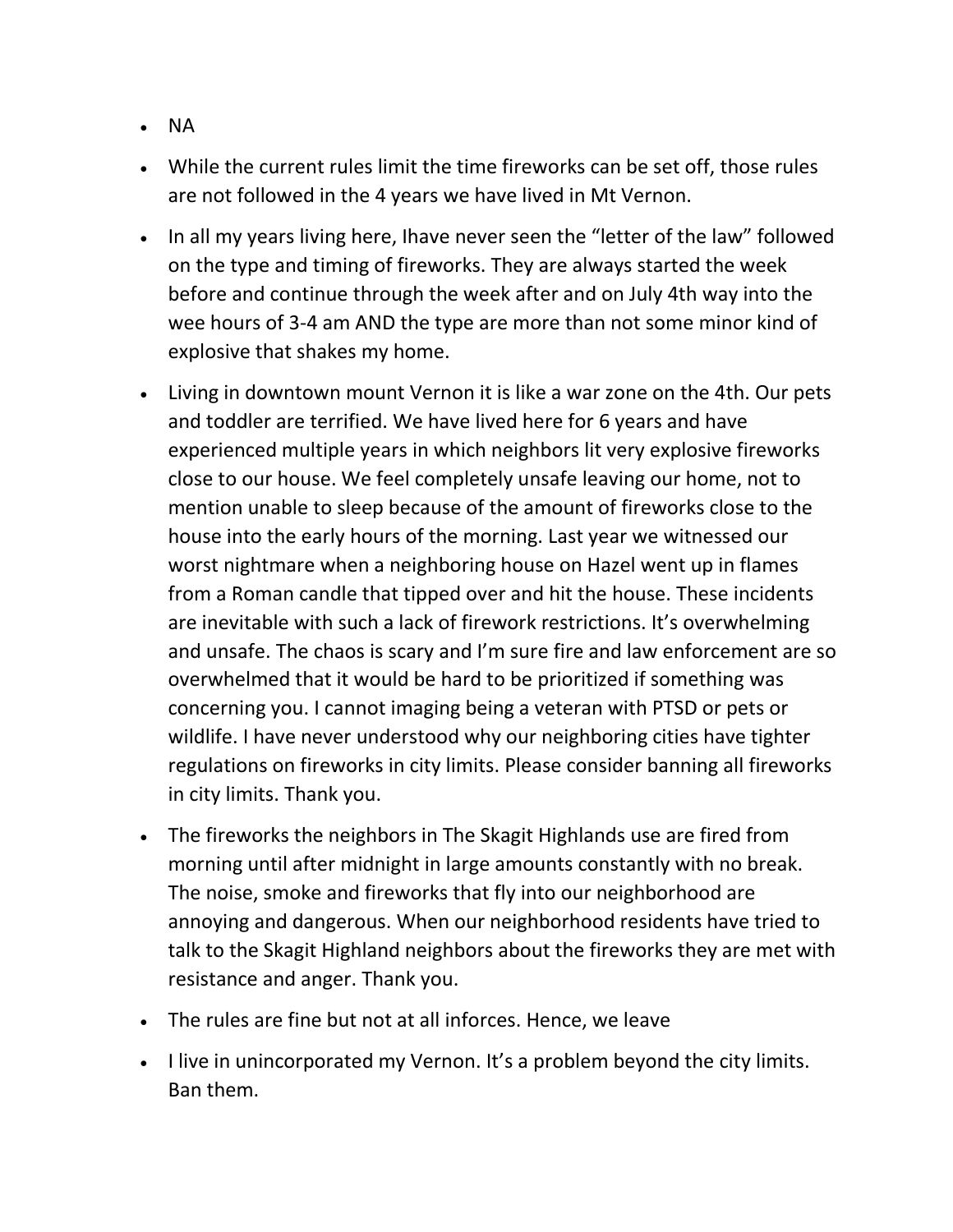- I appreciate the survey. My primary concern is the great disregard for the current law. I adjacent to the Skagit Highlands development and it can be like a war zone on the 4th, and even a couple of days earlier. I have not heard on a single instance where police have issued citations or shut down the many instances of unlawful fireworks in that neighborhood. I recognize that the police can't be everywhere on the fourth. It is quite disturbing and it terrifies pets and it triggers reactions to veterans as well. I think cruising around and issuing fines would be appropriate.
- Ban fireworks or enforce the rules that exist.
- We've had three neighbors in the time we've lived in College Heights who have used unsafe fireworks and used them outside of the allowed hours/days. Last year, a neighbor's firework landed on our back patio roof, almost burning through it.
- Give people the opportunity to govern themselves.
- Every year it sounds like bombs going off directly outside my window. It's terrifying. I would like fireworks banned in neighborhoods.
- There is no enforcement of current codes in the Little Mountain neighborhood. Last year the noise was out of control plus the rockets that were set off are fire hazards. I have friends with house dogs who have to administer a prescription medication to keep their dogs calm.
- Please don't make things more restrictive.... come on..
- We do not like fireworks inside community neighborhoods where closeness to our homes provides dangerous possibilities. We stay home to protect it in case something happens. The city should provide enough areas where public displays are available.
- part of the problem is that many people buy reservation illegal fireworks, cherry bombs, etc that can cause damage to neighbors, keep them up all night, terrorize pets and anyone with PTSD symptoms. The sane and same fireworks do not seem to be set off very much in my neighborhood skagit highlands. Thank you!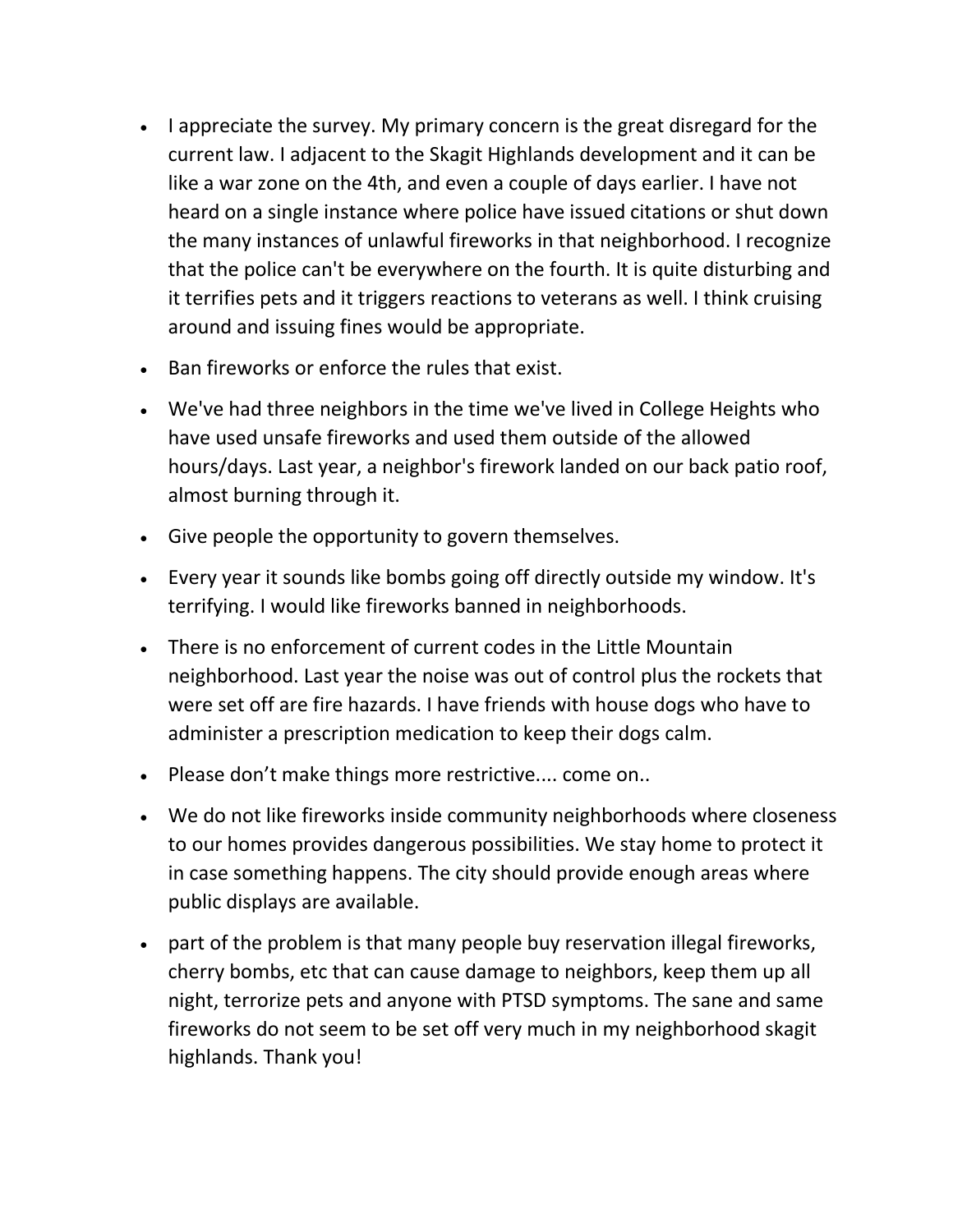- My neighbors gathered but socially distanced this last year, in one yard and watched the fireworks. It was great! I think it help reduce the stress brought on by covid and none got ill.
- Fireworks should be allowed for a longer period of time
- I completely understand and abide by the current rules that firework usage needs to cease at midnight. I have no problem with this. However, I find it very concerning that there are people who feel any/all fireworks should be outright banned even during the 4th of July. It's one night a year and having the privilege to light fireworks is a very special and unique way to celebrate our independence. Thank you
- The last couple years in Hillcrest area of town have been REALLY loud and long; i cant imagine these are legal fireworks. Also, one family next to the empty lot by Lincoln school has excessive amount AND loud AND a couple hours of stuff as many are trying to enjoy the overlook in that lot to view firework displays going on throughout the valley and we can see even to Whidbey. A really lovely non driving way to socialize and watch the displays which has been overrun with that particular neighbor for the last two years...so sad for many...
- Some bad actors love to blast non-safe and sane fireworks all night and then frequently other nights throughout the next several months. Large mortar type fireworks that have no business being set off within town limits.
- I don't use fireworks as we live in a closed in community. The problem is no one observes the timeframe or dates mandated by the city. There are plenty of legal shows in the area and would not cause a fire risk if banned in the city limits. People also don't clean up after themselves, so there really isn't a lot of respect towards neighbors in that regard as well.
- Damage to property: A few years ago a tree in the front yard of my former next door neighbor was set on fire from a rocket launched from across the street. Passengers in a passing car tried to put it out using water from their water bottles and they alerted the owner and next door neighbor who got hoses to put it out. The tree was permanently and irreparably damaged and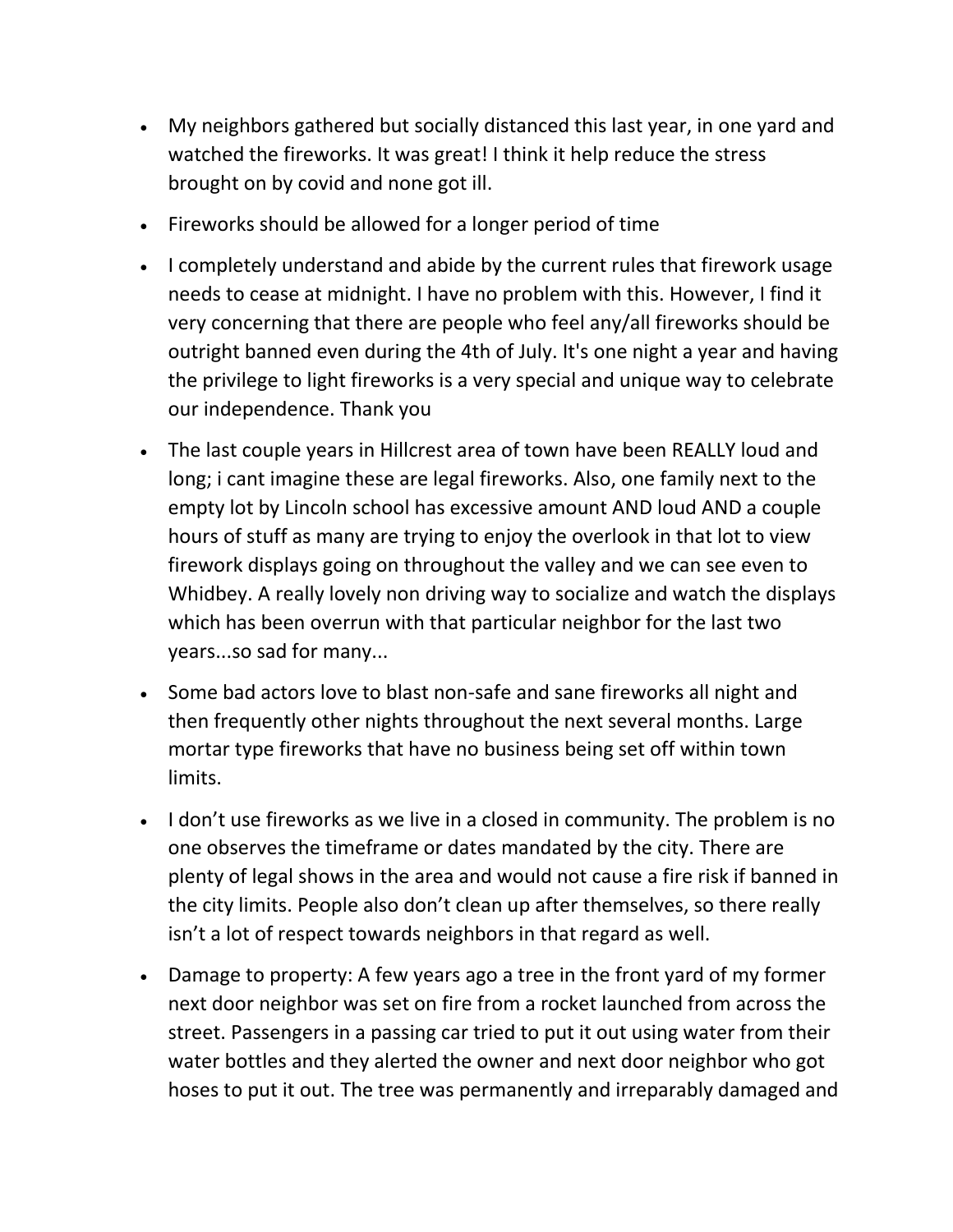has been cut down. I moved from this area in part because of the level of fireworks being shot off throughout the neighborhood, including the loud illegal "IED" sounding ones. Calls to the police were never successful. Where I now live we have found bottle rocket debris in our maple tree on July 5th twice. Harm to pets: We were keeping a dog for a friend one July 4th. I took him for an early evening walk ahead of the city's fireworks. On a sidewalk just after we passed by, children shot off loud firecrackers. Both the dog and I jumped and the kids laughed. That night the dog went crazy when other fireworks commenced. He was so upset we feared he might have a heart attack. He got absolutely no sleep and the next day lay perfectly still all day - exhausted. The City should consider harm not only to pets but to wildlife from the commotion and the next day cloud of cordite. Harm to human health: I have two conditions that make me vulnerable to fireworks. The thick cloud of cordite can trigger an asthma attack just like smoke from wildfires can. I have to stay indoors with the air purifier running on July 5th and sometimes January 2nd. Additionally a serious car wreck years ago left me with heightened sensitivity to loud noises - like firecrackers -so the incident with the friend's dog reported above also tirggered PTSD for me. What about veterans with PTSD? Tragic incident or wildfire: As the population of Mount Vernon continues to grow, it is only a matter of time until someone, likely a youth, is killed or seriously injured by private fireworks. Last summer a house and yard in the downtown area was burned by fireworks. It is only a matter of time until private fireworks set fire to a neighborhood like Thunderbird that is heavily treed or to Little Mountain Park (where I know fireworks have been deployed in past years) during a drought year. Fairness: It is unfair to condone a privilege enjoyed by some that can cause harm to the property,health and well being of others. Private fireworks should be illegal in Mount Vernon. Although the present regulations only permit certain kinds at certain times, this is widely disregarded. Police receive calls but the activity does not stop and even if police can and do respond the fireworks start up after a pause in the action. Fireworks should only be a community event downtown. It is time for Mount Vernon to be responsive to the threats presented by private fireworks. Thank you for your attention to my comment.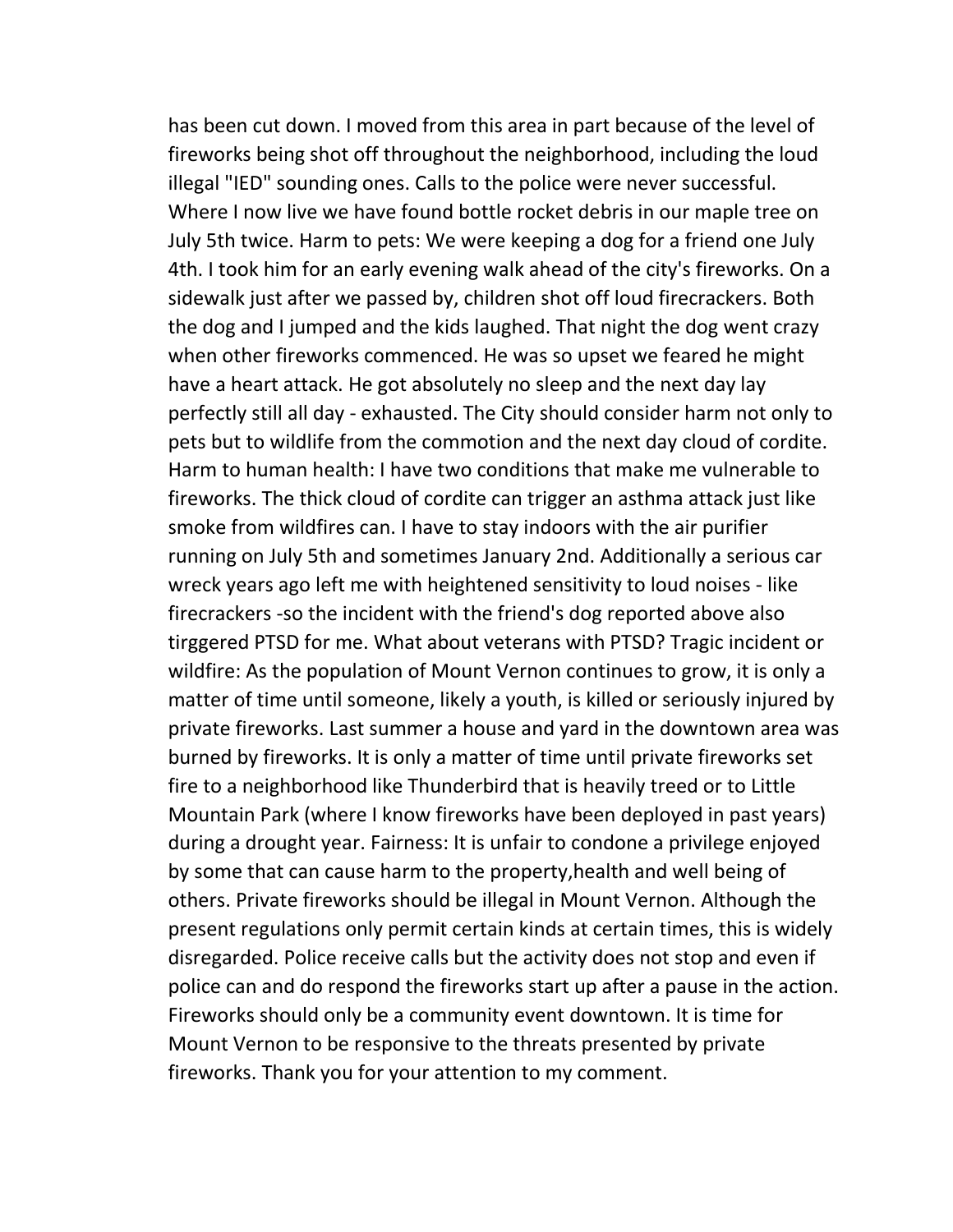- Ways in which fireworks impact me and my family: People have aimed fireworks in a way that they have exploded over our house, fireworks have disrupted our sleep every year (July 4th and New Year's Eve), noise produced by fireworks have caused great distress to our pets, fireworks debris becomes litter in our community that is not discarded properly.
- Very concerned about fire in light of the climate change here in the past several years. When people are drinking a lot or using substances to "party" they usually are not very attentive in handling fireworks safely and are way too lax, especially with the illegal fireworks.
- Even if you ban fireworks people will still light them off. They'll just be in a more unsafe manor than the fireworks that are allowed by the city
- The litter that is left behind is a major problem. The lack of control to where the residue from fireworks of all sizes ends up is a major problem. Not to mention the extreme fire hazard to residential homes not involved in the party using the explosive.
- I worry about the lit balloons that are set aloft over homes and woods.
- The fireworks sold outside the city and detonated within city limits are often more in the nature of munitions than entertainment. A friend who served in Iraq said some have the sound and intensity of IEDs. Police are visibly unable or unwilling to monitor and police the use of explosives in the neighborhoods. Many times, officers ask the offenders not to do that and put those away please, then drive off; the offenders fire up again 15 minutes later. We have been unable to take care of friends' pets during the firestorm many years, and gave up trying. We did have a pet for 10 years here, and he was terrified of the explosions and lights. We try to leave town to avoid it, but it is sometimes hard to escape. And why should we have to flee July 4th? The rockets' red glare does not have to burst into our living room. When the world suffers from too much burning, when there is a fire warning in Western Washington, when we hear of a proliferation of shootings by unqualified goobers with firearms, it seems foolish allowing the members of public to blow stuff up to celebrate ... what exactly? Freedom to frighten the neighbors' animals or set the roof on fire? Other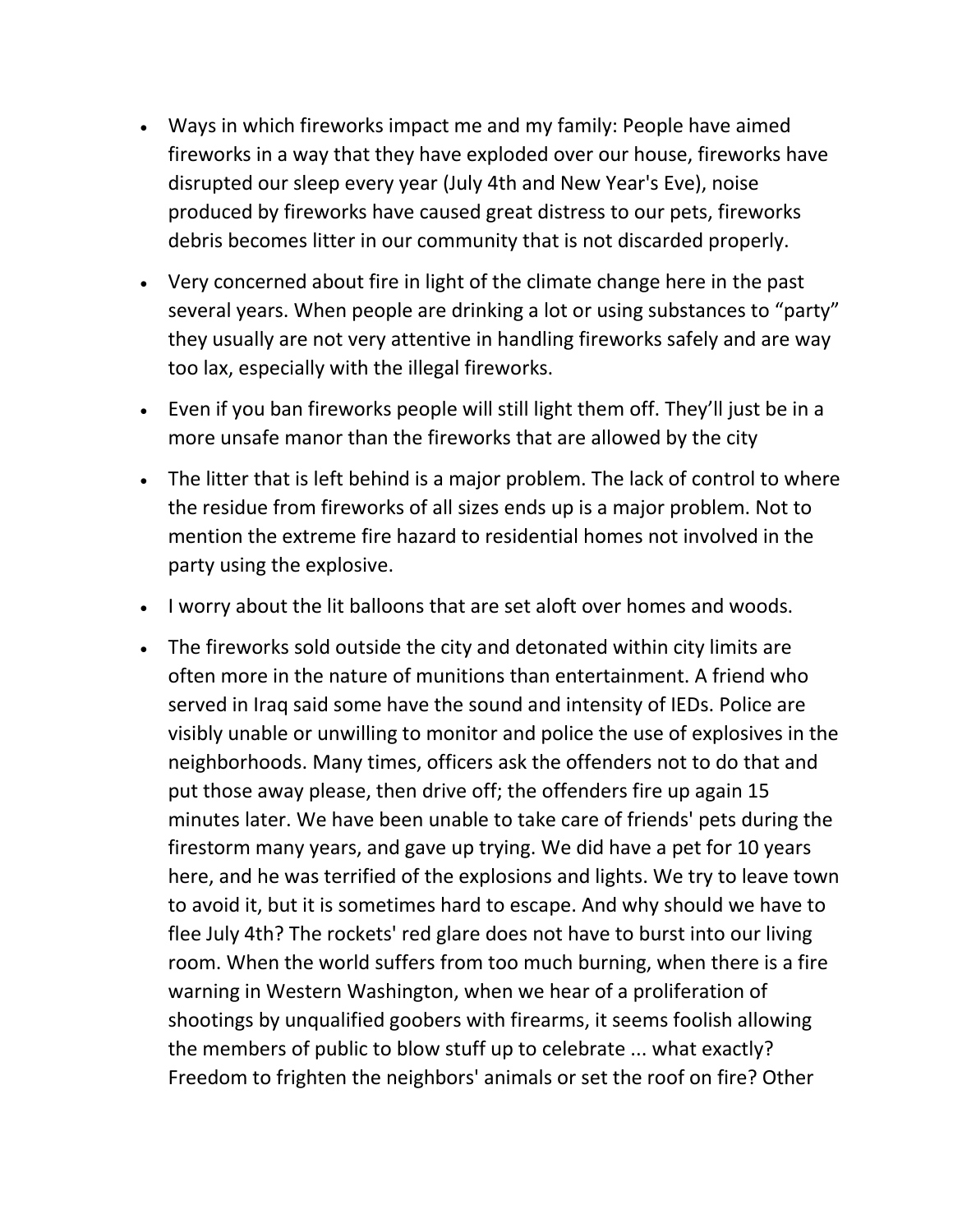communities have banned them in city limits. Mount Vernon should take a sober look at the issue and follow suit. Thanks for launching this survey.

- Consider a supervised public field where people can light their personal fireworks thus keeping them out of the neighborhood.
- Freedom
- Please do not take away the rights of many by imposing the directions of the few.
- I have dog who is traumatized by the fireworks. I hate the ones bought and shot off by neighbors - I don't see the point.
- Ban them
- Igniting fireworks from Native American stands outside of Reservation property should have all fines doubled. They have more of a chance to cause much more environmental damage and personal injury than the safe and sane variety. They carry much more explosive material and their ariel flight can travel much further as well.
- The use of fireworks to commemorate Independence Day in America is strongly traditional. Our Founding Fathers strongly promoted and even decreed that fireworks should be a highlight of the festivities. I believe it is un-American to ban or heavily restrict their use. Let's celebrate our freedom the way our Founders intended!
- Loud fireworks are heard for days before and after July 4, as well as Christmas, New Year, etc.
- The noise in recent years has become just deafening, and the disregard for safety and fire hazard has really gotten out of hand. Allowing some fireworks and not others appears to make enforcement very difficult.
- I used to enjoy some fireworks set off by neighbors, but the percussive bomb-like fireworks have made it very unpleasant to be here on the 4th of July. We plan to camp at the home of friends away from here.
- I grew up in Skagit county. Thought we were awfully lenient toward firework handling. I've spent a handful of 4ths on the east coast where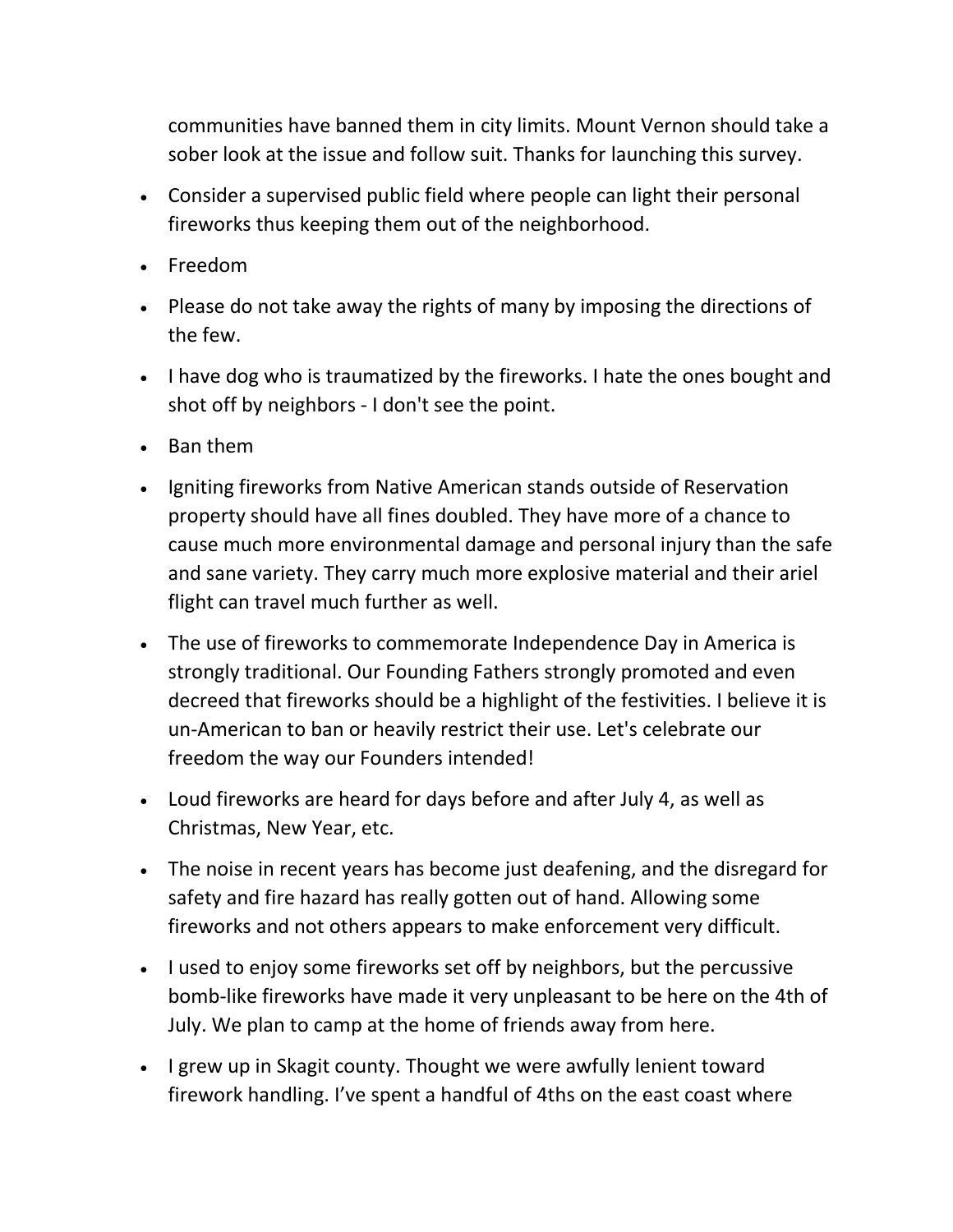private parties buying fireworks is almost zero. People enjoy the town or city shows instead of trying to burn down the neighborhood.

- Unfortunately people simply don't really follow the rules. They should be banned to make it easier for police to respond when they are being used at all. The large explosions trigger my military related PTSD and traumatize my dogs.
- when people light off massive mortars, theres a chance for debris to land my property, i have animals that get spooked aswell.
- I personally do not light off fireworks, but enjoy seeing the private displays in my area. It is only one day a year, and I believe we should be able to celebrate our history in this tradituonal way. Yes I understand small children and pets are sometimes frightened by them, and they are loud, and many use other then safe and sane sources, have no ideas on how to make everyone happy. But like I said I enjoy seeing them in my neighborhood, and would rather see them here then going to be part of a loud, crazy and or drunk crowd.
- $\cdot$  N/a
- I was born and have lived in Mount Vernon for 53 years. I live on "the hill" and unfortunately every July 4th we have several in our neighborhood that not only do not adhere to the required time frame, they set off illegal fireworks. Not only does it disturb our peace, but the burning debris and litter left behind is concerning. There seems to be no respect for the guidelines, so I feel the safest thing to do is a full ban.
- Why allow the sale of fireworks around New Years and not allow them to be set off. Should enforce the rules for setting them off when in violation of the rules
- My only concern with fireworks is the impact on my dogs. But as a responsible pet owner I feel it is up to me to keep them safe. That being said they are the reason I wouldn't really want to lessen the restrictions.
- Remember to consider those affected by people being irresponsible with fireworks: veterans suffering from PTSD, families with missing or easily-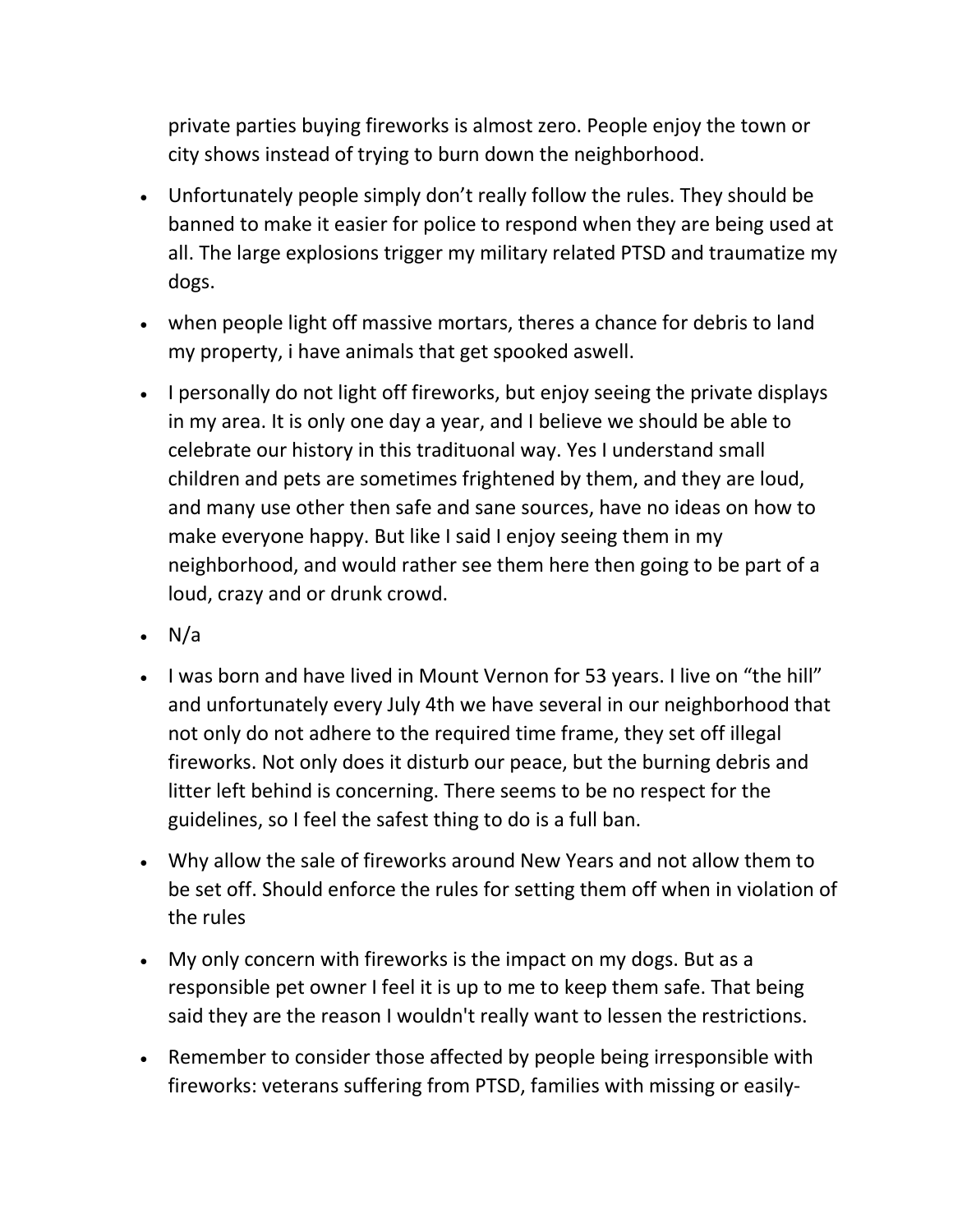frightened pets, those with fire-damaged properties because of fireworks, those injured by irresponsible use of fireworks, and our first responders who answer to both fire and injury caused by fireworks.

- Please don't ruin the 4th of July
- Midnight is really late when people have small children trying to sleep. It's also highly stressing on animals.
- Expand to include New Years Eve Celebration
- I think certain areas should not be allowed to have fireworks, such as the houses that are 10 feet apart. The risk of fire spreading to multiple homes quickly is greater in these areas.
- How can these rules be enforced!!
- I feel the explosion of fireworks invades my personal space. I am also concerned about all the poor pets and wildlife that have no clue why their world is exploding all around them. Where I am only annoyed all the animals I care about are frightened for their lives. That's just cruel in my opinion.
- Please ban fireworks in the city limits of Mount Vernon! Please, Please, PLEASE!!!! We are too crowded now and it is much more of a hazard, let alone the poor animals and people with PTSD. These let off are not the fireworks of our youth, small cones and sparklers...there is a BIG difference now; it is like a war zone.
- Provide large parking lots or open areas, where it's safe from property damage and noise complaints, where city residents can enter upon signing a liability waiver and use their "unsafe" fireworks under the supervision of volunteer firefighters. That same area can be cleaned up afterward with volunteers as well. Provide your citizens with an option for the legal and safe opportunity to participate in our nations holiday to the standards that they identify with and feel is relevant! Tighter restrictions just create more criminals. Give our people more options and freedom on a holiday that's all about our great nation and the celebration of freedom!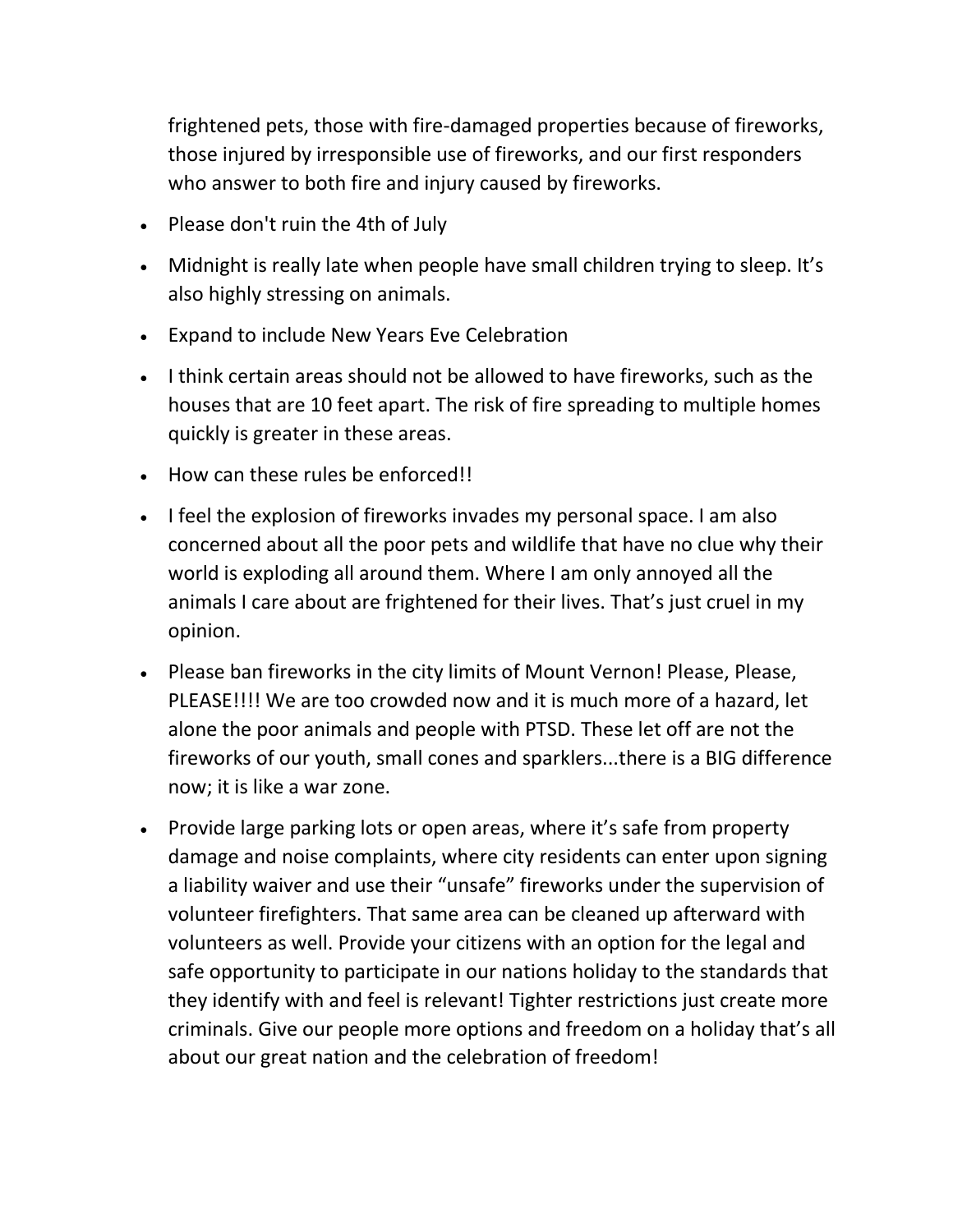- I would like to see all personal use of fireworks in the city limits banned. I live downtown and the use of illegal fireworks goes on for days.
- Also, the fireworks are polluting and toxic probably and the debris left over is a mess. Not to mention the fireworks are fire hazards and dangerous to the fools using them that blow their fingers off. I love my country but I would rather enjoy celebrating the Fourth with music and picnics---without the noise and pollution. And it traumatizes animals.
- I would like to see the current laws enforced to ensure safety and to discourage violators.
- My animals are terrified even if I keep them indoors. It restricts my activities to have to manage my pets because others want to light off loud, offensive fireworks. In addition, it is unsafe for the wildlife in the area which I greatly care about.
- I would like to change the start time from maybe 10 am on July 4th to accommodate families with young children that don't stay up late.
- The use of high percussive explosives in close proximity is disturbing.
- Many people have to work July 5, myself included, fireworks in my street have kept me awake later than I want. The streets are a mess on the 5th and for days after. Pretty sure larger fireworks than allowed are also used. Every 4th I pray for heavy rain hoping for no fireworks in the area.
- Fireworks cause an immense amount of stress to pets and other animals, in addition to stressing those with PTSD, autism, and other emotional issues.
- They scare animals badly... I don't like finding pieces of them in my yard....
- I was in awe of the fireworks last year and watched the council meeting where they discussed it. I saw fireworks going off above my house through my skylight with ash falling onto my shingles. There was total disregard for the rules, continued loud fireworks all evening and well past midnight. The whole area up here on Waugh Road smelled of sulphur, like a war zone. No need for disrespect for the law and neighbors like I saw after living here in this house for 20 years. Only public display should be permitted as residential neighborhoods are no place for flying embers, bottle rockets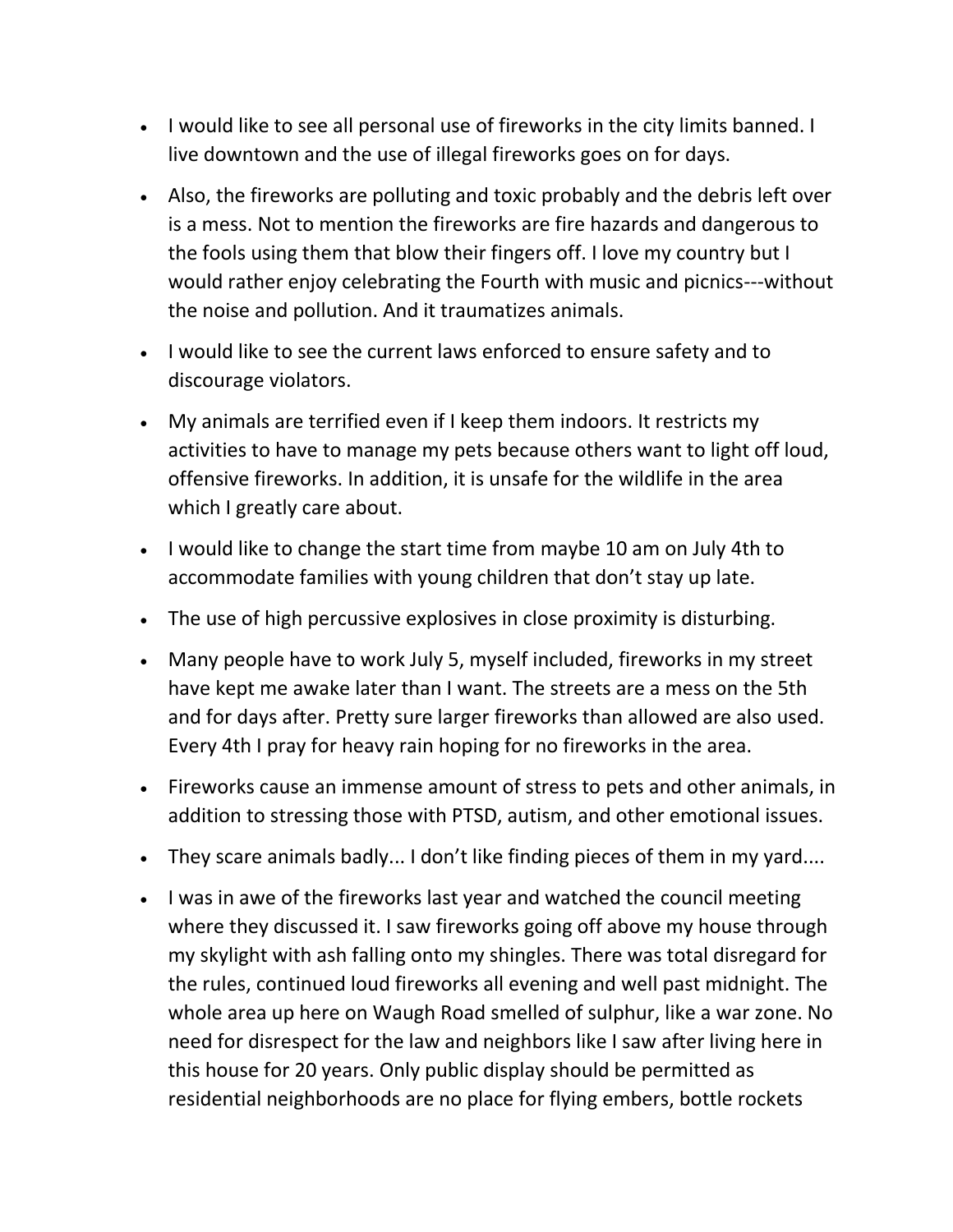found in my back yard. A house next door has dead trees in the yard, shrubs right up against the house and with one bottle rocket that house could have been in flames along with my own home since it is not far from me and has overhanging tree limbs near my roof. Why is this still permitted when so many surrounding cities have banned fireworks period.

- I live across Hilcrest park and every year people are at the fields with bottle rockets. I do not like these or feel safe with these flying over my roof
- I fear for fire incidents caused by flying fireworks.
- My husband is a combat veteran. Fireworks and gunfire (which many people shoot off at 4 July and 31 Dec) is a trigger for his PTSD. We either leave the city if we can, or just stay home and wait it out.
- I would say maybe 6 to midnight. Can't see them during daylight hours anyway. And my dog doesn't appreciate them at all.
- I have had illegal fireworks thrown at my house and pointed at my car because I was driving on thei road neighbors were using as a launch pad
- Up in the Skagit Highlands area there are lots of families that light unsafe fireworks. Houses houses are so close together I'm really worried that a tragedy will happen someday.
- I support a city or corporate sponsored display at the river, but not private displays.
- I know people whose PTSD is triggered by the loud booms of the unauthorized fireworks. I have seen burning debris land in my neighbor's yard. I live just outside the city limits off Anderson road, so what happens within Mount Vernon affects me.
- We find that Mount Vernon's current rules are fine. We are thankful that we moved to a city that allows the use of safe and sane fireworks, are children love the 4 th of July because of the fireworks.
- We always hear gunshots and that is very dangerous in my opinion.
- Fireworks are one of the most tangible ways in which we can celebrate and mark great occasions. To light up the night sky in a chorus of booms and a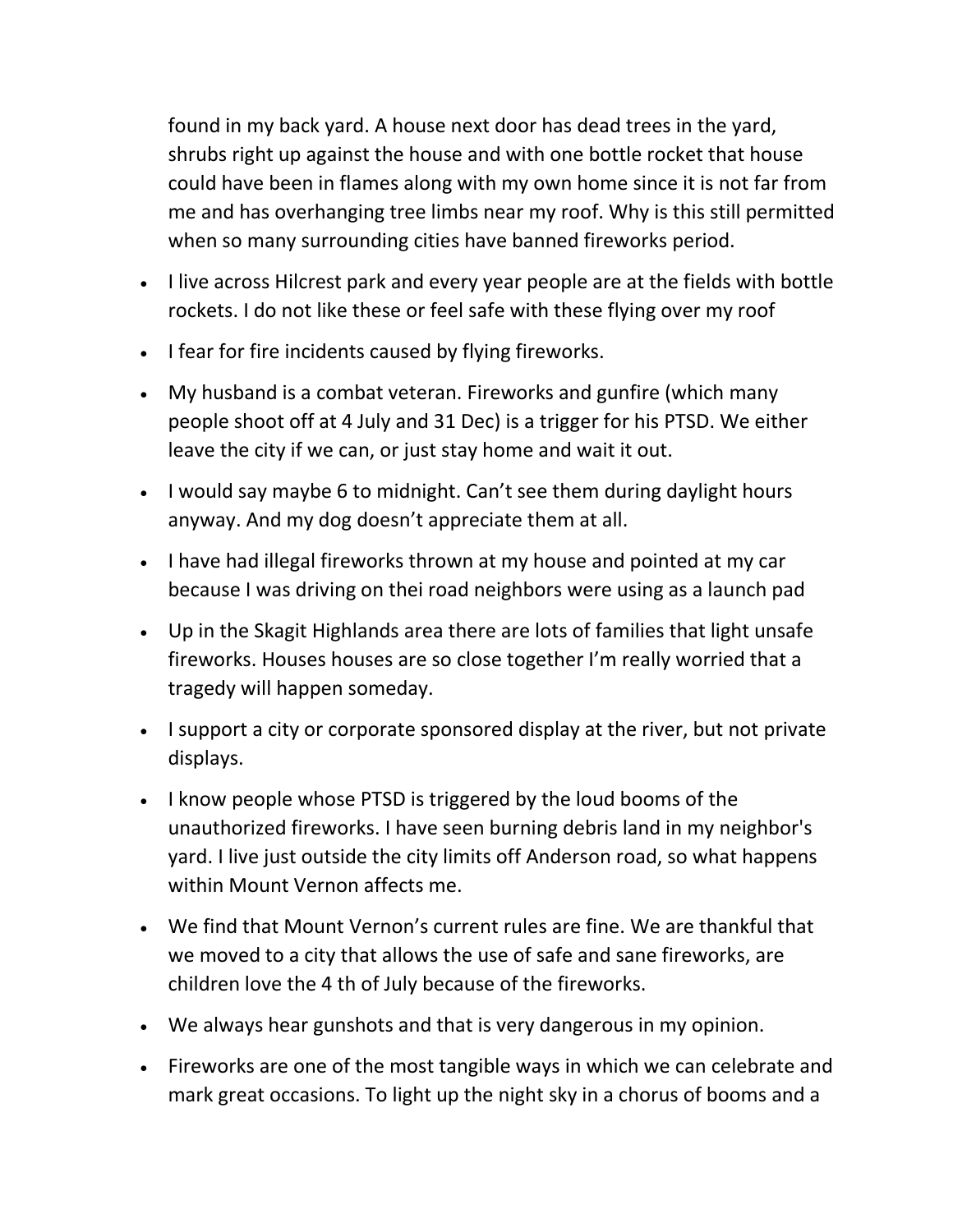painting of lights is a great way to celebrate our American fraternity and is also just simply great fun.

- Wed like to see the city fireworks on the fourth of July and at 12:01 for the New year the new year for half an hour.
- We live adjacent to a NGPA which is full of downed brush and dead trees which become tinder dry by July. This makes it very fire prone.
- Why does the code allow them to be available for sale for New Years if they're not legal to use for New Years? It's difficult for police to follow through on, but my Skagit Highlands neighborhood is FULL of illegal fireworks all night long. Someone's going to start a fire one of these days. We need to at least try to enforce the rules for illegal fireworks. I don't mind the little stuff that only goes like 10 feet in the air or so (the safe and sane stuff). But the stuff my neighbors use is professional grade and not accepatable.
- We have neighbors that exceed the city display and it makes me very concerned for fire danger, not to mention the noise issue at midnight or later.
- PTSD caused by fireworks. Quality of life for children trying to sleep at midnight. Pets are effected. A house burned down last year by the fairgrounds because of fireworks.
- I don't know the statistics, but I'm sure people are still injuring themselves and others on the 4th, along with property damage. Let's leave fireworks to the professionals.
- I would support a roll back of allowed hours to 11pm. If people actually stuck to the midnight cutoff, that would be fine, but I find that fireworks are still being set off until well after 1am. This is not okay with young children needing sleep, pets who can't sleep, and people who need to go to work the next day. If people really want to set off fireworks into the wee hours of the morning, they should find a nonresidential area to do so.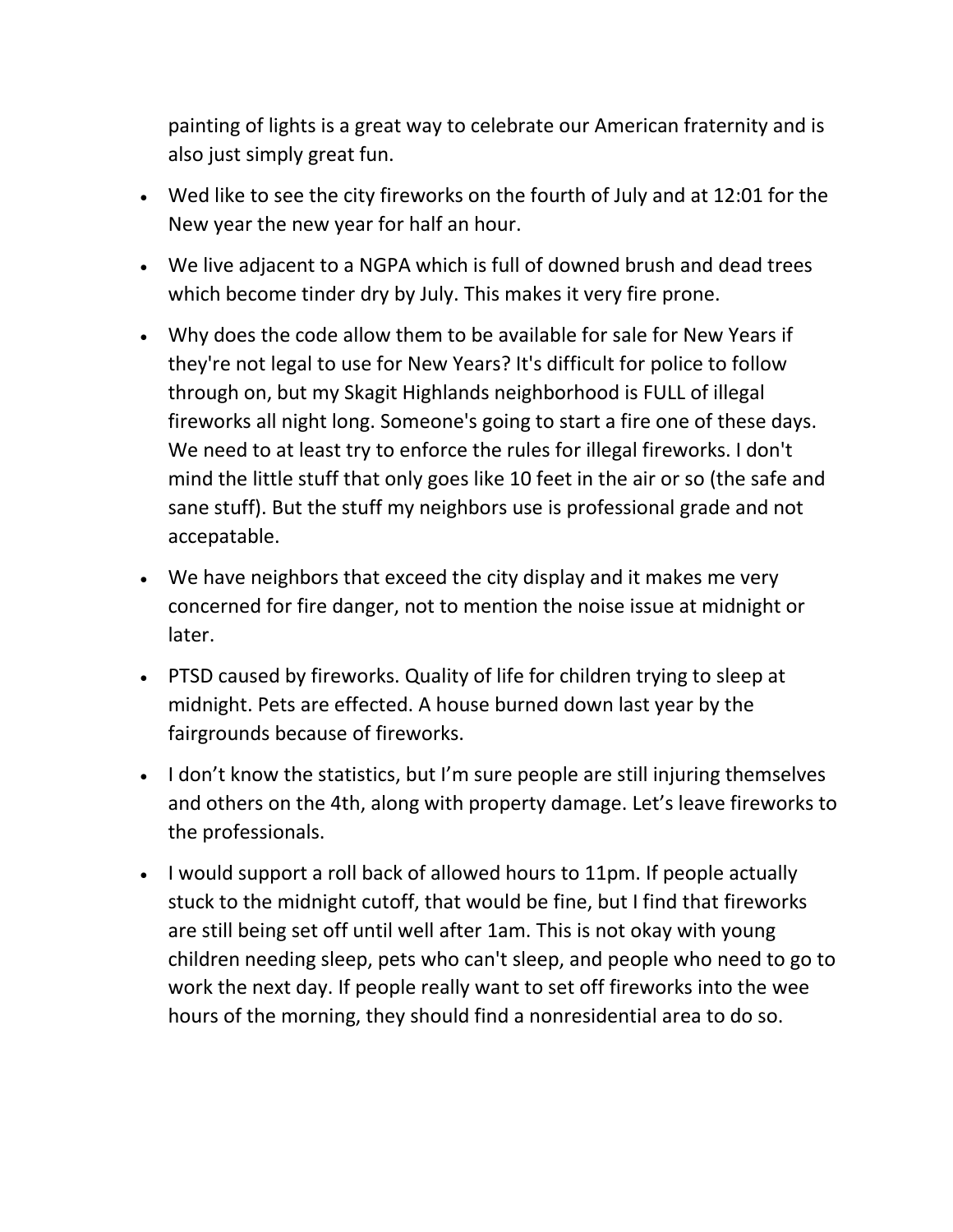- Please don't give us in Mt. Vernon one more reason to leave the city. Housing is awful to find.. This would be one more thing on the checklist to move to a nearby city with fireworks and more housing availability.
- We find a handful of cartridges in our property the day after 4th of July. Always worried the house will catch fire. Also all of the noise scares our dog and we typically hear fireworks all weekend in the neighborhood.
- While the noise can be annoying, fireworks on the 4th of July are a wellestablished tradition. If it is possible to expand the type of fireworks sold within the city a bit there could be a reduction in the number of people that go to other locations to buy larger, more powerful fireworks. I don't know if it's still the case, but when we lived in Kirkland a few years ago you could purchase the mortar-type fireworks. That seemed to be a decent substitute for some of the larger aerial explosive devices that are available outside the city.
- People in neighborhoods does care how they shoot they go pass the times to shoot scares our pets
- I feel that some people are not adhering to "the using of safe and sane fireworks" for just one night. That often the nights are for several prior as well as after the fourth. They are not policed, they use illegal fire works that are very loud. That go on for hours on random days. It is stressful to the many for the few. The city managed and the Native American displays are more then adequate for a celebration for our freedom.
- Too many illegal fireworks being discharged within city limits. They have hit my car, my living room window, land in my yard, on my roof and often are being discharged by people that have been drinking. I don't like leaving my home on the 4th, especially when we've had a dry spell due to concern of fire from neighbors discharging illegal fireworks. Not to mention the effect on those with PTSD and animals.
- People don't pay attention to fireworks bans or guidelines. It's the post midnight or mortar type fireworks that, I believe, or more troublesome. But how to enforce a ban?
- We have the law...just enforce it.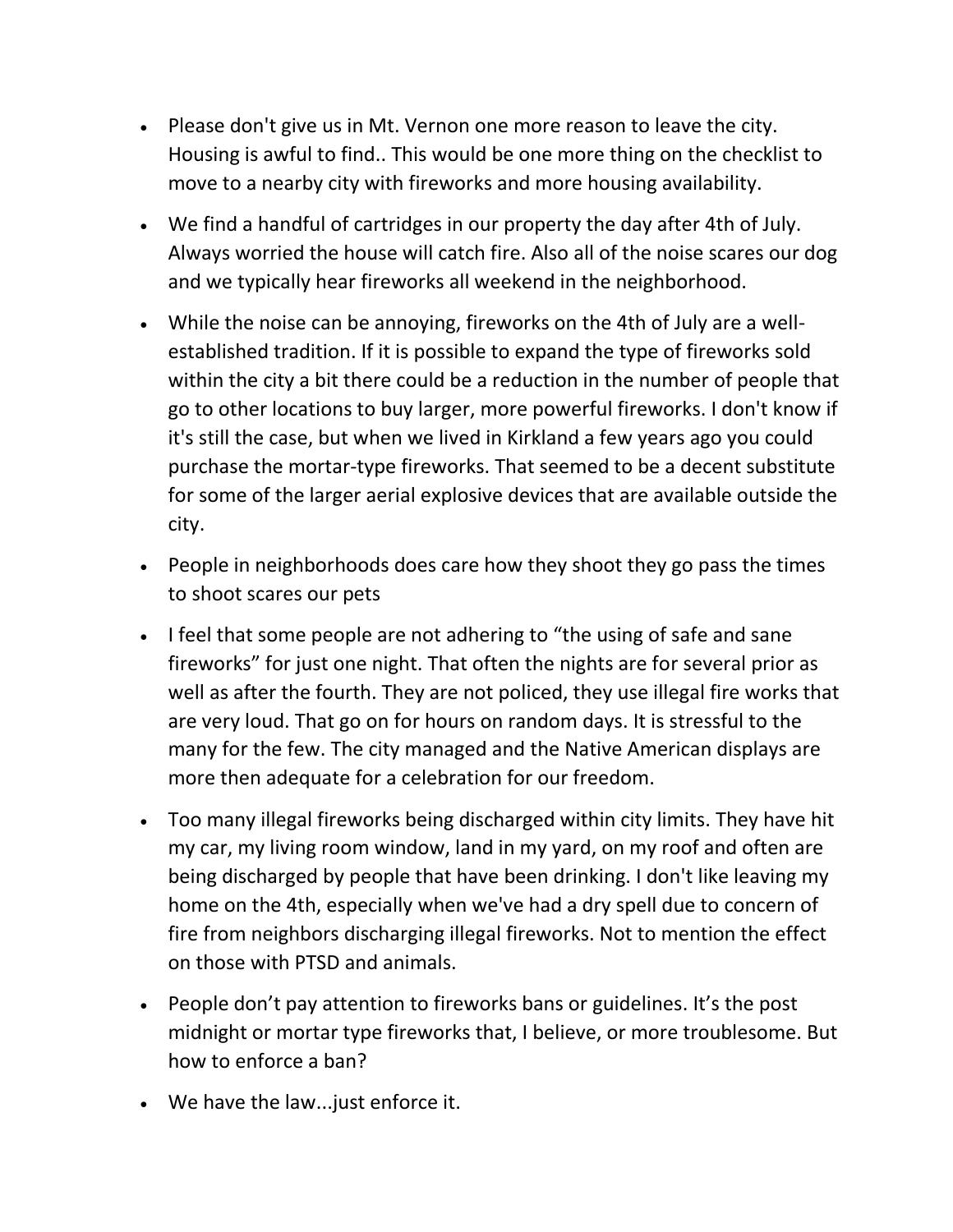- It seems the illegal fireworks, the one's creating Earth-shattering booms, still are an issue within the city limits. And are ignited well after midnight
- Common sense should prevail in a free society. More regulation continues to be a detriment to commons sense people as a result of stupid decisions made by others. If more restrictive measure go through, this will be just another example of a fun activity being taken away by government regulation. No more regulation and continue to offer safe fireworks use education. Put the responsibility on the people, keep the government out of it.
- It is common practice for neighbors to buy illegal fireworks and light them for hours on the street in front of our homes. They shoot them off with little regard for the rules or our personal property.
- We have lived in something like 15 different cities/ small towns. The fireworks in Mount Vernon in 2020 (we moved here in 2019) were the absolute loudest, most disruptive we've ever encountered and went on longer (for days before and after and well into the wee hours of the morning). I'm all for Independence Day fun but it is too much, especially for those of us who work the following day.
- Fireworks create a lot of pollution, pose a fire hazard, endanger many users, and frighten wildlife and pets as well as many humans (especially those with PTSD). Wish they were banned within City limits.
- In our neighborhood at Woodside, I am backup to the greenbelt. Several neighbors behind us are setting off fireworks long after deadline. Sparks fall into the greenbelt and they even land on our roofs. If it happens to be an extra dry July, the fear of fire is very possible. Control fireworks by the city is very acceptable as all the necessary precautions are taken.
- Should be allowed on other holidays such as new years but earlier cut off time like 10 or 11. People will always go past the time and usually the following day is a work day making it desirable to be able to go to sleep prior to midnight
- I think that midnight is too late. Especially since a vast majority of our neighbors light off the types of fireworks that are normally used at shows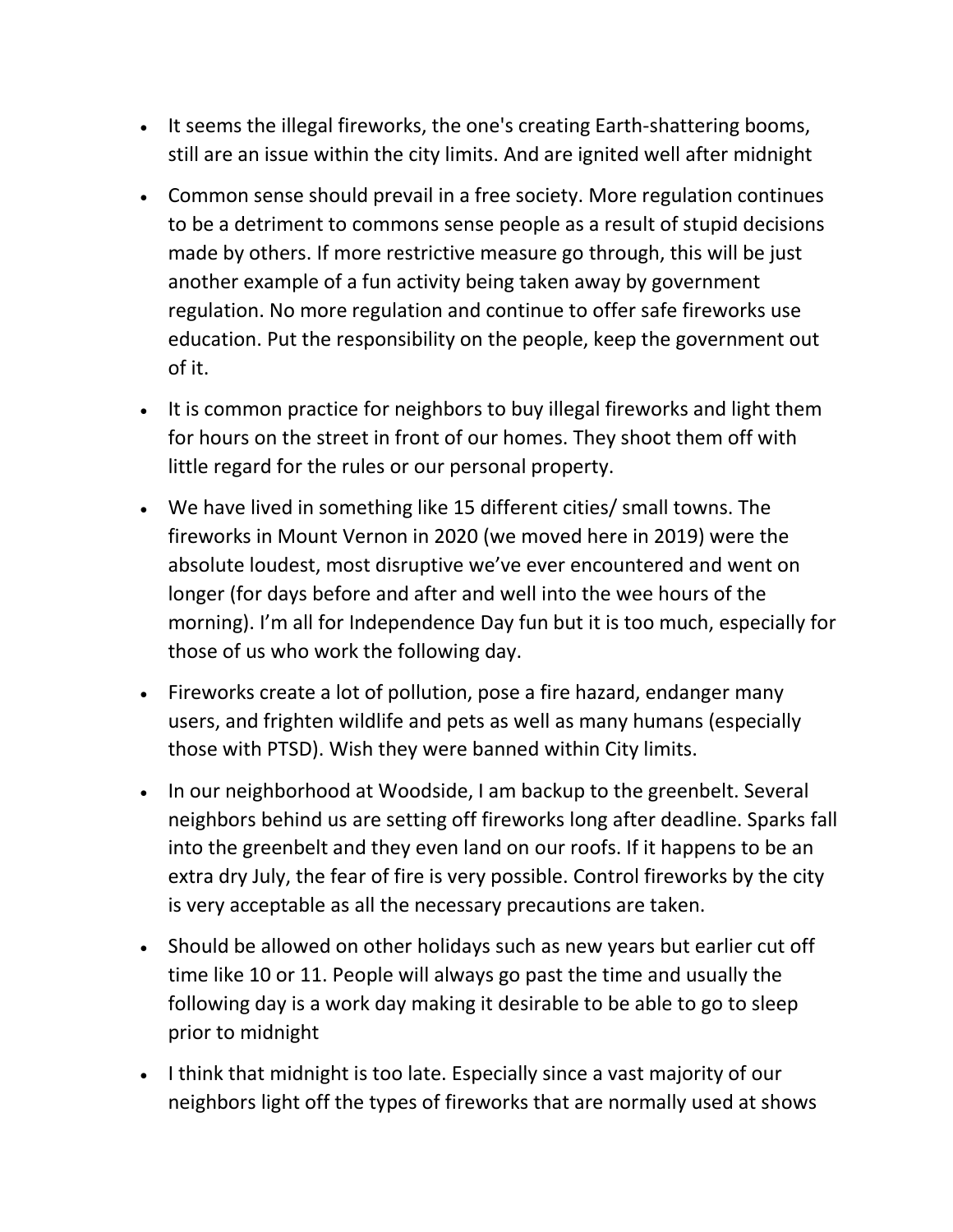that cities put on. The last two years have been especially bad with remnants of the exploded fireworks landing on our roof, lawn, and vehicles while still smoldering and people who set off fireworks not participating in clean up. It is also frustrating that the current order seems to not be enforced, as evidenced by our neighbors using the fireworks described above with no official coming through to enforce the policy and get them to stop, even after calls to the police to help. We enjoy the fireworks one can purchase from stands like those at Haagen, but what we have experienced the past two years is extreme. Thank you for taking this survey.

- The total cost of fireworks in the city is immense.... the 911 calls for clearly unsafe use, the annoyance and noise well outside the permitted day/time (a lot of people have to work the next morning), the burden on the city police officers to enforce size and noise limits, real damage to person and property, the burden on the firefighters to respond for public safety... all for something that is really pretty frivolous. I am PRO celebration, but it is clear that most adults do not have the maturity or personal responsibility to be allowed to have fireworks. To top it off, the city doesn't even benefit from the sale, nor do any charities or local organizations, just the vendors the tribes bring in to sell and the overseas manufacturing companies. Then there is the aftermath of pollution left in our streets and gutters, which clearly drain to the same salmon estuaries we, AND the first nations are trying to protect. Isn't that hypocritical??? how about some quiet sparklers, some hot dogs and some red white and blue frosted cupcakes.
- I have dogs, so fireworks are always scary problem (even though I don't feel "unsafe"). We have illegal aerial fireworks all over town. I'd like to see a crackdown on illegal fireworks like those.
- A total ban on fireworks will not stop the use of illegal fireworks. The penalty for using illegal fireworks in the city limits must be steep enough to discourage their use. Stop selling fireworks.
- Fireworks may be legal for one day only but they go on for 1-2 weeks. I work and lose sleep because of the neighborhood fireworks and out dog is afraid of them and traumatized by the sound. Our neighbors fire off mortars which we hate! We wind up taking time off from work to go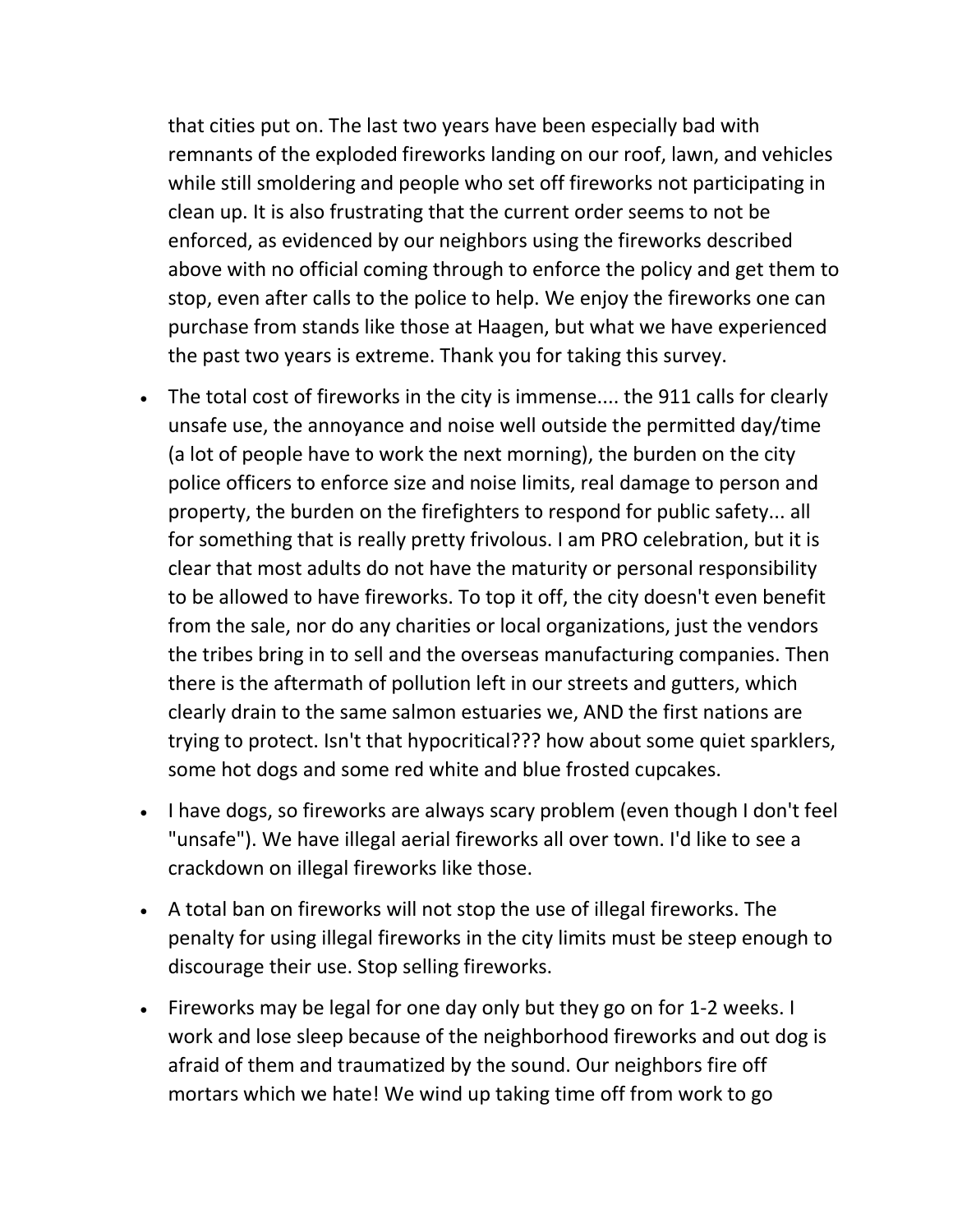camping to GET AWAY from the fireworks! I wish we had something like Italy has where the sound is removed and you only see the lights.

- Thank you for making this survey!
- Too many Karens and Kens trying to make the 4th of July a quiet day with no celebrations at all. If they had their way no one could celebrate any holiday at all!!! There are other things to worry about.
- Fireworks really bring the community together. Walking my neighborhood on the 4th of July is my favorite night if the year. So many people are out, neighborhood comradarie is high, and it's just a lot of fun. I know some people do not enjoy fireworks, but this is only 12 hours out of the whole year. The people who love fireworks hold off all year for this one 12 hour period. It seems more than fair for those who dislike fireworks can put up with it for 12 hours as a compromise.
- The city is delusional to think these regulations are followed. The number of illegal fireworks used for the month before and months after are extreme. I've watched them being set of within yards of police and they could care less. Vets with PTSD and animals suffer for months surrounding July.
- We had to call 911 because of unsafe firework use in our neighborhood. We were worried about roofs and dry grass (yards are dry in July) catching on fire. Please work with Native American tribes on restricting the sale of large fireworks.
- Very upsetting for animals and can be a fire hazard. It encourages fireworks bought elsewhere. No control of other fireworks.
- Not only is it a week of hell for my pets, I find it triggers my PTSD. PLEASE ban them!
- Fireworks traumatize my dog. I realize it's hard to enforce, but we hear fireworks at least 20 nights per year: July 4, Christmas, New Year's Eve, nights leading up to and following these, and on random nights.
- Please don't ban fireworks. They help celebrate our country. Yes they need to be done safely, but there are limitations in place to do that.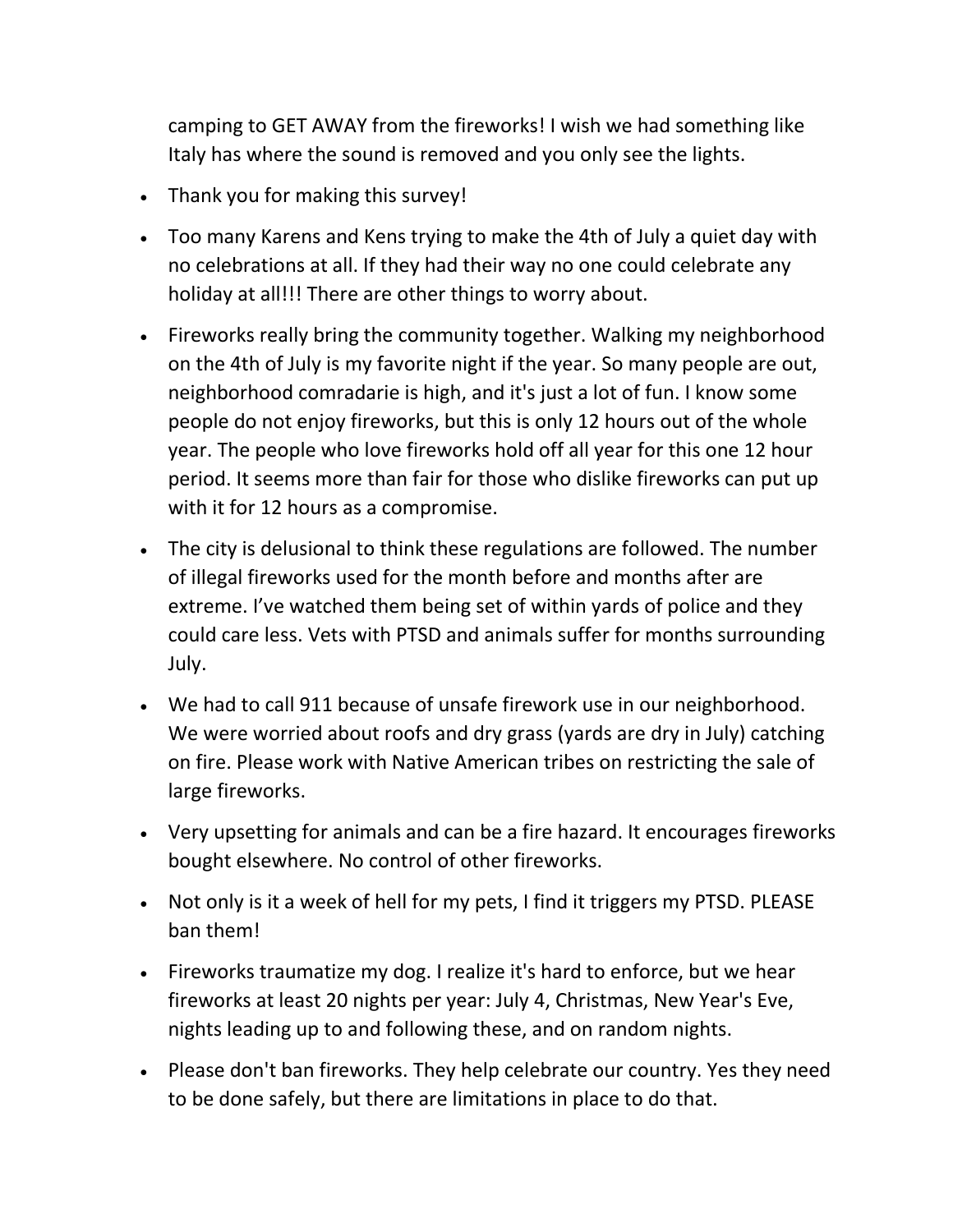- I would be fine with the safe and sane fireworks, but there are too many people who do not follow the regulations and set off the larger fireworks. My neighborhood and the surrounding areas were out of control last July 4th and New Years Eve
- The code is fine. The fines are adequate. What is lacking is enforcement. I'm aware there aren't enough police to enforce these rules. Maybe consider hiring additional people specifically to document and ticket those violating these laws.
- I do not believe these rules are followed in the least. I have lived in downtown MV for 12 years and I hear fireworks for at least a week to ten days straight, all hours of the day and night. I do not believe the rules are enforced at least, not from what I can see.
- I would like to expand it only to include New Year's Eve.
- The really loud boom fireworks should be heavily penalized. I know it is hard to locate those, but they are the really annoying ones. Thank you for asking for input!
- We like things the way they are currently.
- Keep thinking as they are
- We should ban all fireworks, they are dangerous and cause harm in many ways
- Independence Day is a day to celebrate our freedom, don't encroach upon those freedoms anymore that has already been done.
- My children alway look forward to playing with sparklers and other safe fireworks. Please don't take this once a year pleasure away from families.
- Nothing seems to happens to the people who don't obey the fireworks rules now and people come from near by cities that have banded them. They need to be banned in Mount Vernon too.....
- The 4th of July is about celebrating the independence of our country. Fireworks have traditionally been a part of this celebration let's not end this tradition.